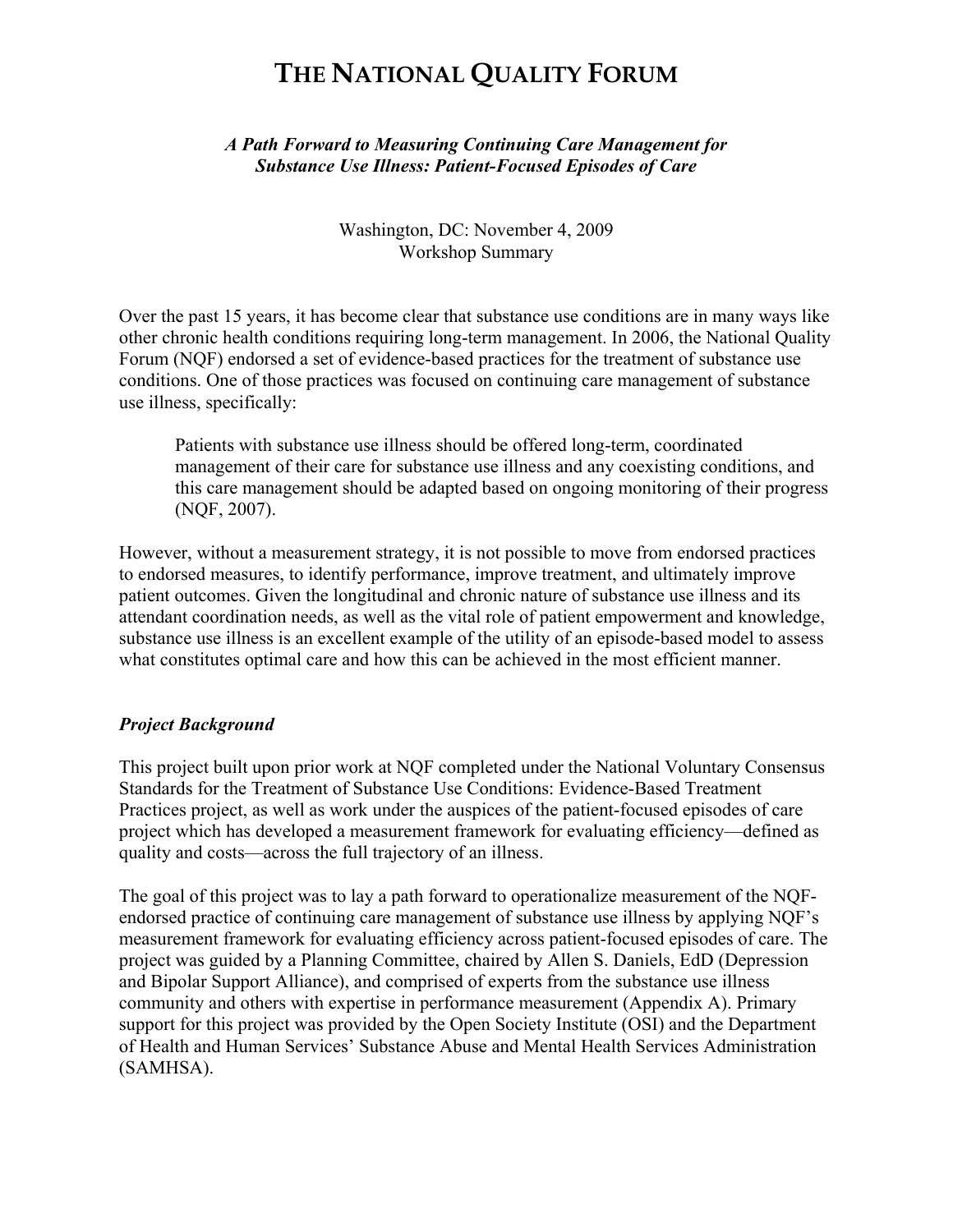Specifically for this project, NQF worked with the full range of stakeholders to:

- Commission a white paper that analyzed the current state of the field of continuing care management of substance use illness and the key issues around the development of a measurement strategy utilizing a value-based episode of care approach.
- Plan and convene a workshop to devise a path forward for developing measures of the NQF-endorsed practice of continuing care management of substance use illness. The workshop discussion built upon the commissioned white paper and was designed to result in recommendations for closing measurement gaps for the NQF-endorsed practice of continuing care management of substance use illness.

The following workshop summary provides a high-level synthesis of discussion at the workshop, *A Path Forward to Measuring Continuing Care Management for Substance Use Illness: Patient-Focused Episodes of Care*, convened November 4, 2009, in Washington, DC (see Appendix B for agenda and Appendix C for workshop invitees). The summary will: (1) briefly describe continuing care management (CCM) for substance use illness (SUI) and the current state of quality measurement for the field; (2) present one approach for measuring quality care through the patient-focused episodes of care framework and describe the Planning Committee's conceptualization of the framework to substance use illness; (3) highlight recognized gaps in quality measurement for the field; and (4) summarize a path forward based on expert recommendations for closing measurement gaps.

# **Where We Are Today: Continuing Care Management and Substance Use Illness Quality Measurement**

Excessive use of alcohol and drugs is a major problem in the United States. It is a substantial drain on the U.S. economy and a source of enormous personal tragedy. It also, by every measure, qualifies as a major public health problem. Most persons with abuse or dependence do not receive the treatment they need; according to the [2006 National Survey on Drug Use](http://www.oas.samhsa.gov/NSDUH/2K6NSDUH/2K6results.cfm)  [and Health report](http://www.oas.samhsa.gov/NSDUH/2K6NSDUH/2K6results.cfm), only 2.5 million of the 23 million who needed SUI treatment in a specialty facility received it. A [2009 report by SAMHSA's Center for Substance Abuse Prevention](http://download.ncadi.samhsa.gov/prevline/pdfs/SMA07-4298.pdf) provided evidence of the cost burden of substance use illness, stating "[According to NIH] national estimates of the costs of illness for 33 diseases and conditions, alcohol ranked second, tobacco ranked sixth, and drug disorders ranked seventh."

Over the years, scientific knowledge has increased substantially regarding the use of effective, evidence-based therapies for treating people with substance use conditions. However, as is true of other areas of healthcare, the increase in scientific knowledge has not been accompanied by the consistent implementation of proven methods of treatment. The treatment field has traditionally been siloed, often doing the work itself to bridge the divide between the public health and healthcare systems and between providers within these systems to deliver on patients' needs. And while substance use illness is gaining recognition as a chronic condition that must be managed through long-term, coordinated care, the approaches to treatment, measurement of quality care, and accountability for that care have been inconsistent.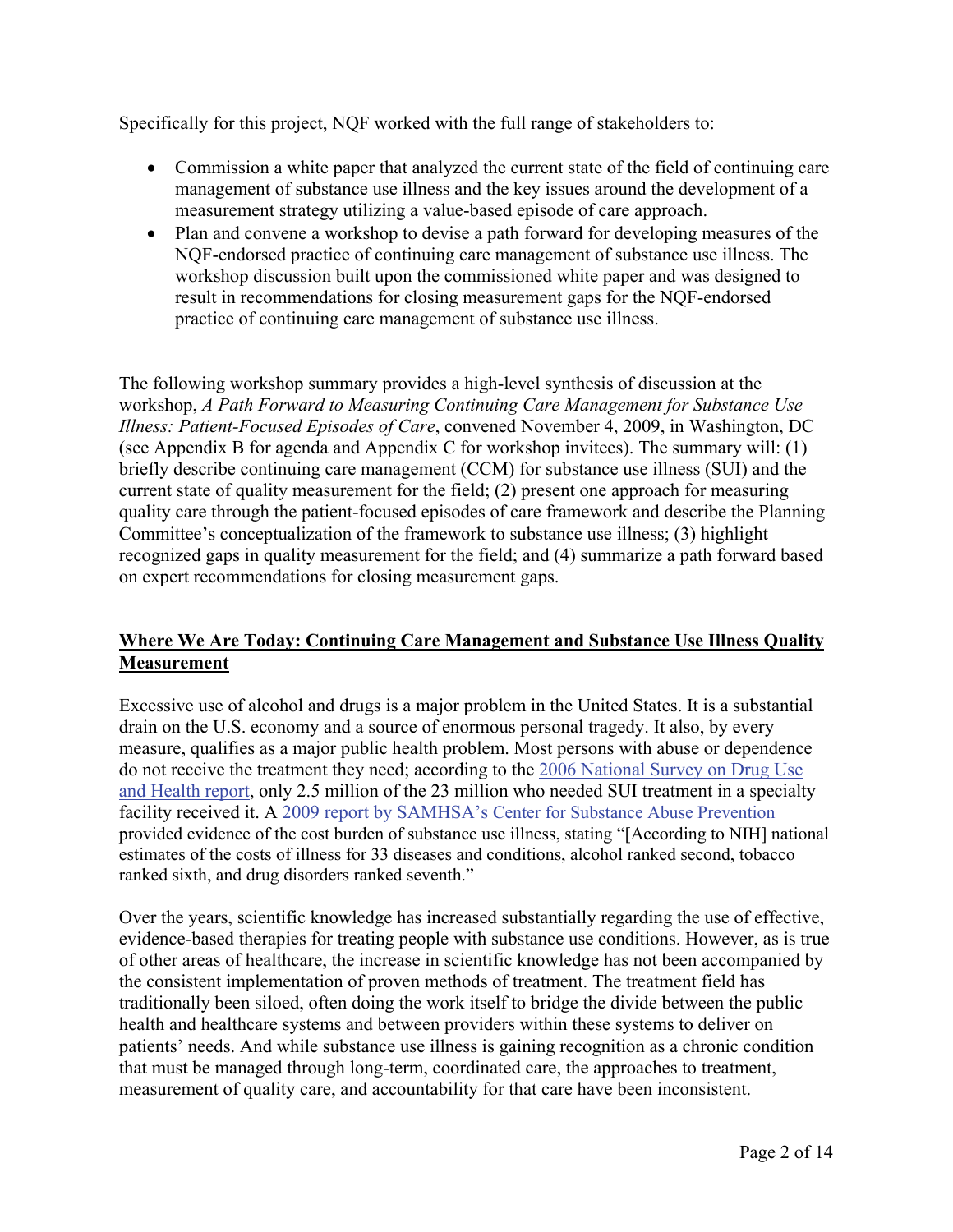Unlike other chronic conditions, such as diabetes and cancer, the quality measurement field for substance use illness is lacking a strong set of endorsed quality measures to allow providers, payors, plans, and consumers alike to understand and report on performance. However, work is underway in the field to address this gap and build upon evidence-based treatment practices for SUI endorsed by NQF in 2007. And while notable examples of progress exist in several regions across the country, further work is needed to move the field toward endorsed measures that can be widely adopted for performance measurement and public reporting.

Experts convened at the workshop indicate that in order to move toward endorsed measures for substance use illness, several issues must be addressed. An important and foundational issue is the lack of agreement in the field on the definition of *continuing care management*. Confusion as to the parameters of CCM, including its care components and its start and end points, may shed light on the diversity of measurement of such services. Further dialogue and analytical work is necessary to reconcile these differences – to evaluate various definitions and examine convergence and divergence among them – so that the field can move forward on quality and performance measurement and shift quality assessment further into clinical practice.

This report adopted the definition of CCM as endorsed in the NQF report, *[National Voluntary](http://www.qualityforum.org/Publications/2007/09/National_Voluntary_Consensus_Standards_for_the_Treatment_of_Substance_Use_Conditions__Evidence-Based_Treatment_Practices.aspx)  [Consensus Standards for the Treatment of Substance Use Conditions: Evidence-Based](http://www.qualityforum.org/Publications/2007/09/National_Voluntary_Consensus_Standards_for_the_Treatment_of_Substance_Use_Conditions__Evidence-Based_Treatment_Practices.aspx)  [Treatment Practices](http://www.qualityforum.org/Publications/2007/09/National_Voluntary_Consensus_Standards_for_the_Treatment_of_Substance_Use_Conditions__Evidence-Based_Treatment_Practices.aspx)* (2007):

| <b>Practice Domain</b>    | Continuing Care Management of Substance Use Illness   |  |
|---------------------------|-------------------------------------------------------|--|
| <b>Practice Statement</b> | Patients with substance use illness should be offered |  |
|                           | long-term, coordinated management of their care for   |  |
|                           | substance use illness and any coexisting conditions,  |  |
|                           | and this care management should be adapted based on   |  |
|                           | ongoing monitoring of their progress.                 |  |
| <b>Target Outcomes</b>    | • Receives care for all conditions (substance use,    |  |
| for Patients              | medical, and mental health)                           |  |
|                           | Stabilization of coexisting conditions                |  |
|                           | Retention in treatment                                |  |
|                           | Engagement in long-term monitoring                    |  |
|                           | Prevention of relapse or delayed time to relapse      |  |

The specifications for this endorsed practice – what CCM entails; for whom it should be performed; who should perform it; and where it should be performed – speak to a coordinated, integrated approach to a patient's SUI treatment with strong sensitivity to coexisting conditions as well as particular consideration of the wide range of providers and settings that may be involved in treatment.

The white paper commissioned for this project (Appendix D), authored by Amy K. Rosen, PhD and James R. McKay, PhD, builds upon the practice definition above and offers insight into CCM and SUI care delivery; measures currently available and needed to speak to the quality of SUI care delivered; and analysis of the technical aspects associated with adopting episode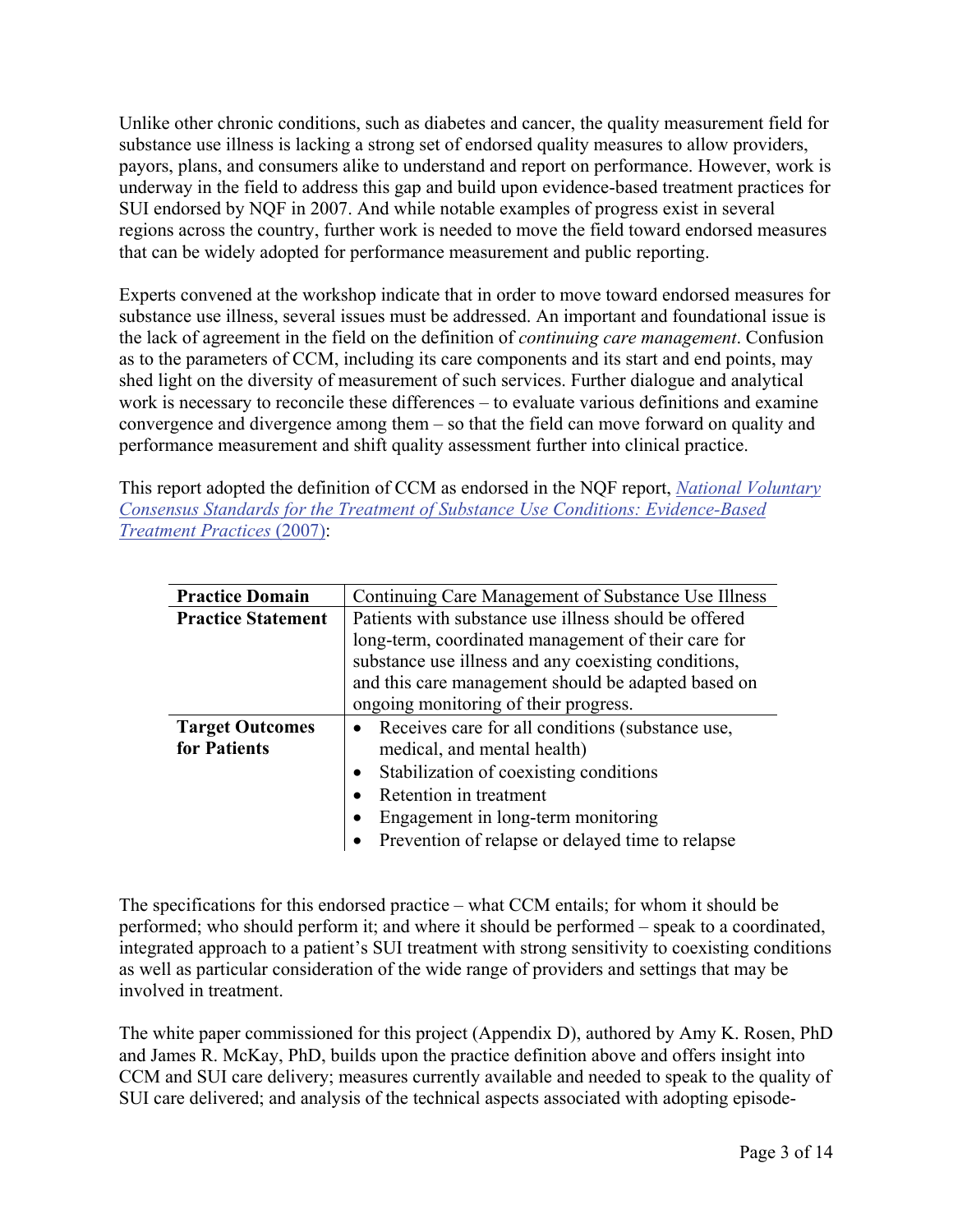based measurement for CCM and SUI. The next section elaborates on the episode framework and how it was conceptualized to substance use illness.

# **One Approach to Quality Measurement and Performance Improvement: The Patient-Focused Episodes of Care Framework**

# *NQF's Measurement Framework for Evaluating Efficiency Across Patient-Focused Episodes of Care*

Considering the complexity of substance use illness, as well as its numerous care settings and care providers, conceptualizing valuable and efficient care for patients and their families can prove challenging. Endorsed by NQF in 2009, the *[Measurement Framework for Evaluating](http://www.qualityforum.org/Projects/Episodes_of_Care_Framework.aspx) [Efficiency Across Patient-Focused Episodes of Care](http://www.qualityforum.org/Projects/Episodes_of_Care_Framework.aspx)* offers an approach to evaluating efficiency across episodes of care while taking into careful consideration not only the various settings and providers of care (and transitions between them), but also specifically the treatment preferences of the patient. Furthermore, in presenting the opportunity to assess efficiency (as a function of cost and quality of care) from the patient's perspective as well as the provider's, the framework also specifically allows for the assessment of gaps in measurement, care provision, and patient-provider and provider-provider communication, driving toward a comprehensive set of measures of efficiency in the system and value to the patient.

The episode of care framework is governed by a set of key measurement domains and served to frame the white paper content and discussion at the workshop. The domains offer a balance between identifying and filling measurement gaps while still keeping central the intentions of efficient, patient-centered care:

- Patient-level outcomes
- Cost and resource use
- Processes of care (NQF, 2009)

The episode of care approach offers strengths and limitations with respect to feasibility and measurement among others, especially as they apply to a range of conditions from acute to chronic. But it is by looking at the episode of care approach through the lens of these various conditions, including substance use illness, which allows for these strengths to be bolstered and limitations addressed moving forward.

# **Strengths:**

- 1. *Patient-centered* way of evaluating health system performance.
- 2. Clinical guidelines can offer *clear pathways*, and evidence-based endorsed practices can help determine the duration and level of services for populations within such pathways.
- 3. A way to shift performance measurement toward assessments that allow judgments to be made about *value*—by providing measures of quality, cost of care, and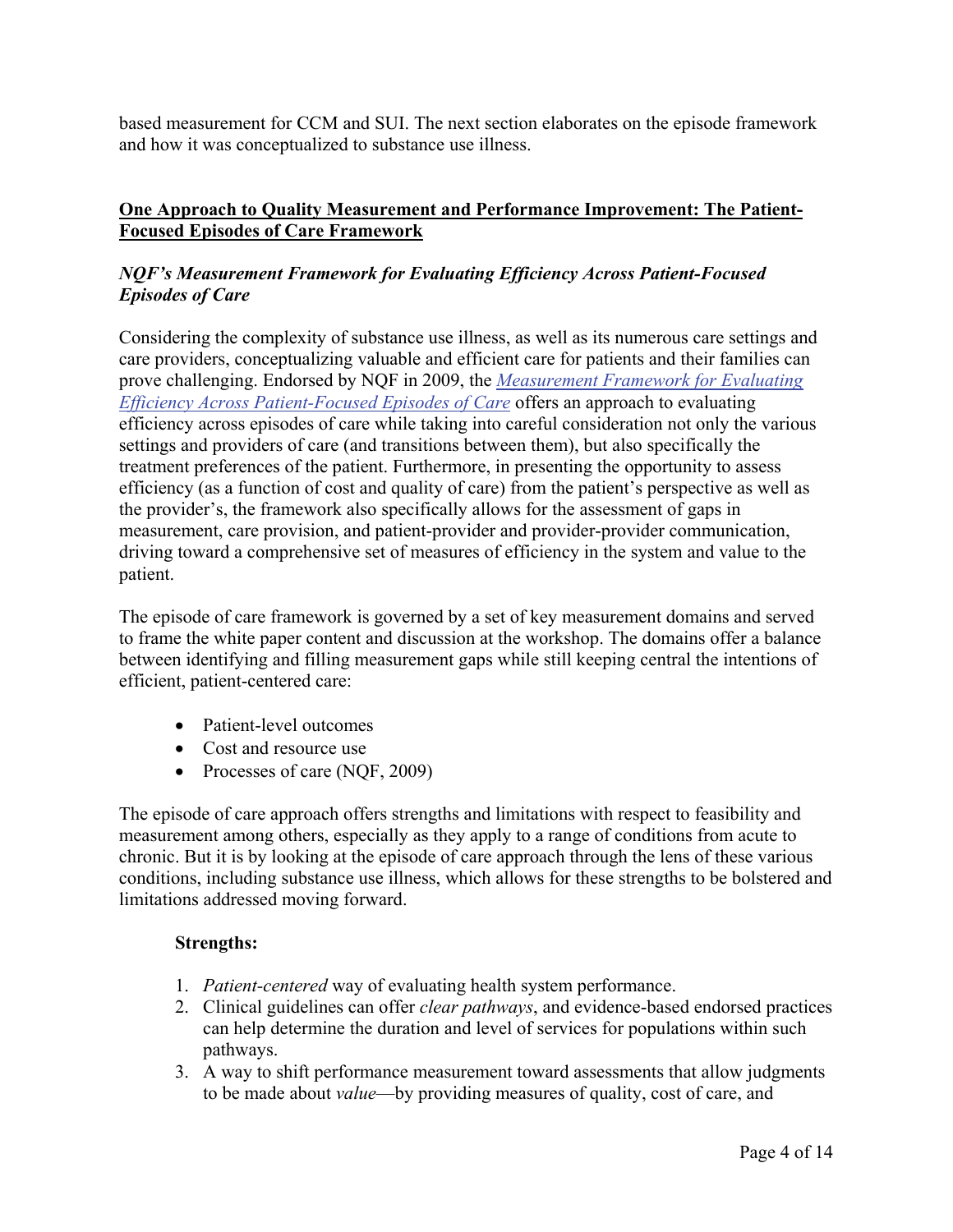outcomes that can only be interpreted in the light of patients' well-informed preferences.

- 4. Potential to foster and enable *new strategies for financing* healthcare that could eliminate current incentives to overuse certain services (i.e., imaging for low back pain) and underuse others (i.e., preventive care such as colon cancer screening), and could facilitate the development of alternate payment models.
- 5. Allows for *comparisons for conditions over time*, not simply between clinical encounters: This timing construct provides for linkages with payment and performance reporting systems, and may also provide the opportunity for a patient's progress to be tracked from year to year, thereby extending the larger episode beyond the single year timeframe.

# **Limitations:**

Despite its advantages, limitations are associated with attempting to evaluate efficiency across episodes. These stem mainly from the inability of existing commercial episode grouper methodologies to:

- 1. Address *appropriateness* of care.
- 2. Adequately *risk-adjust* for different populations.
- 3. Manage measurement of patients with *multiple chronic conditions and complex comorbidities*, especially relevant in substance use illness.
- 4. Facilitate *comparisons among organizations*.

The patient-focused episode of care framework report offers further discussion of additional considerations with regard to both the strengths and limitations of the episode of care approach, including: access to quality care; limits of a 1-year timeframe, particularly for chronic conditions; difficulty of payment structure and mechanisms; and ever-present data needs.

### *Conceptual Episode of Care Model for Substance Use Illness*

It is important to note that treatment for *substance use illness* is incredibly complex; the condition encompasses a wide range of types of substance abuse, varying severity of illness for each substance, and impacts a highly heterogeneous population. And on top of the lack of integration SUI treatment faces both with and within the healthcare system, treatment for certain populations also involves considerable interaction and coordination with non-healthcare sectors, including housing, welfare, employment, and legal systems. Furthermore, social constructs of stigma and shame often keep those with substance use illness and their families from seeking appropriate and comprehensive medical attention.

Understanding these compounding challenges in being able to reach at-risk populations allows policymakers and providers alike to appreciate the value of quality care across the full continuum of a patient's substance use illness, from identification of the condition and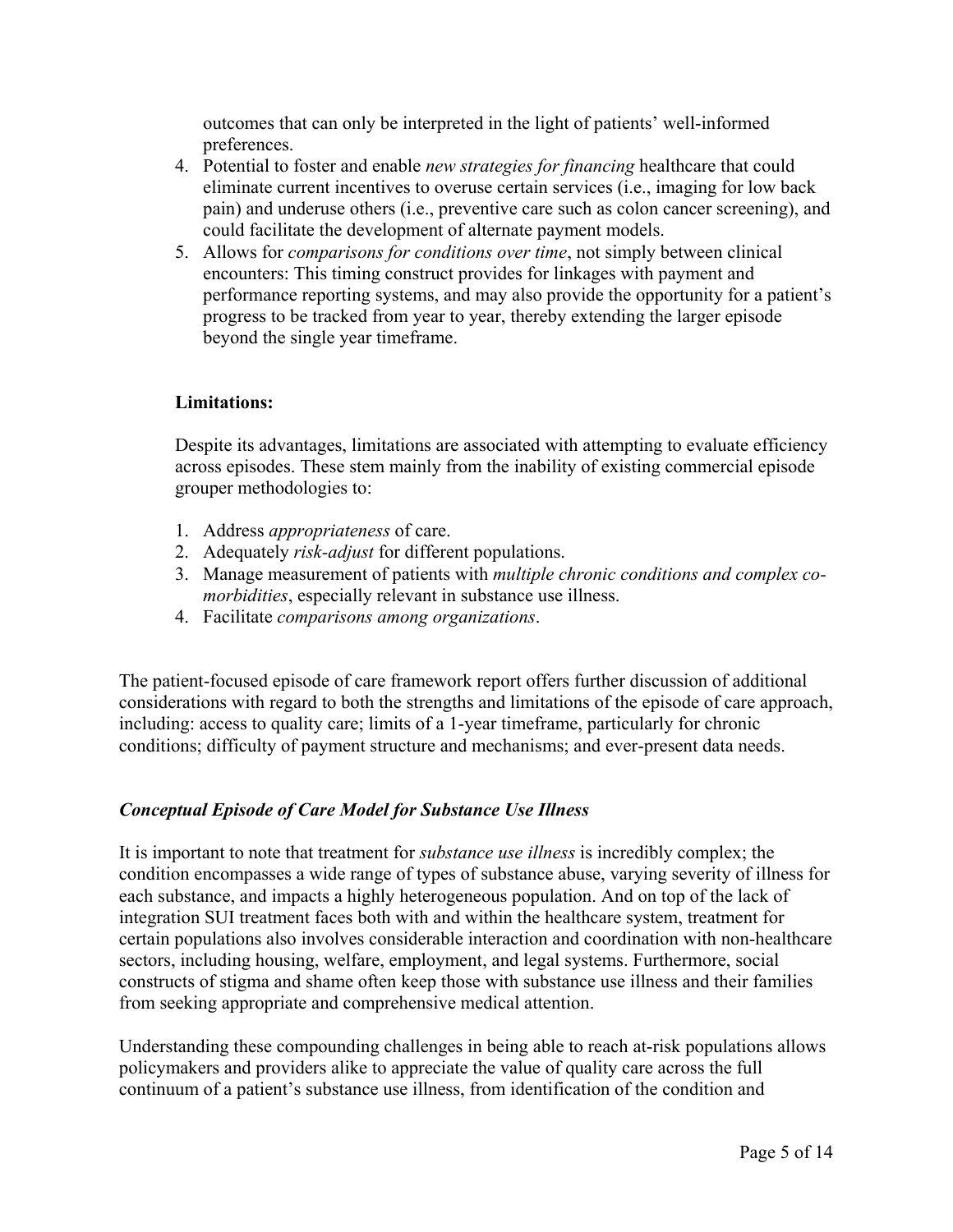initiation and engagement in treatment to therapeutic interventions. Critical through all phases is the coordination of care between the multiple settings, providers, and community resources engaged in helping patients and their families successfully manage their condition and delay and/or avoid relapse.

For the workshop invitees' reaction, a Working Group of the Planning Committee developed an episode model for substance use illness (Figure 1) based on the patient-focused episodes of care framework, which includes the identification of opportunities for continuing care management. Creating pathways based on severity of illness and using NQF-endorsed practices for support, a substance use illness episode model was created to visually represent this conceptualization and understand the various areas where measures would be most useful.



# **Figure 1. Context for Considering a Substance Use Illness Episode of Care**

Covering the full range of severity of substance use illness, the model demonstrates the complexity of issues (access to care, psychosocial needs, treatment preferences, informed decision making, and health literacy, among others) to consider both within and beyond the health care system as a patient moves through the episode. The model further presents several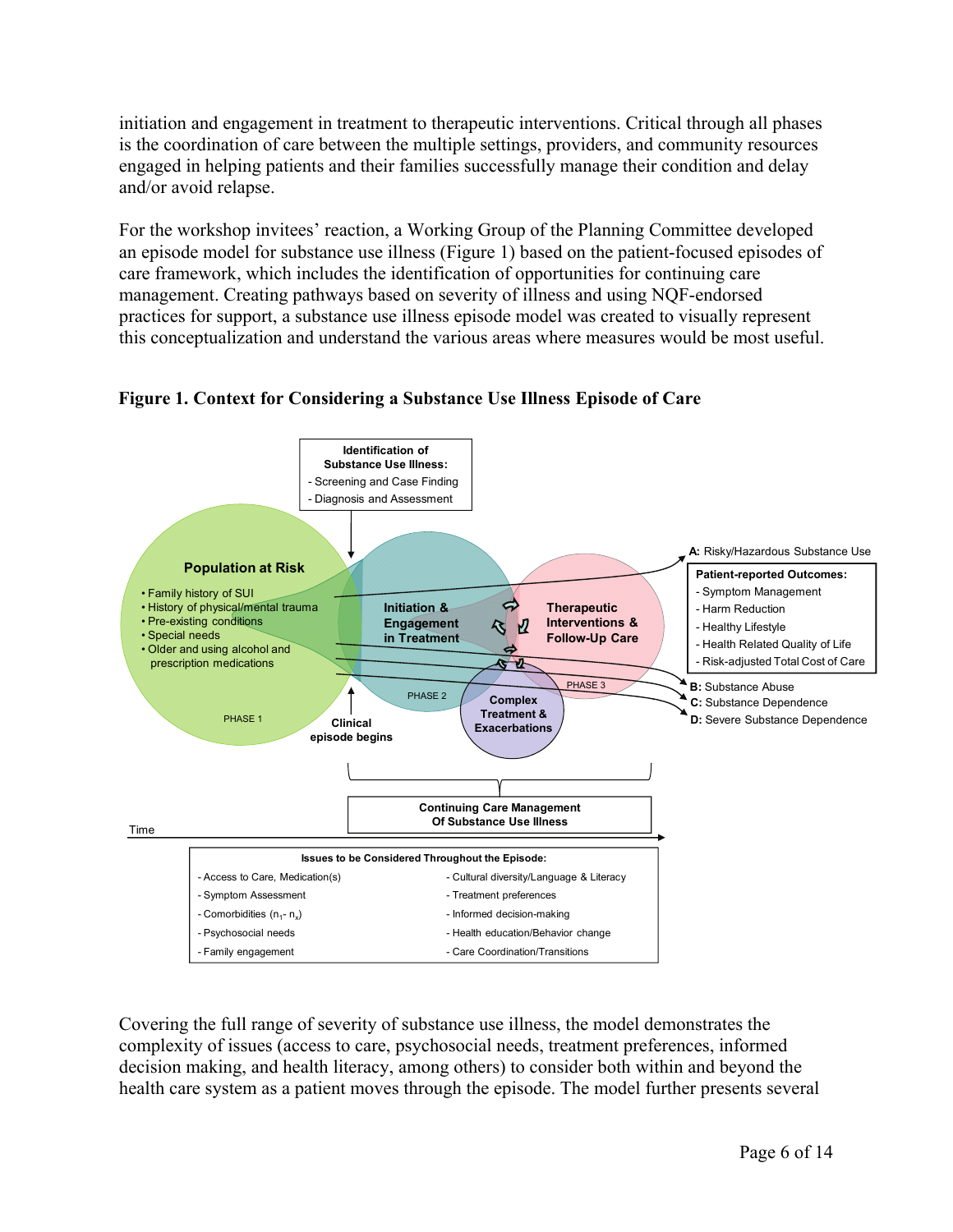pathways by which a patient with substance use illness might negotiate through diagnosis, treatment, and follow-up with multiple care providers and settings, as well as consideration for several patient-reported and desired outcomes. Within this broad substance use illness episode, continuing care management components of the episode are offered. A brief overview of the various phases of the substance use illness episode is provided below.

# **Episode Phases**

Ideally, in evaluating how well the health care system performs in providing high quality substance use illness care, it would be important to consider the population(s) at risk and to capture the period preceding diagnosis, when it is conceivable that the condition—and its diagnosis and subsequent treatment—could have been detected at an earlier stage and adequate health system, public health, employer, and community resources marshaled to support a patient and family through this initial phase.

As identified by the Working Group, the populations at particular risk of SUI include:

- i. Patients with family history of SUI (characterized by initial substance use at an early age)
- ii. Patients with histories of physical and/or mental trauma
- iii. Patients with pre-existing medical and/or psychiatric conditions (SUI may arise as a consequence of physical and/or mental stress related to pre-existing medical or psychiatric condition(s))
- iv. Patients who belong to populations with special needs (SUI occurs in conjunction with physical and/or mental stress, cultural/environmental factors and limited access and/or use of treatment, and society's reaction to the patient's sexual orientation)
- v. Patients who are ethnic minorities (SUI may be intensified as a function of cultural tradition and limit access and/or use of treatment)
- vi. Older patients who use alcohol and prescription medications (often overlooked as an at-risk group for SUI, this risk group can be characterized by late presentation to the healthcare system due to a lack of effective screening at the primary caregiver level)

# Phase 1: Population at Risk

In this initial phase, the focus is on opportunities for detection/screening of SUI, which are strongly dependent upon the care setting in which the patient presents, as well as the training, awareness level, and self-efficacy of the care provider. In many cases screening/detection is carried out in a different setting (i.e. community or geriatric center) and by a different individual than that who is responsible for establishing a patient's diagnosis; therefore, careful attention to the "hand-off" between detection/screening and diagnosis can result in further opportunities to diagnosis and link a number of individuals with SUI to the appropriate care resources for treatment.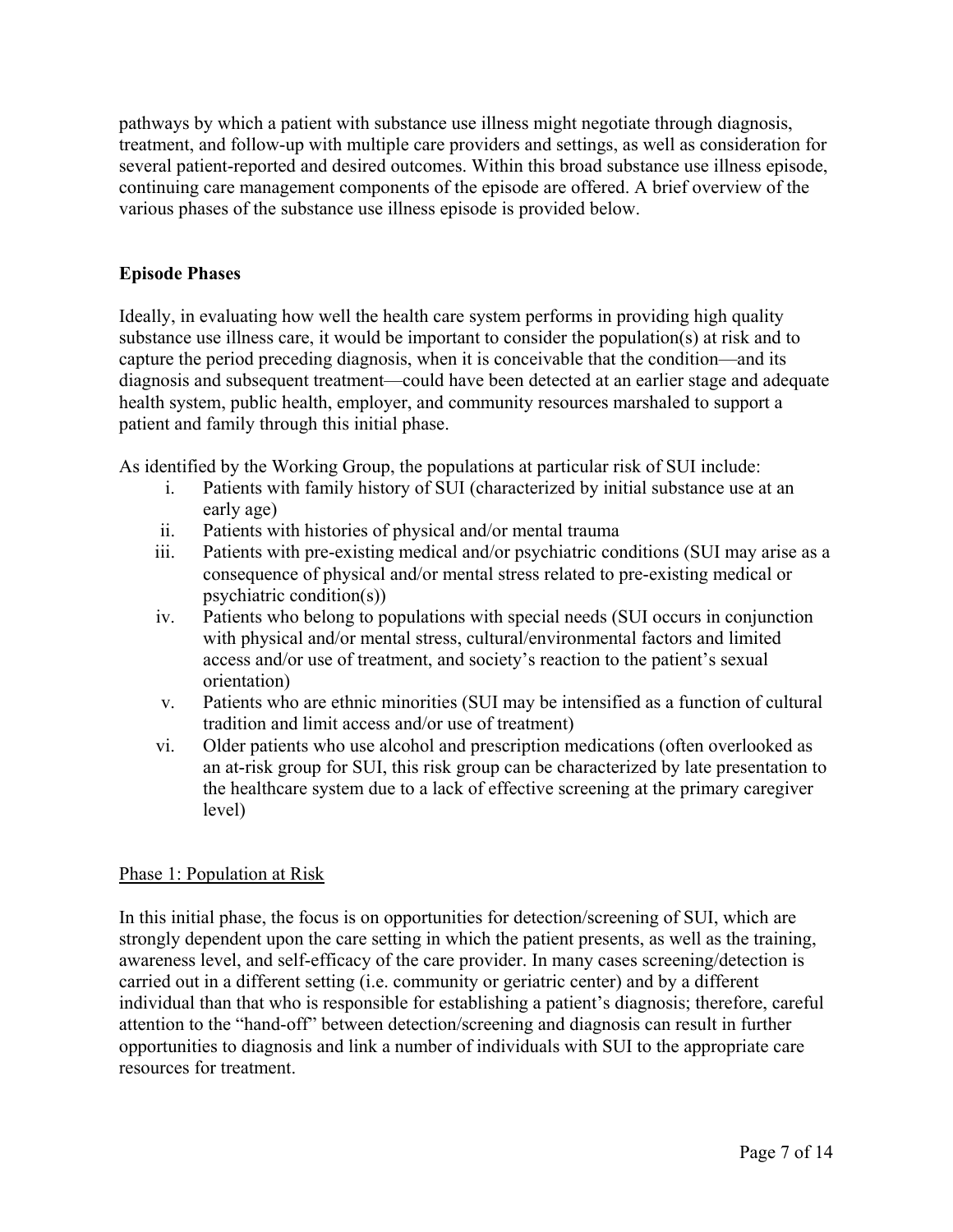The above considerations are applicable to the experience of all types of SUI patients within the acute care setting. This phase also includes the start of the clinical component of an SUI episode with presentation into the clinical setting. Screening and case finding occurs in the primary care, emergency care, and specialty care settings, and is followed by an initial diagnosis and assessment prior to entry into the next episode phase.

# Phase 2: Initiation and Engagement in Treatment

Transitioning from screening and diagnosis, initiation and engagement in treatment commences in the second phase of the episode. This phase specifically can include a brief intervention, which is characterized by motivational interviewing and information sharing and advice, and can be successful for particular patient types and substances.

Patients are categorized based on the severity of their illness (Pathways A through D, developed de novo for the purpose of this exercise) and thus move through subsequent portions of the episode in different ways, with services needed/rendered and settings of care variable:

| Pathway       |                                                                       | <b>Patient Characteristics and Treatment Expectations</b>                                                                                                                                                                                                                                                                                                                                                                                                                                 |  |
|---------------|-----------------------------------------------------------------------|-------------------------------------------------------------------------------------------------------------------------------------------------------------------------------------------------------------------------------------------------------------------------------------------------------------------------------------------------------------------------------------------------------------------------------------------------------------------------------------------|--|
| A             | Risky or Hazardous<br>Substance Use                                   | Patients present in episode with low severity of substance<br>use illness.<br>Expectations of treatment include symptoms' cessation or<br>remission, or ongoing symptom management with improved<br>quality of life and harm reduction.                                                                                                                                                                                                                                                   |  |
| B             | <b>Substance Abuse</b><br>with or without<br>medical co-<br>morbidity | Patients present in episode with intermediate severity of<br>illness, which may be further exacerbated by the presence of<br>a medical and/or psychiatric condition(s) (depression,<br>anxiety, PTSD).<br>Expectations of treatment include ongoing symptom<br>$\overline{\phantom{0}}$<br>management with improved quality of life and harm<br>reduction.                                                                                                                                |  |
| $\mathcal{C}$ | Substance<br>Dependence                                               | Patients present in episode with high severity of illness or<br>returning for treatment for an illness characterized by<br>dependence, which may be further exacerbated by the<br>presence of a chronic medical condition(s).<br>Expectations of treatment include ongoing symptom<br>management with improved quality of life and harm<br>reduction.                                                                                                                                     |  |
| D             | <b>Severe Substance</b><br>Dependence                                 | Patients present in episode with exceedingly high severity of<br>$\overline{a}$<br>illness characterized by the presence of multiple substance<br>use, medical, and/or psychiatric problems. This pathway<br>would also include a subset of patients who are exhibiting a<br>lack of engagement in their treatment plan.<br>Expectations of treatment include improved quality of life,<br>$\overline{\phantom{0}}$<br>remission or harm reduction and involvement in 12-step<br>program. |  |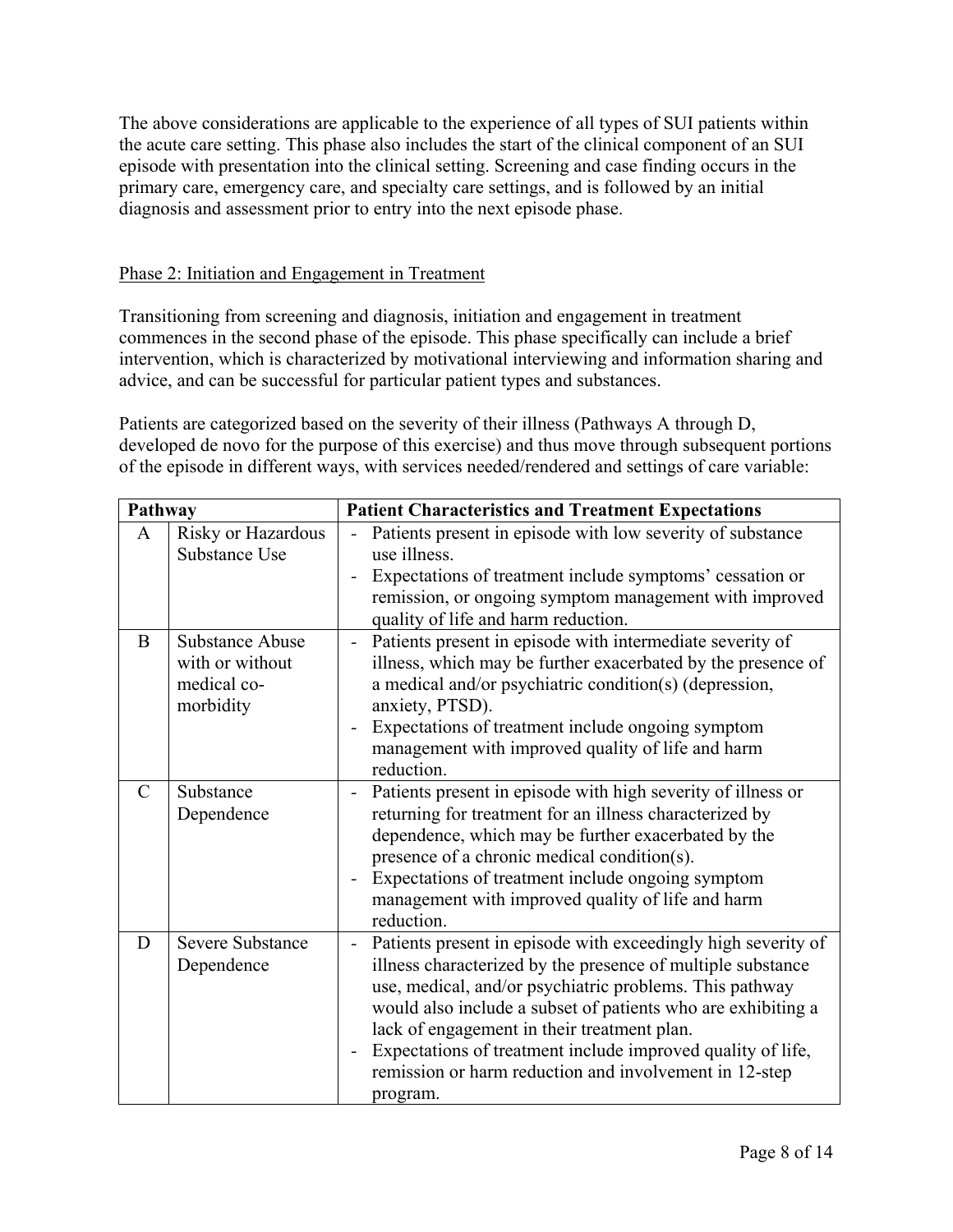Between this second phase and the third phase, certain patients may fluctuate in their needs and circumstances, as captured by the "Complex Treatment & Exacerbations" period in the diagram. For such patients, the ability of care providers to make appropriate adjustments in care will allow a patient to better manage his/her condition. Continuing care management will encompass care for specific patients and their families across the second and third phases of the episode (including complex treatment and exacerbations) as determined by the severity of illness and the assessments of care providers.

# Phase 3: Therapeutic Interventions and Follow-up Care

The third phase of the substance use illness episode involves the use of specific interventions best suited to the needs of the patient and determined by the severity of illness which accounts for substance(s) abused and co-occurring conditions. Therapeutic interventions may include: psychosocial interventions; pharmacotherapy; and/or adjunctive self-help programs. As the condition increases in complexity, so may the treatment plan and the need for regular adjustments to the treatment plan.

This episode model and its accompanying outline, which offers additional detail on the phases and populations at risk (see Appendix E), could prove helpful in guiding future work to build measure sets for varying episodes of substance use illness. The white paper also offers additional detail on the technical and operational considerations for taking such an approach to this condition.

# **Addressing Measurement Gaps: Driving Toward the Desired State of Substance Use Illness Quality Measurement**

The episode of care approach provides a useful framework for mapping existing substance use illness practices and measures as well as for highlighting measurement gaps, and thus can inform us about areas in need of measure refinement or development. The Workshop built upon gaps offered in the white paper (Table 1) and provided an open forum through which experts in substance use illness and quality measurement could expand on these identified gaps and dive deeper.

According to the white paper, mapping measures currently available and/or in use and subsequent possible measurement gaps for substance use illness to the three measurement domains of the episodes of care framework suggests the following: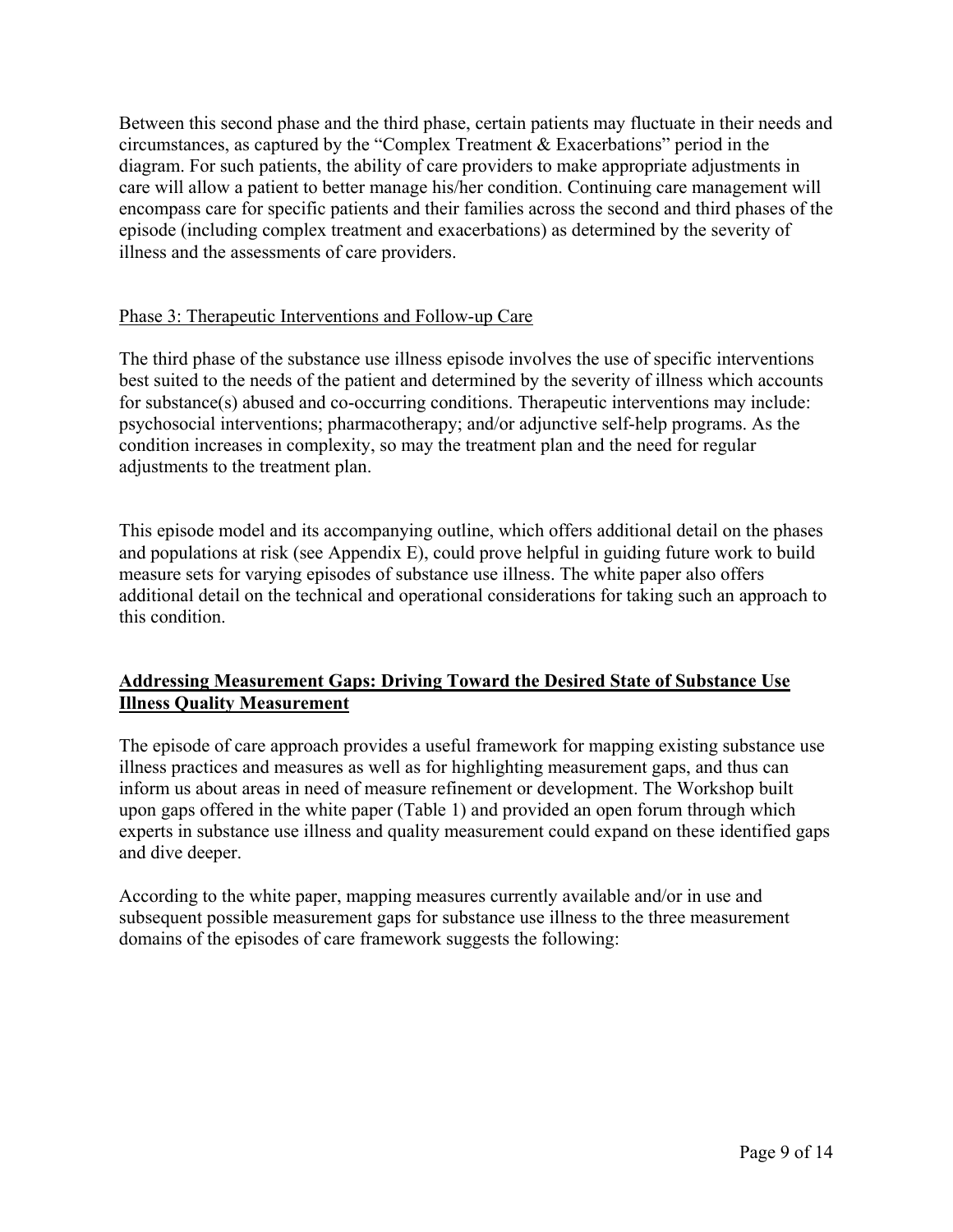# **Table 1. Available Measures and Perceived Gaps in Current Quality Measurement for Substance Use Illness** (Rosen and McKay, 2010)

| Domain                    | <b>Available Measures</b>                                                                                                                                            | <b>Gaps in Measurement</b>                                                                                                                                                                                                                                  |
|---------------------------|----------------------------------------------------------------------------------------------------------------------------------------------------------------------|-------------------------------------------------------------------------------------------------------------------------------------------------------------------------------------------------------------------------------------------------------------|
| Patient-level<br>Outcomes | • Substance Use<br>Consequence of Use<br>Social Functioning<br>Occupational functioning<br>Involvement with legal<br>system<br>Medical and psychiatric<br>conditions | • Standardized protocols that link<br>regular assessments of progress to<br>clinical decision making<br>Patient preference<br>Quality of life<br>Patient satisfaction<br>Case-mix adjustment strategies                                                     |
| Cost and<br>Resource Use  | Costs of individual<br>services<br>Number of visits, services<br>received, sessions, etc.                                                                            | Overall cost and services delivered<br>$\bullet$<br>across episode of care<br>Structural elements needed to<br>$\bullet$<br>implement and sustain continuing care<br>management model<br>Performance contracting and other<br>innovative payment mechanisms |
| Processes of<br>Care      | Engagement and retention<br>Progress toward treatment<br>goals                                                                                                       | Standardized protocols that link<br>$\bullet$<br>regular assessments of process to<br>clinical decision making<br>Positive recovery goals<br>Case-mix adjustment strategies                                                                                 |

The workshop further elaborated on these measurement gaps through expert presentations and discussion on stakeholder-specific challenges and opportunities as they relate to quality service delivery and measurement of quality care. A selection of key, overlapping gaps are highlighted below, and [workshop presentations are available online](http://www.qualityforum.org/projects/substance_use_2009.aspx#t=2&s=&p=) for further detail:

# *Patient Engagement and Patient-focused Measurement*

In summary, patient outcomes, patient self-management, treatment goals, shared decision-making, patient/family engagement, and other factors intrinsic to the episode framework are not fully captured by current measures. Patients and their families are missing the information they need to understand the condition and appreciate the resources available to increase the potential for successful management and recovery. Providers are also missing critical information on their patients' experience and satisfaction of care, thereby jeopardizing the communication between providers and patients and between providers themselves to offer comprehensive care that is in accordance with patient preferences and treatment goals and that is monitored and adjusted over time.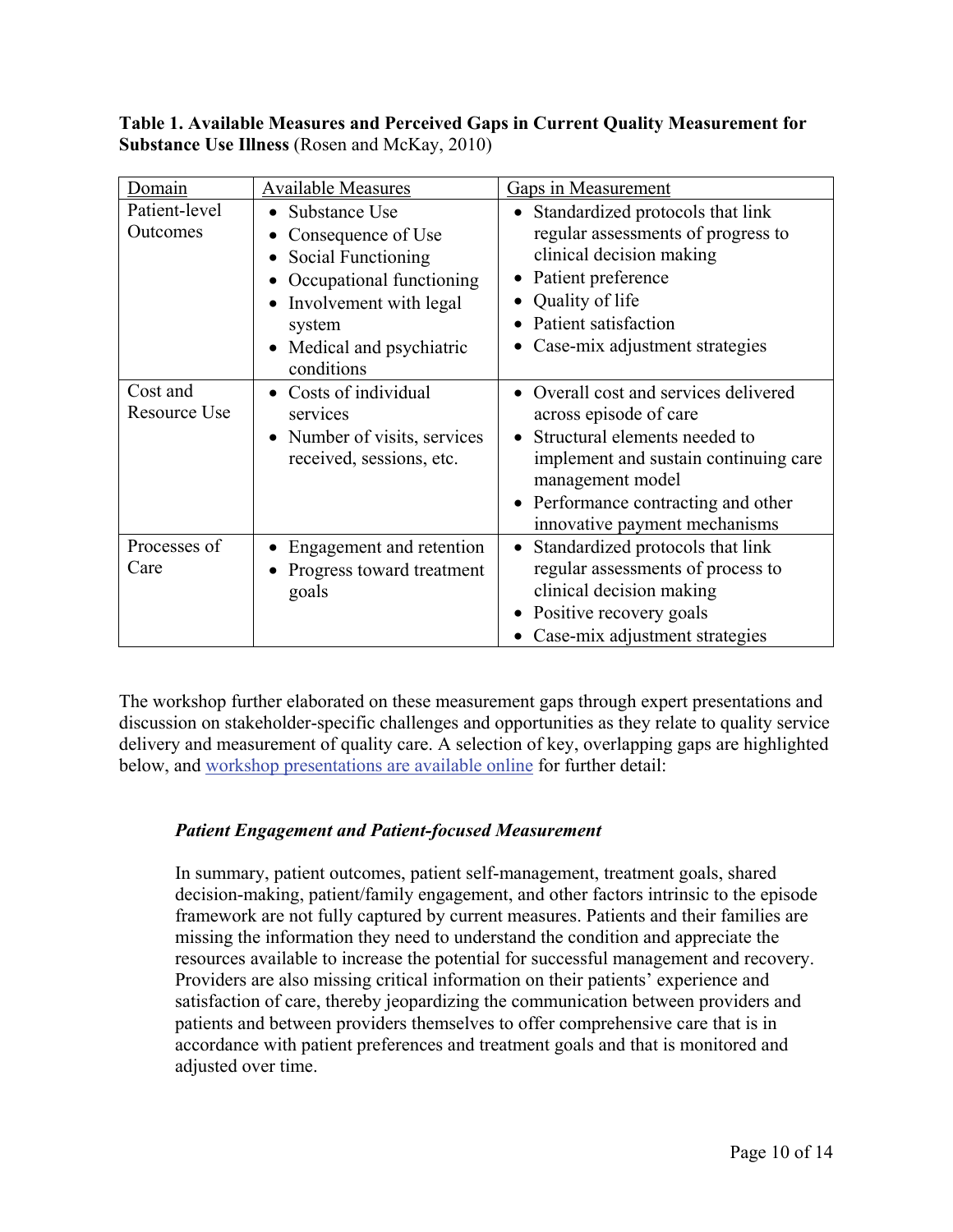# *Care Coordination and Linkages to the Community*

Current measures do not take into consideration the multidisciplinary and interdisciplinary provider teams working across multiple and varied care settings involved in substance use illness care. This is especially true of the dependence of substance use illness patients and families on resources external to traditional healthcare settings. Thus, clearer coordination and communication between providers in healthcare and stronger, more explicit linkages to community resources can help all providers of care offer the diverse set of treatment options that patients need to manage and maintain recovery through their substance use. Particular focus on the role of the primary care setting and necessary hand-offs to specialty care services is key. These factors must be taken into account in order to report on measures for the full episode of substance use illness care and to be able to understand the quality of care being delivered.

# *System-Level Capacity/Needs*

Successfully treating substance use illness requires that its providers and settings be better integrated within the current healthcare system. Such integration, which currently does not exist for substance use illness, often depends upon structural changes, namely the creation and use of substance use illness healthcare information systems that can meet current standards for and have data that is integrated with the general health care system. These systems would then be able to reflect substance use illness episodes, which they are currently unable to do. Certain laws, regulations, and practices may require revisions that break down current communication barriers between providers while maintaining respect for the privacy of those living with substance use illness. Ultimately, payment mechanisms and their incentives will need to align with the needs of patients and the ability of providers to deliver quality care and report outcomes of that care.

### **The Path Forward: Expert Recommendations of Needs and Next Steps**

In an effort to fully capture the expertise assembled at the workshop, a concluding exercise was conducted whereby each attendee offered concrete recommendations for closing the substance use illness quality measurement gaps highlighted above. The recommendations were structured by the measurement domains of the episode framework, with particular focus on how continuing care management's target outcomes for patients (as described earlier and detailed in the 2007 NQF consensus report) may be accounted for. A summary of the high-level recommendations is offered below; a detailed account of the identified measurement gaps and considerations for closing those gaps is presented in Appendix F.

While the recommendations detailed within this workshop summary do not comprehensively capture all that must be achieved to continue to measure and improve the quality of continuing care management for substance use illness in the United States, they offer concrete and critical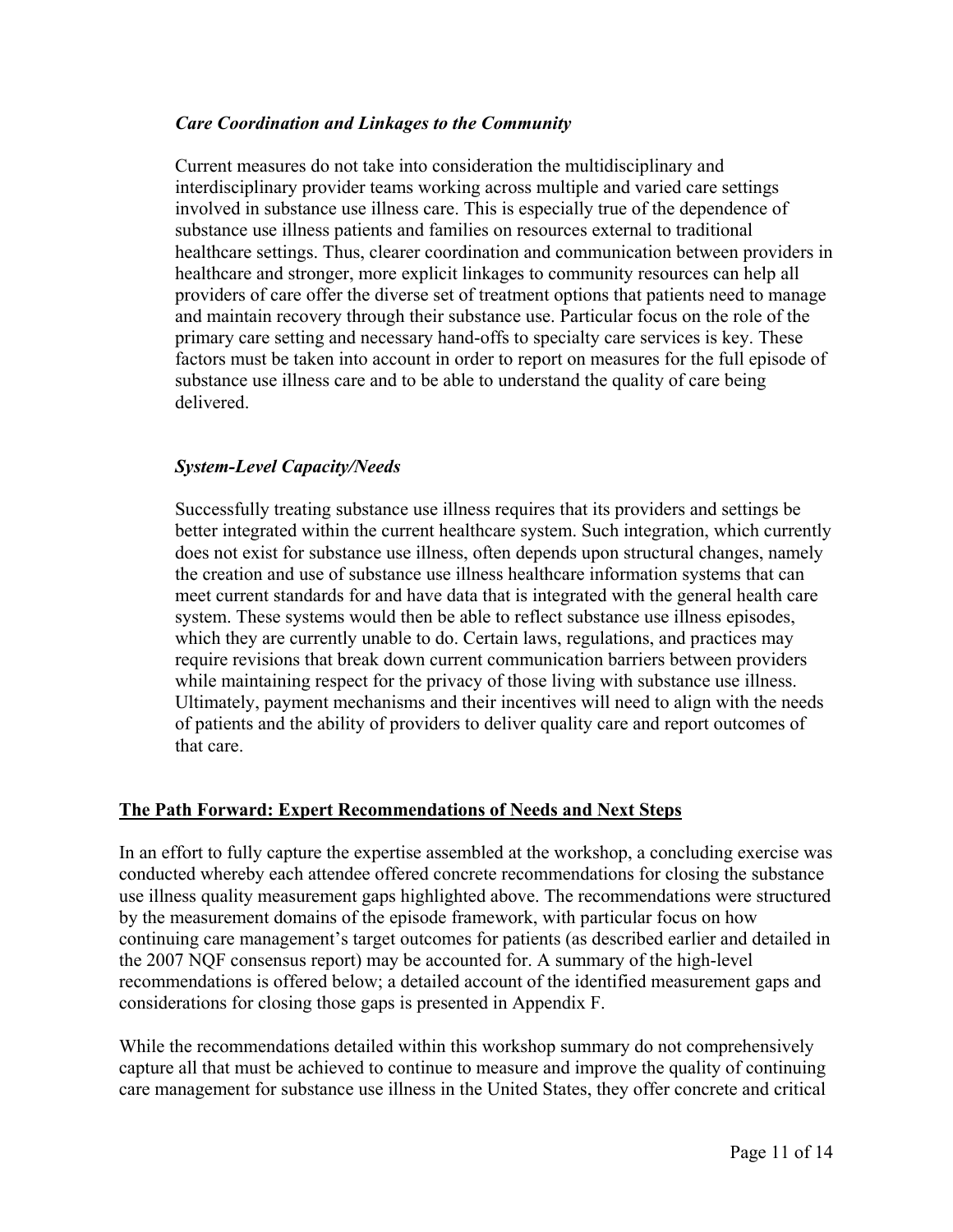suggestions for a path forward, using the gaps and challenges discussed as opportunities for improvement, and taking into consideration all aspects of care, complex as they may be.

# *Patient-Level Outcomes*

One of the most apparent themes across the suggested recommendations for closing substance use illness quality measurement gaps was a call for patient-focused measurement that spoke to outcomes of care. Workshop participants spent significant time discussing that a focus on outcomes and cross-cutting issues must come first, with particular emphasis on collecting, analyzing, and sharing data on patient experience of care and satisfaction with care (and understanding the difference between the two). Given the diversity of resources that can be employed to provide comprehensive care to a patient with substance use illness, understanding the impact care from each setting and provider has on a patient's outcomes will allow for a more accurate reflection of the value of the care provided, especially as it may relate to the original goals of the treatment plan.

Finally, described as one of the most critical aspects of a treatment plan for substance use illness and to help balance the providers' accountability for this complex condition, many workshop participants called for measures that would speak to a patient's successful selfmanagement of the condition and an understanding of resources available to support a patient in this particular aspect of care. Furthermore, gaining an appreciation for patient and family knowledge of substance use illness as well as the various resources available within the healthcare system and community settings may offer insight into where and how to target services to reach critical at-risk populations to make a positive impact on population health.

### *Cost and Resource Use*

The workshop participants called for continued development of cost and resource use measures that can help capture the complexity of the services and settings a patient with substance use illness may require across the full episode of care. Such measures not only can measure the volume or length of services, but also can speak to the *value* a patient with substance use illness places on the care received. Since currently available resources (including workforce readiness and training) fall short of providing the care needed for this condition, the argument to continue and increase investment in programs and services to help alleviate the economic burden substance use illness creates for the United States is not as strong as it can be.

Such an approach would specifically help bolster efforts by employers and purchasers of health care to continue to develop wellness and other support programs to help address the needs of patients with substance use illness while increasing productivity and well-being. Careful attention to payment models for care for substance use illness and the measure components of those models can be helpful in addressing any existing payor gaps for all levels of care, including continuing care management.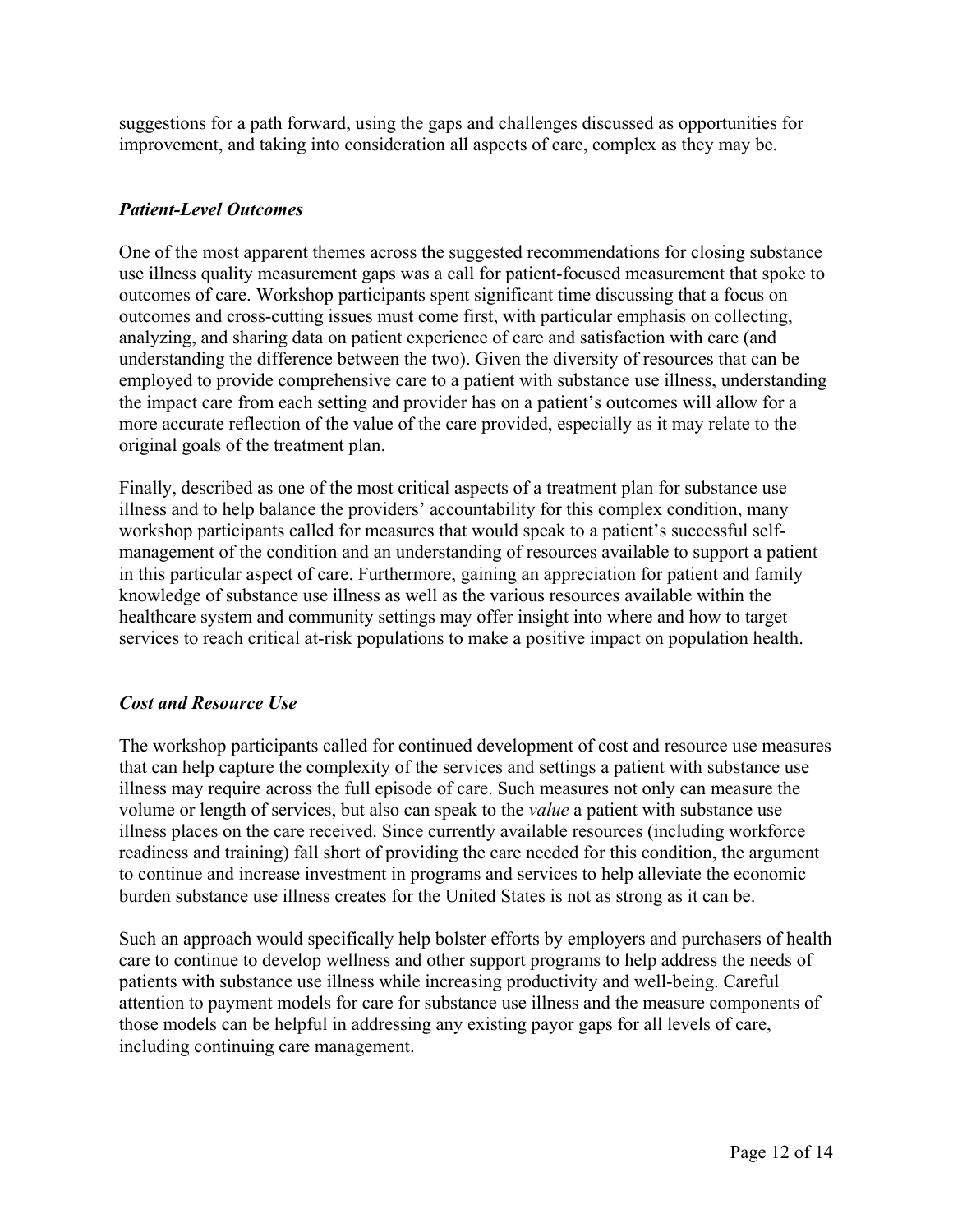# *Processes of Care*

As discussed in the earlier sections, substance use illness treatment involves a wide range of expertise to successfully manage the condition and handle the complexities of recovery over time. These experts operate within and across multiple care settings and exist within the healthcare system, the public health system, and across various community resources. In order to ensure quality care for patients and their families, care must be highly coordinated and accountability shared across the episode of care. Included in this effort is consideration of the housing, employment, food, education, welfare, and justice systems, among others, for a fuller appreciation of the various ways outside of the healthcare system that a patient with SUI may enter care and subsequently succeed in managing the condition.

Recognizing the chronic nature of substance use illness, this coordination will involve a great deal of work during hand-offs between primary care and specialty care and during points at which a treatment plan must be evaluated and adjusted to achieve treatment goals. Measures must speak to the quality of care throughout the episode, with particular attention paid to ongoing monitoring of patients that is sensitive to the type of substance use illness, the severity of that illness, and the specific cultural, socioeconomic, and co-morbidity considerations that may directly or indirectly impact patient outcomes. Several workshop attendees suggested encouraging the healthcare system to approach quality measurement for substance use illness similarly to the approach currently taken for other chronic conditions, such as diabetes and cardiovascular disease. Current regulations that make sharing of patient data across settings difficult or impossible and legal barriers limiting patients' access to public and private resources need to be revised.

### *Additional Considerations*

Significant needs exist around translating research into practice and in securing the correct and relevant data elements to present a complete picture of the evidence-based care that each patient deserves. Although regulations currently limit data sharing, it is clear that progress on closing measurement gaps will rely on the creation and adoption of a system for data collection and sharing that integrates substance use illness care delivery and measurement with the general healthcare system. Without this integration, process measures may not give us some of the information we need to better understand patient outcomes.

### **Conclusions and Next Steps**

It is clear that barriers exist today that do not allow for providers and communities to offer the best possible care to all substance use illness patients and for those patients to access that care. Current measures are limited in scope and significant data and research needs exist. Furthermore, as various stakeholders in the continuum of substance use illness care begin to work to close the measurement gaps and achieve more efficient and more valuable care for the patient, the roles the patients and their families play will prove critical to any future success, as will the level of coordination between the multiple care providers and settings. Measurement's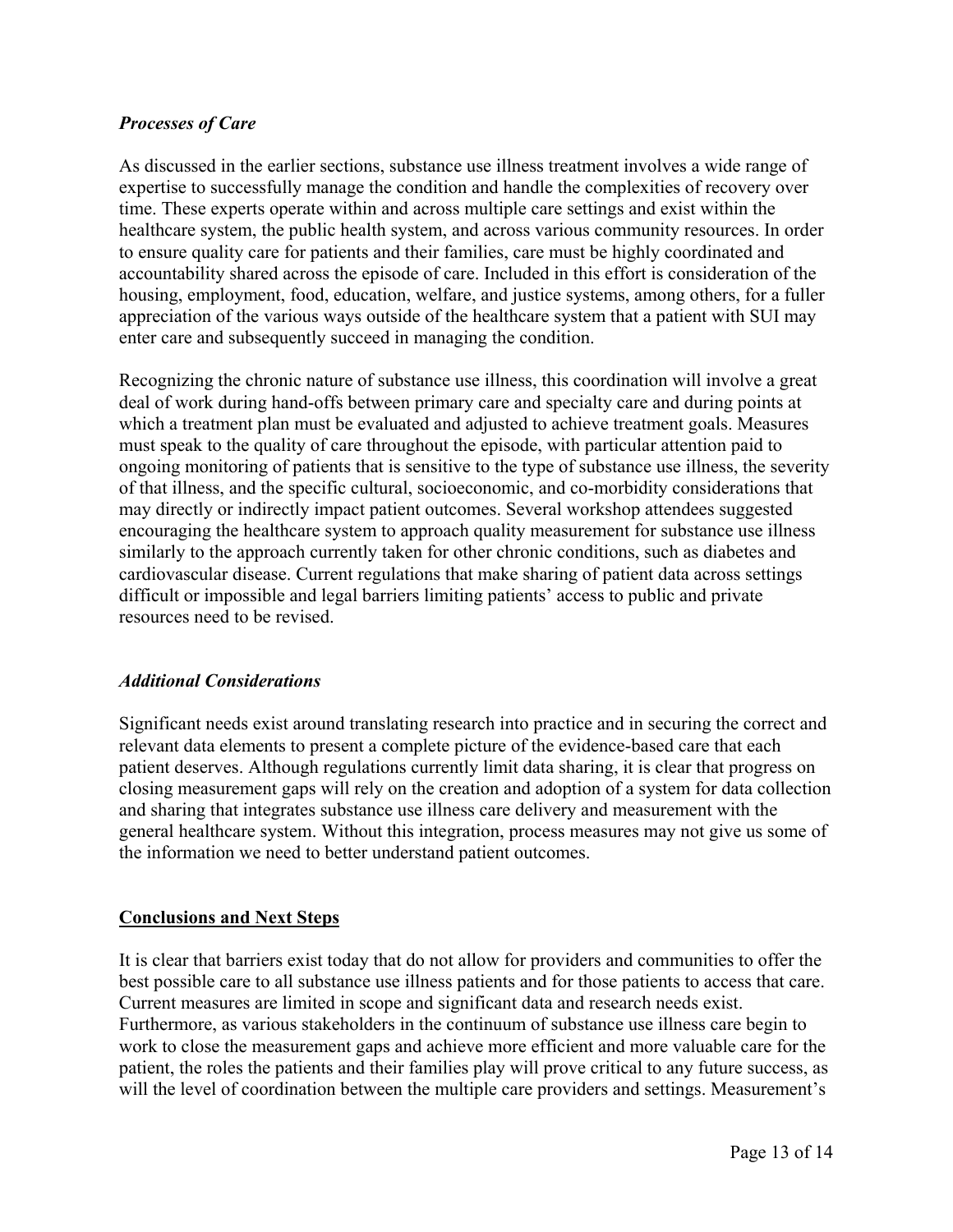reach will also need to consider broadening well beyond the clinical setting and into communities, where much-needed supports can be provided and the cultural and social factors associated with substance use illness development and treatment (including disparities) addressed. The field needs to continue to push from evidence-based practices to evidencebased measures.

NQF has been active in taking steps to help close these measurement gaps. As the convener and a Partner of the [National Priorities Partnership \(NPP\)](http://www.nationalprioritiespartnership.org/), NQF has worked with 31 other key stakeholders in health and health care to establish national priorities and goals for performance measurement and public reporting. The Partnership has identified an initial set of six national priorities (patient and family engagement; population health; safety; care coordination; palliative care; overuse), with corresponding goals and actions. Several of these priorities directly relate to the gaps and path forward described in this summary, particularly patient and family engagement, population health, and care coordination.

Furthermore, in an effort to build upon its work on the episode of care approach to measurement, NQF will continue to convene experts on this approach and related cost and resource utilization aspects of care to work toward encouraging the development and construction of usable, cross-cutting measure sets to assess care for chronic and acute conditions alike. The work of this group will also contribute to the conceptualization of the episode framework to *multiple* chronic conditions, set to commence in the summer of 2010. Additionally, substance use illness is being considered a co-morbidity in NQF's current work on [consensus standards for mental health outcomes.](http://www.qualityforum.org/projects/Patient_Outcome_Measures_Phase3.aspx)

Taken together, the recognized gaps in substance use illness quality measurement and the expert recommendations provided through this NQF workshop provide a better understanding of key measurement gaps and a conceptual framework—patient-focused episodes of care—for moving forward.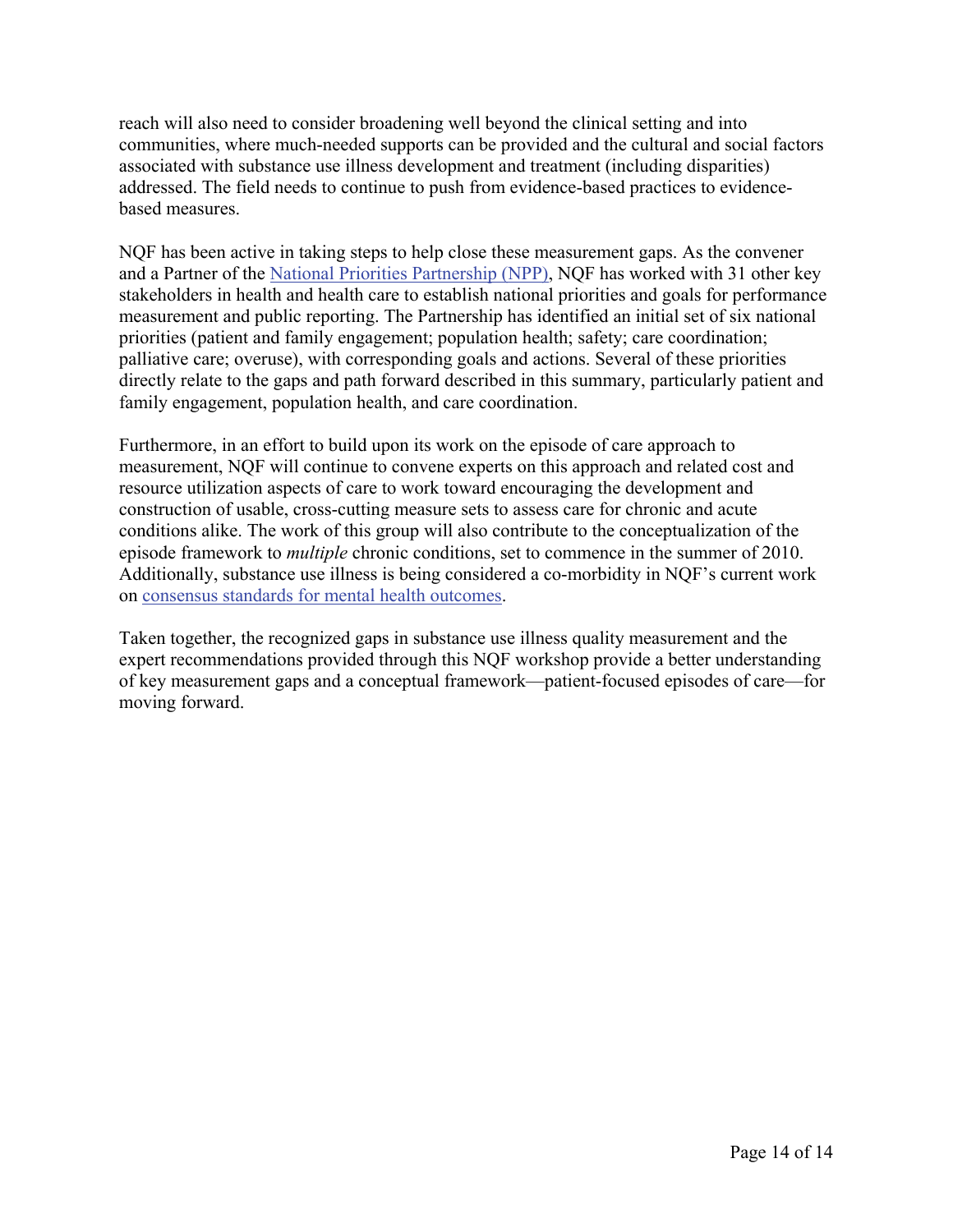### **Appendix A**

### **Substance Use Illness Workshop Planning Committee**

#### **Allen Daniels, EdD** *(Chair)*

Executive Vice President and Director of Scientific Affairs; Depression and Bipolar Support Alliance

#### **Lawrence Becker**

Director, Strategic Partnerships and Alliances; Xerox Corporation

#### **Michael G. Boyle, MA**

President; Fayette Companies

#### **Bethany DiPaula**, **PharmD, BCPP**

Assistant Professor/Director of Pharmacy; University of Maryland/Springfield Hospital **Center** 

#### **Pamela S. Hyde, JD** *(until 10/4/09)*

Cabinet Secretary; New Mexico Human Services Department

#### **Keith Isenberg**, **MD**

Manager, Medical Director, Behavioral Health Central Region; WellPoint

#### **Daniel Kivlahan, PhD**

Director, Center of Excellence in Substance Abuse; VA Puget Sound Health Care System

### **Edison Machado, Jr., MD, MBA**

Medical Director and Programs Leader; Bridges to Excellence

#### **Frank McCorry, PhD**

Director of NYC Operations; New York State Office of Alcoholism & Substance Abuse

#### **Madeline Naegle, PhD, FAAN, APRN**

Professor and Coordinator, Advanced Practice Nursing: Psychiatric-Mental Health; Coordinator, Substance Related Disorders Sequence; Director, WHO Collaborating Center in Geriatric Nursing Education; New York University College of Nursing

#### **Harold Pincus, MD**

 Director of Quality and Outcomes Research; New York Presbyterian Hospital and Health System

#### **Charlotte Rerko, RN, BC**

Chief Clinical Officer; Recovery Resources

#### **Rhonda Robinson Beale, MD**

Chief Medical Officer; United Behavioral Health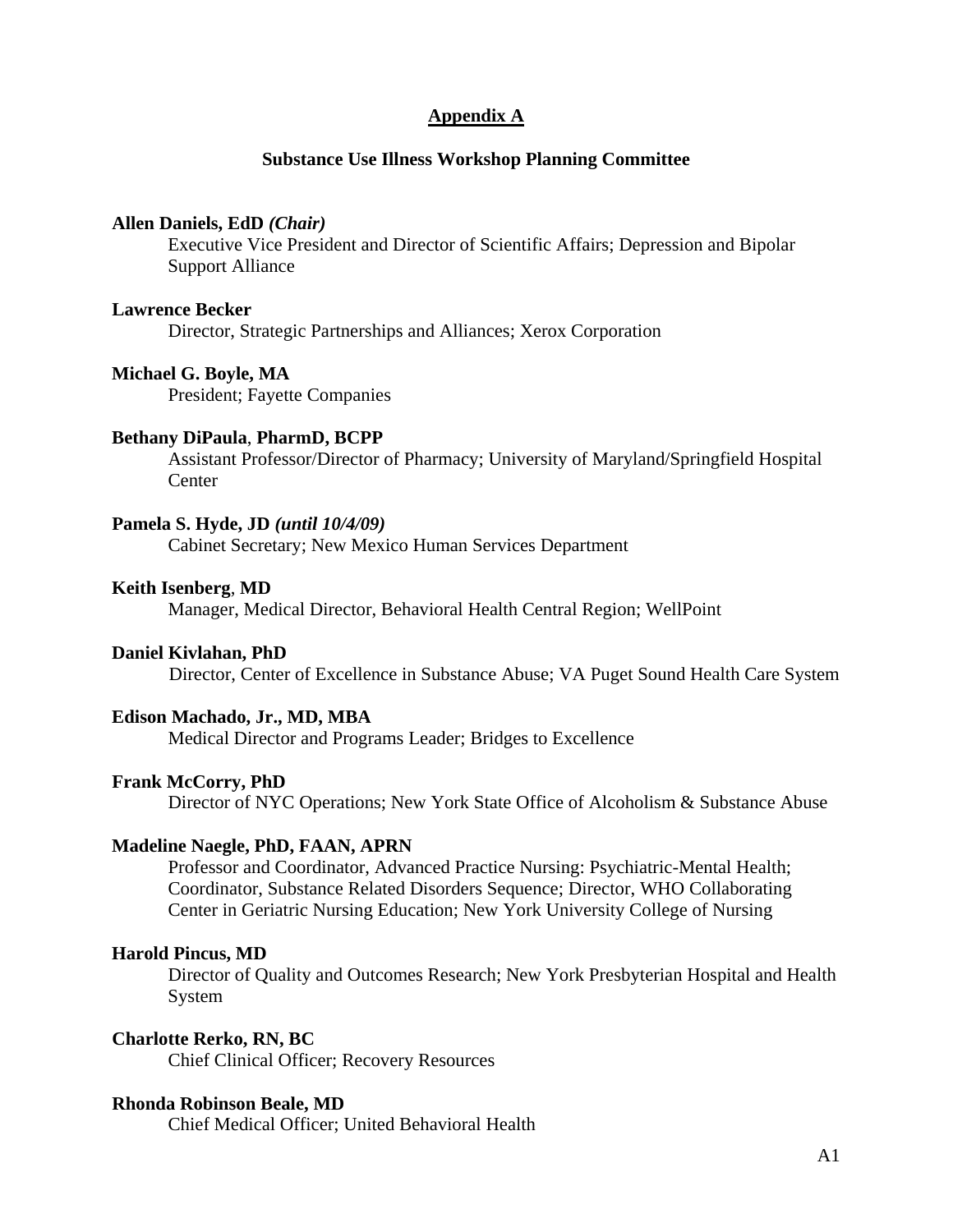# **Mark Willenbring, MD**

Director; National Institute on Alcohol Abuse and Alcoholism

# **NQF Staff**

**Karen Adams, PhD**  Vice President, National Priorities

**Anisha S. Dharshi, MPH**  Senior Program Director, National Priorities

### **Nadine C. Allen**

Administrative Assistant, National Priorities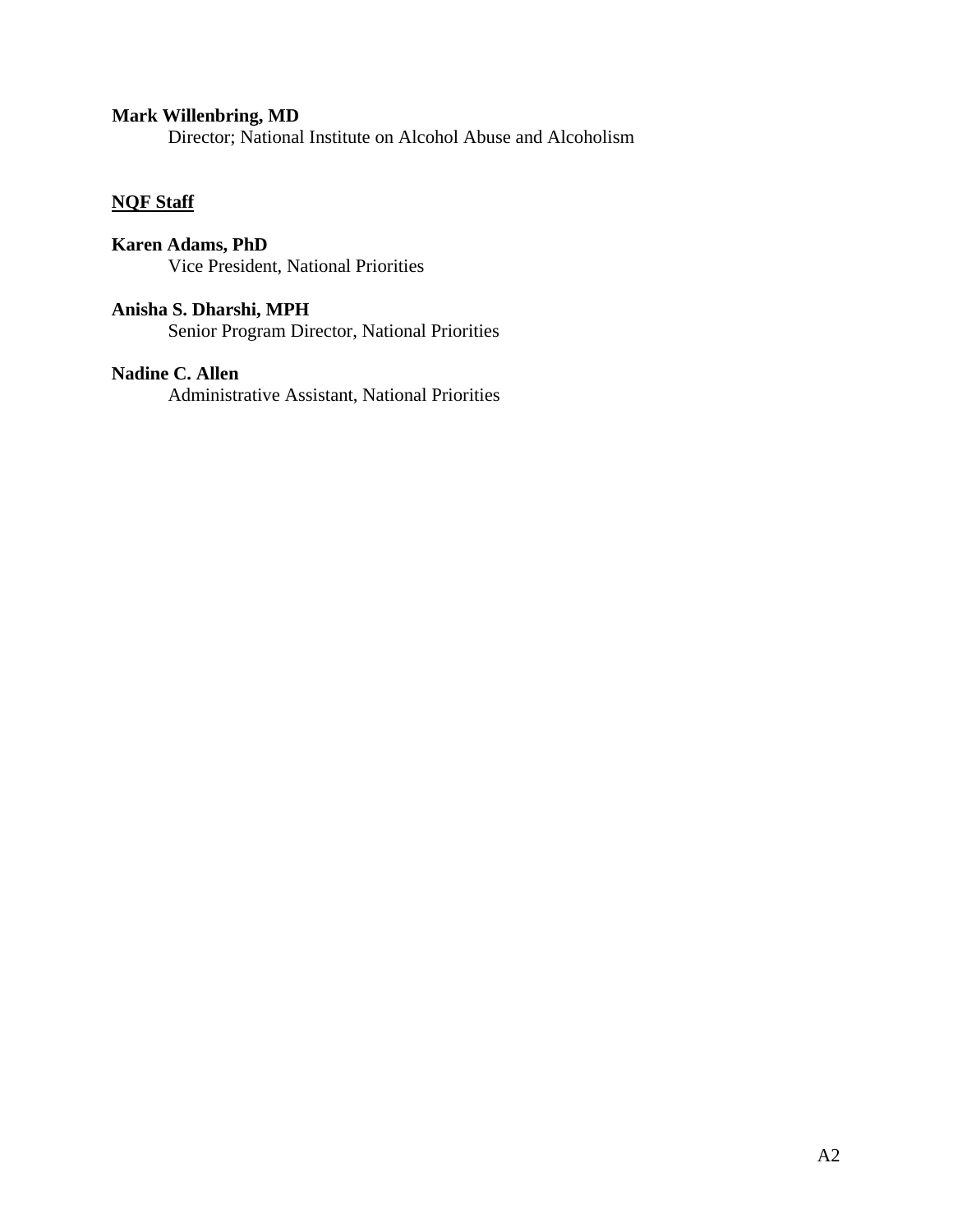#### **Appendix B**

### **A Path Forward to Measuring Continuing Care Management for Substance Use Illness: Patient-Focused Episodes of Care**

**November 4, 2009** 

**Omni Shoreham Hotel 2500 Calvert Street NW Washington, DC 20008** 

#### **WORKSHOP AGENDA**

8:30 am Welcome & Opening Comments *Janet Corrigan, NQF, President and CEO Allen Daniels, Depression and Bipolar Support Alliance, Committee Chair Anisha S. Dharshi, NQF, Program Director, National Priorities Karen Adams, NQF, Vice President, National Priorities* 

Message from the Sponsors

*Victor Capoccia, Open Society Institute Jack Stein, Substance Abuse and Mental Health Services Administration* 

### 8:45 am **Panel I Current and Desired State of Measurement for Continuing Care Management of Substance Use Illness: A Prospective Approach**

White Paper Presentation:

*Amy Rosen, Center for Organization, Leadership, and Management Research, VA Boston Healthcare System and Boston University School of Public Health* 

*James McKay, University of Pennsylvania, Penn-VA Center for Studies of Addiction, and Treatment Research Institute* 

Presentation to include: Review of key components of white paper, as well as preliminary discussion of direction forward.

9:15 am Discussion Period with Invited Participants (including opportunity for audience to weigh in)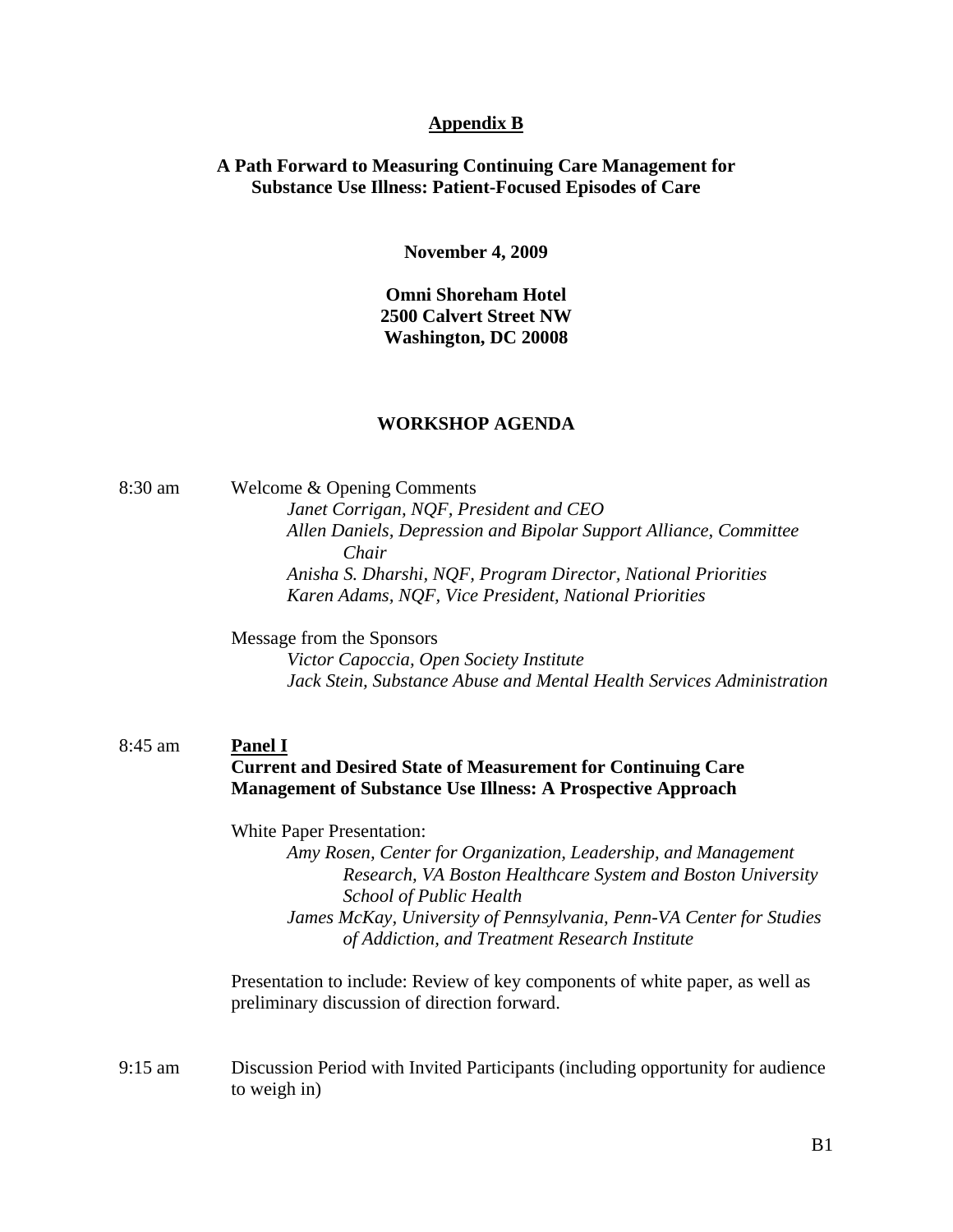# 10:30 am **Panel II**

| NOF's Measurement Framework: Application of the Episode of Care          |  |
|--------------------------------------------------------------------------|--|
| <b>Framework to Continuing Care Management for Substance Use Illness</b> |  |

Review of NQF Episodes of Care Measurement Framework *Larry Becker, Xerox Corporation Edison Machado, Bridges to Excellence* 

- Application of Episode of Care Framework to Substance Use Illness *Madeline Naegle, New York University, American Nurses Association Edison Machado, Bridges to Excellence*
- 11:15 am Discussion Period with Invited Participants (including opportunity for audience to weigh in)
- 12:15 pm Lunch

# 1:00 pm **Panel III Addressing Measurement Gaps in Continuing Care Management for Substance Use Illness**

Key Gaps in Continuing Care Management for Substance Use Illness: What Areas of Quality Need to be Addressed?

| <b>Key Perspective/Area</b>    | <i>Speaker</i>                          |
|--------------------------------|-----------------------------------------|
| <b>Consumer/Patient</b>        | Patricia Taylor, Faces and Voices of    |
|                                | Recovery                                |
| Health Plan                    | Rhonda Robinson Beale, United           |
|                                | <b>Behavioral Health</b>                |
| Health System &                | Jeff Samet, Boston University School of |
| Primary Care                   | Medicine                                |
| <b>Specialty Care Provider</b> | Arthur Schut, Arapahoe House            |
| Employer/Purchaser             | Eric Goplerud, George Washington        |
|                                | University School of Medicine           |
| State Medicaid/Agency          | Suzanne Fields, Massachusetts Office of |
|                                | <b>Health and Human Services</b>        |
| Reactant                       |                                         |
| Criminal Justice System        | Michael Finigan, NPC Research, Inc.     |
|                                |                                         |

2:00 pm Discussion Period with Invited Participants (including opportunity for audience to weigh in)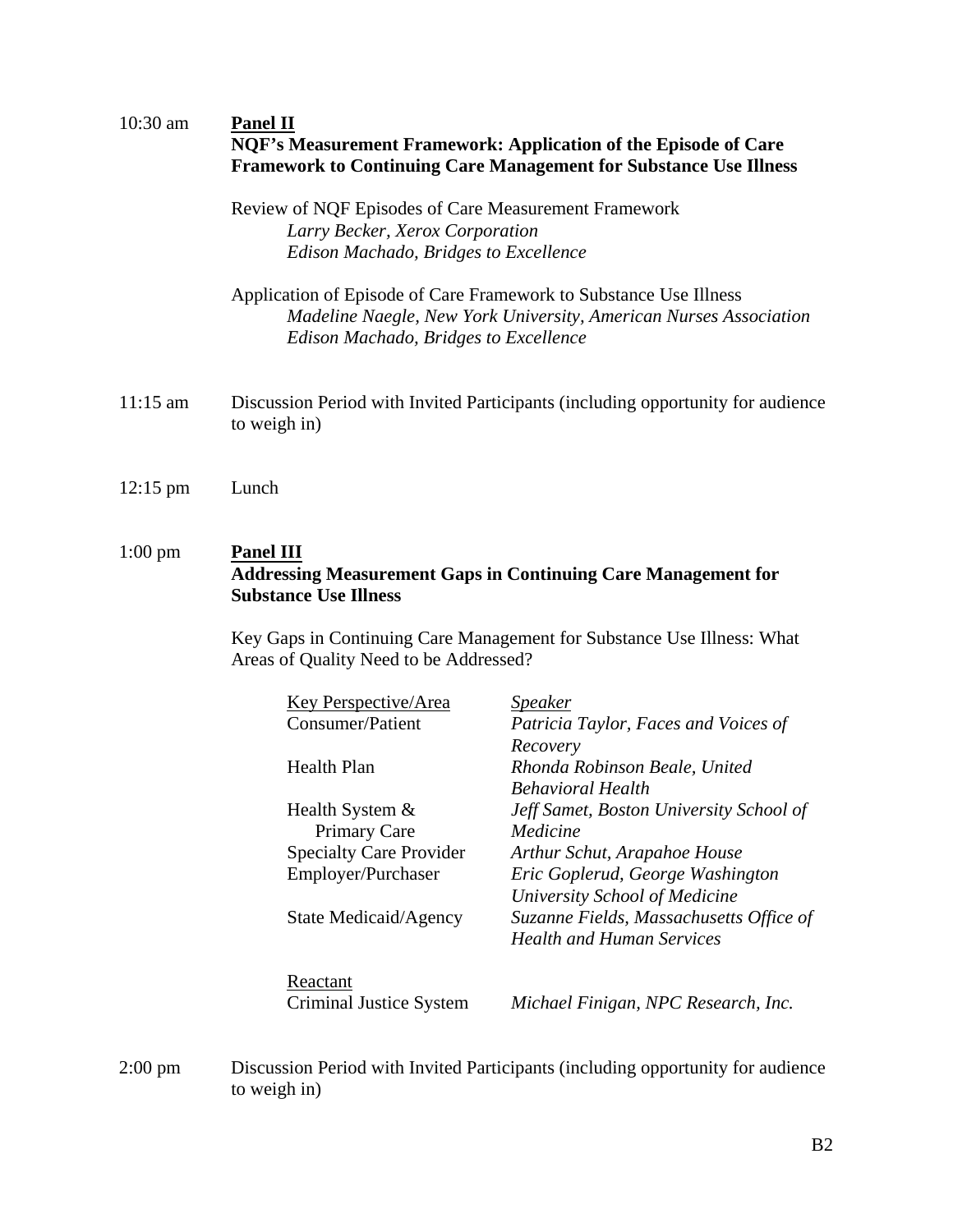| $2:45$ pm | <b>Group Exercise: Recommendations</b>                                                                                                                                                   |
|-----------|------------------------------------------------------------------------------------------------------------------------------------------------------------------------------------------|
| $3:15$ pm | <b>Panel IV</b><br><b>Next Steps: Final Recommendations for NQF and the Broader</b><br><b>Health/Public Health Community</b><br>Review of Suggested Measurement and Prioritization Areas |
|           | Key Delineation of Next Steps: Group Discussion with Invited Participants<br>(including opportunity for audience to weigh in)<br><b>Allen Daniels</b>                                    |
| $4:25$ pm | <b>Closing Comments</b><br>Allen Daniels<br>Anisha Dharshi                                                                                                                               |

4:30 pm Adjourn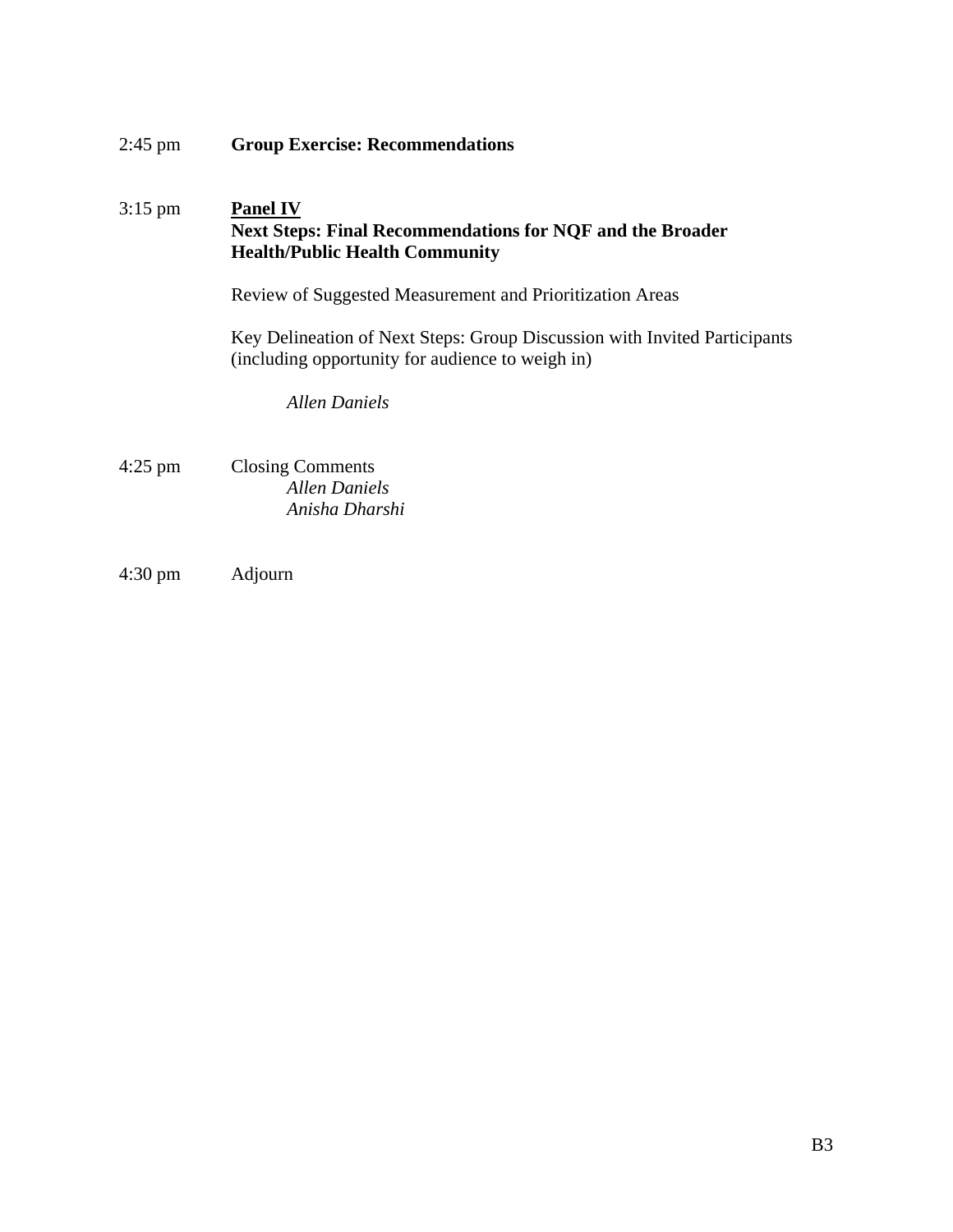### **Appendix C**

#### **Substance Use Illness Workshop Invitees**

Robert Anthenelli University of Cincinnati

Lawrence Becker Xerox Corporation

Michael G. Boyle Fayette Companies

Mady Chalk Center for Policy Research and Analysis Treatment Research Institute

Lelin Chao People's Community Health **Center** 

Allen Daniels Depression and Bipolar Support Alliance

Bethany DiPaula University of Maryland/ Springfield Hospital Center

Sarah Duffy National Institute on Drug Abuse Neuroscience Center

Arthur Evans Department of Behavioral Health and Mental Retardation Services

Quadir "J.J." Farook InfoMC

Suzanne Fields Massachusetts Office of Medicaid

Michael W. Finigan NPC Research, Inc.

Eric Goplerud George Washington University

Pamela Greenberg Association for Behavioral Health and Wellness

Keith Isenberg WellPoint Anthem Blue Cross Blue Shield

Daniel Kivlahan VA Puget Sound Health Care System

Michael R. Lardiere National Association of Community Health Centers

Edison Machado, Jr. Bridges to Excellence

Ronald Manderscheid Global Health Sector SRA International, Inc.

Frank McCorry New York State Office of Alcoholism and Substance Abuse Services Office of New York City **Operations** 

James McKay University of Pennsylvania Medical Center

Madeline Naegle New York University American Nurses Association Morrie Olson Reckitt Benckiser Pharmaceuticals, Inc.

Harold Pincus New York Presbyterian Hospital and Health System

Charlotte Rerko Recovery Resources

Steven Richeimer University of Southern California Keck School of Medicine

Rhonda Robinson Beale United Behavioral Health

Amy Rosen Center for Organization, Leadership, and Management Research, Boston University School of Public Health

Jeffrey Samet Boston University School of Medicine

Arthur Schut Arapahoe House, Inc.

Patricia Taylor Faces and Voices of Recovery

Constance Weisner Kaiser Permanente Division of Research

Mark Willenbring National Institute on Alcohol Abuse and Alcoholism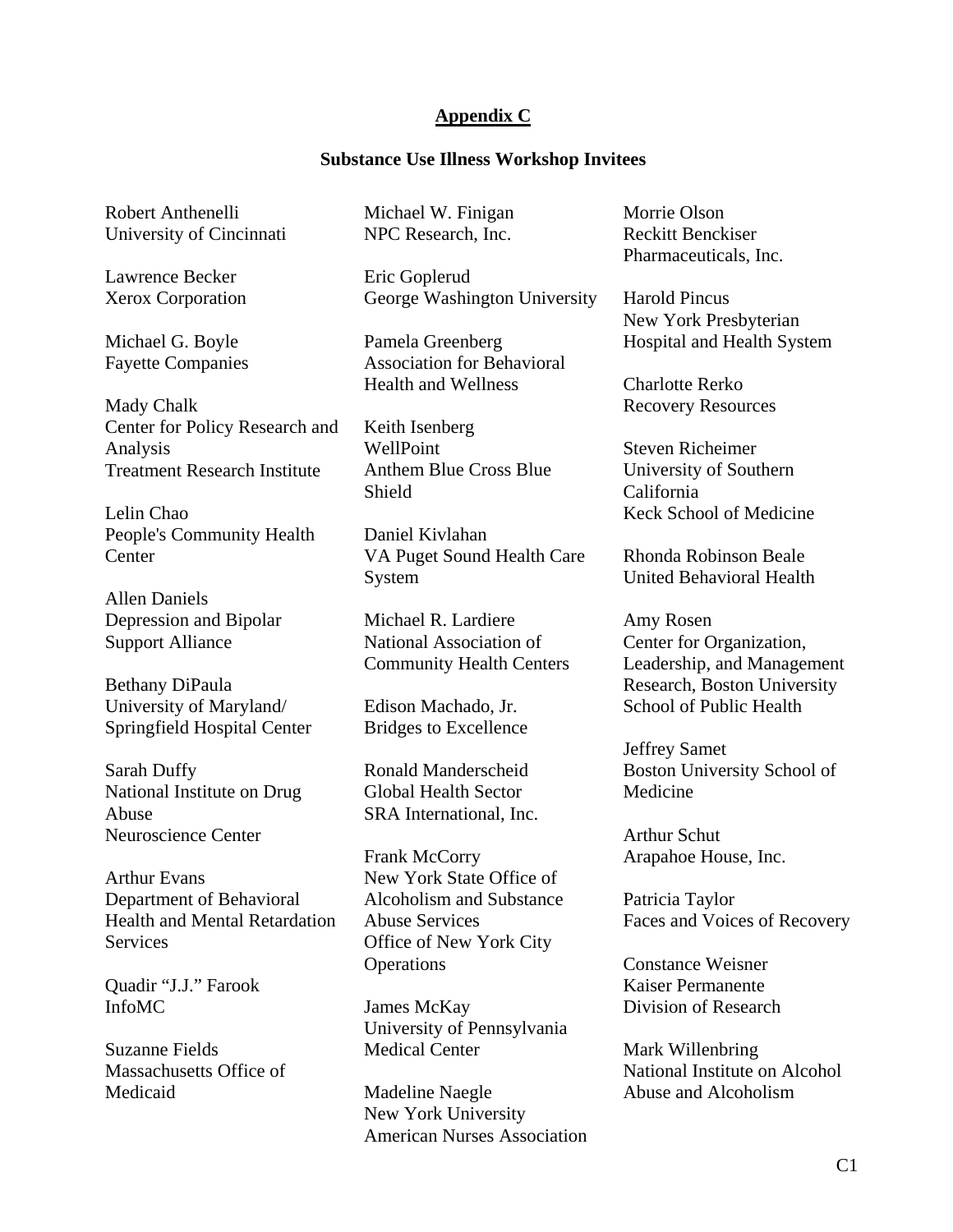## **Appendix D**

**White Paper** 

# **A PATH FORWARD TO MEASURING CONTINUING CARE MANAGEMENT FOR SUBSTANCE USE DISORDERS:**

### **PATIENT-FOCUSED EPISODES OF CARE**

A white paper to serve as a background discussion document for an NQF workshop designed to adapt and improve substance use illness quality measures for continuing care management within a changing information and practice environment.

Amy K. Rosen, PhD Professor, Health Policy and Management Boston University School of Public Health and VA Research Career Scientist VA Boston Healthcare System Boston, MA

James R. McKay, PhD Professor of Psychology in Psychiatry Director, Center on the Continuum of Care in the Addictions Director, Philadelphia VA CESATE University of Pennsylvania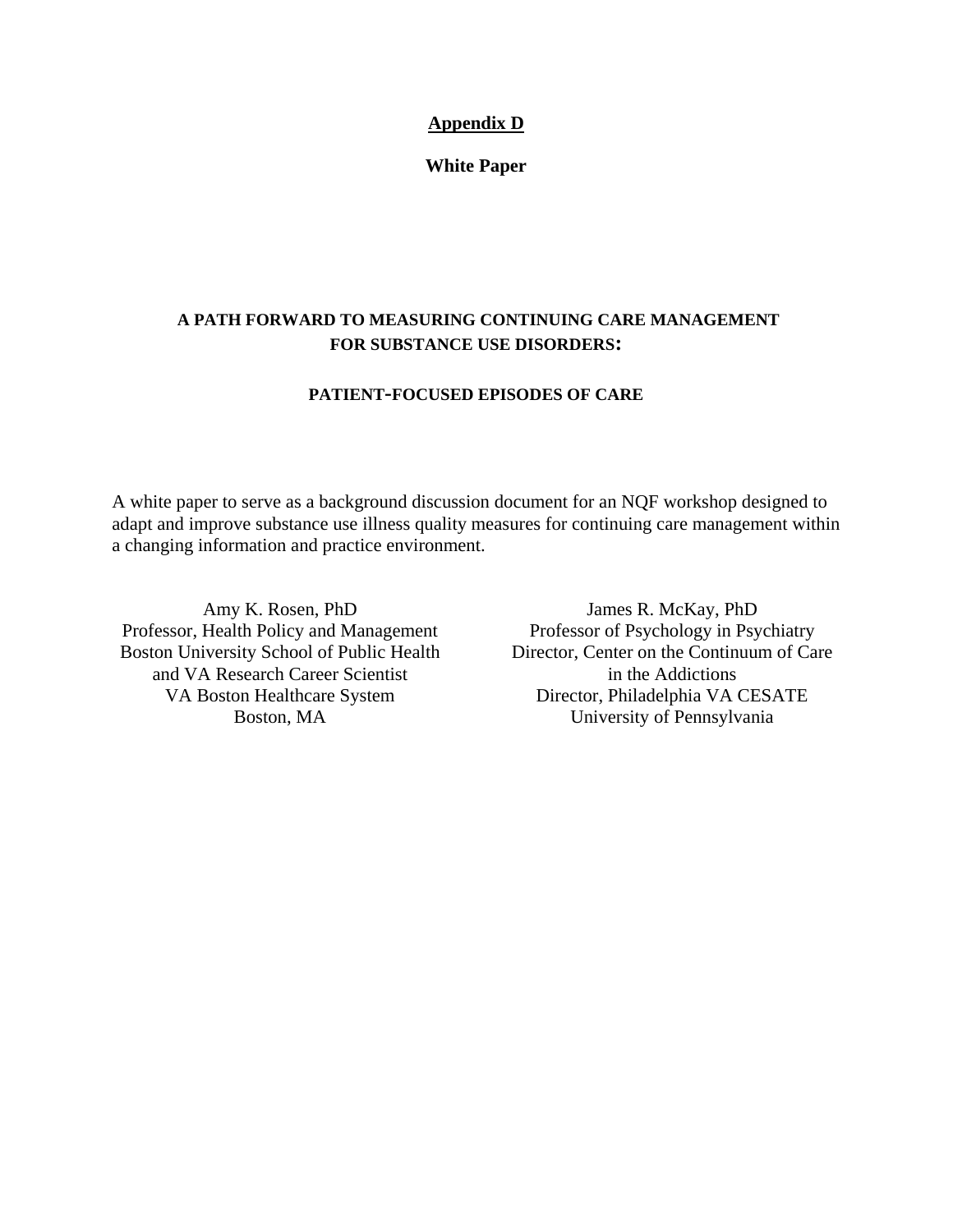#### **I. Introduction**

#### Goals of the White Paper

 The goals of this white paper are: (1) to define the key elements and goals of continuing care management; (2) to apply an episodes framework to the conceptualization of continuing care management for substance use disorders (SUD); (3) to identify challenges in applying an episode framework to continuing care management, including important gaps in measurement; and (4) to propose methods for assessing the quality and efficiency of continuing care management provided within an episode framework. These topics are addressed in the next sections.

#### Structure of the White Paper

 This paper begins with a discussion of the key elements and goals of continuing care management. An episode framework is then described, as applicable to chronic disease, and this framework is applied to continuing care management for SUD. We present both the strengths and challenges in operationalizing this approach with respect to the SUD continuing care treatment field. Next, we discuss the current state of the treatment system for SUD, including treatment guidelines and quality measures being used in research and in practice. These are conceptualized within the three measurement domains of the episode framework: patient-level outcomes, overall resource use, and processes of care. Suggestions for an improved treatment delivery system that uses measurement of outcomes and processes to inform clinical decision making in continuing care management are also presented. We conclude with a discussion on the perceived gaps in measures to assess quality of continuing care management and suggestions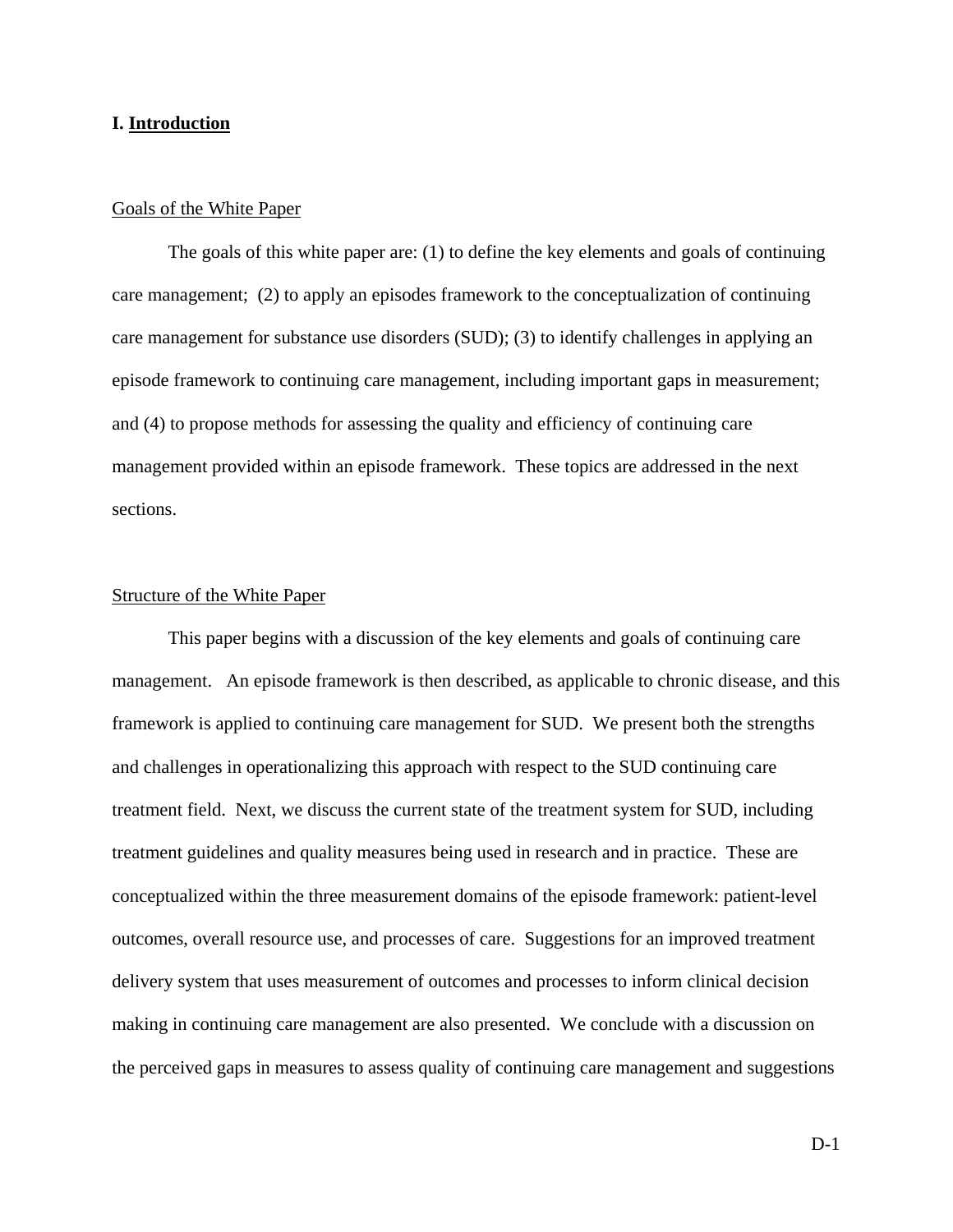for measurement of quality that would help move the field forward and effectively operationalize an episode framework for continuing care management of SUD.

#### **II. Key Elements and Goals of Continuing Care Management**

 To address the chronic nature of SUD, the field of addiction treatment has increasingly focused on the development and implementation of "continuing care" interventions (Dennis & Scott, 2007; McKay, 2009). A typical example of a continuing care intervention is weekly group counseling after residential or intensive outpatient treatment. Extended low intensity monitoring and linkage to community resources following the completion of standard outpatient treatment are also examples of continuing care. Continuing care can be provided through a number of different modalities and orientations, including group, individual, and couple/s family therapy, and monitoring visits or "recovery checkups." It can be delivered in specialty clinics, other settings, or remotely via telephone, tele-video, or the internet.

 At this point, there are a number of other terms in the addiction treatment field that imply or are in some way associated with the concept of continuing care management (McKay, 2005). These include "aftercare," "step-down care," "stepped care," "continuum of care," and "disease management." However, "continuing care," and these related terms, all describe service delivery systems in which treatment for SUD typically involves some phase of care beyond the initial acute care episode. The key goals of continuing care management include the following (Dennis & Scott, 2007; McKay, 2009):

- Easing the transition from a more intensive to a less intensive form of treatment
- Regular monitoring of patients' symptoms, status, and functioning
- Addressing relapse risks as they emerge through the use of evidence-based interventions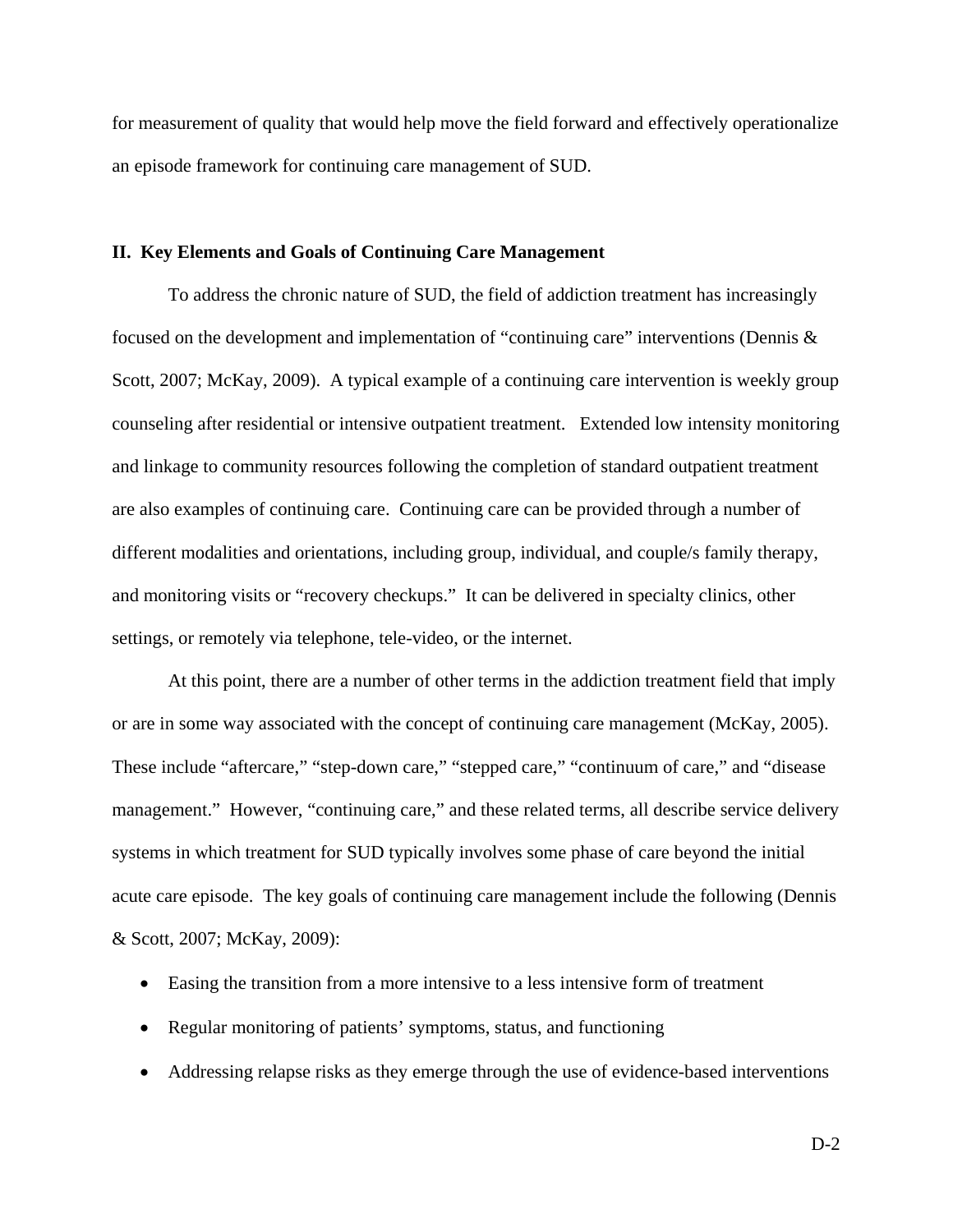- Providing support for efforts to deal with co-occurring problems
- Facilitating ongoing participation in self/mutual help programs
- Providing social support or linkage to social support
- Linking the patient to other sources of recovery support in the community
- Facilitating patients' involvement in a range of positive, recovery oriented activities
- Tailoring, or adapting, treatment over time as needed in response to changes in patients' symptoms, status, or functioning to provide more effective and cost-effective care

To determine the quality of continuing care management at the program or system level, it is necessary to assess the degree to which these goals are being achieved. As is discussed later in the paper, not all of these goals are regularly met in the current substance use disorder service delivery system.

There is general agreement that individuals with alcohol or drug dependence require continuing care management, particularly if they have a history of multiple treatment episodes followed by relapse. However, there is less agreement regarding whether individuals with substance use problems and disorders that have not progressed to that level of severity and chronicity need continuing care management, and if so, what that should entail. There are also some differences of opinion as to where in the recovery process continuing care interventions should begin. For some participants in the NQF continuing care management initiative, continuing care should begin relatively early in the treatment process, after an intensive intervention such as residential or inpatient treatment or intensive outpatient treatment. In this situation, continuing care provides a combination of treatment and monitoring, in which the balance shifts more from the former to the latter over time. Alternatively, for other participants,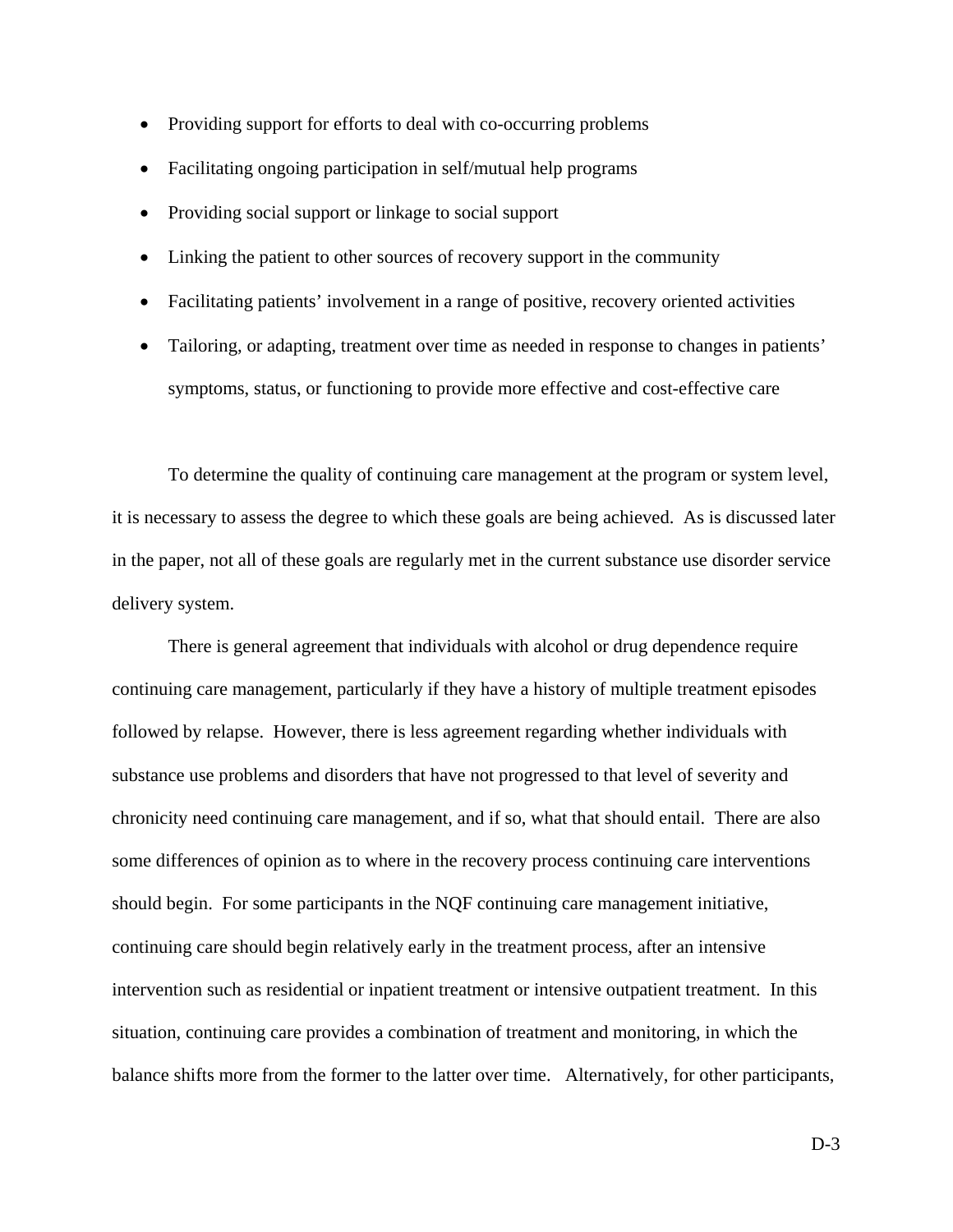continuing care represents relatively low-level monitoring, which should be provided after formal clinic-based phases of treatment are completed. According to the first definition, standard outpatient care that follows residential or intensive outpatient treatment would be seen as continuing care, whereas according to the second definition, it would not.

#### **III. Episodes of Care**

 An episode of care is a "series of temporally contiguous health care services related to treatment of a given spell of illness or provided in response to a specific request by the patient or other relevant entity" (Hornbrook, Hurtado, and Johnson, 1985). It relates health care inputs (the specific set of events, process and time period necessary for generating a specific outcome) to health care outputs. This conceptual framework serves as a foundation for evaluating health care delivery, by examining the complexity of diseases and related health care services, regardless of setting or service, that are delivered for a particular medical care problem (Rosen and Mayer-Oakes 1999; Rosen and Mayer-Oakes, 1998; Rosen et al., 1998).

 Episodes are also useful for evaluating efficiency --costs and quality-- providing a measurement strategy that can identify both quality and quantify costs for individual services provided during the episode (Hornbrook, Hurtado, and Johnson, 1985; Rosen et al., 1998). Episodes typically involve multiple encounters; each encounter is composed of the chronologic sequencing of services and events over a defined period of time, allowing for the examination of the entire process of care that is rendered. An episode of care, as a unit of analysis, thus makes it possible to evaluate the quality of care delivered around a specific condition, at varying points within the episode, without confounding by care setting or type of provider. For example, episodes link processes with outcomes of care, providing a unique window into whether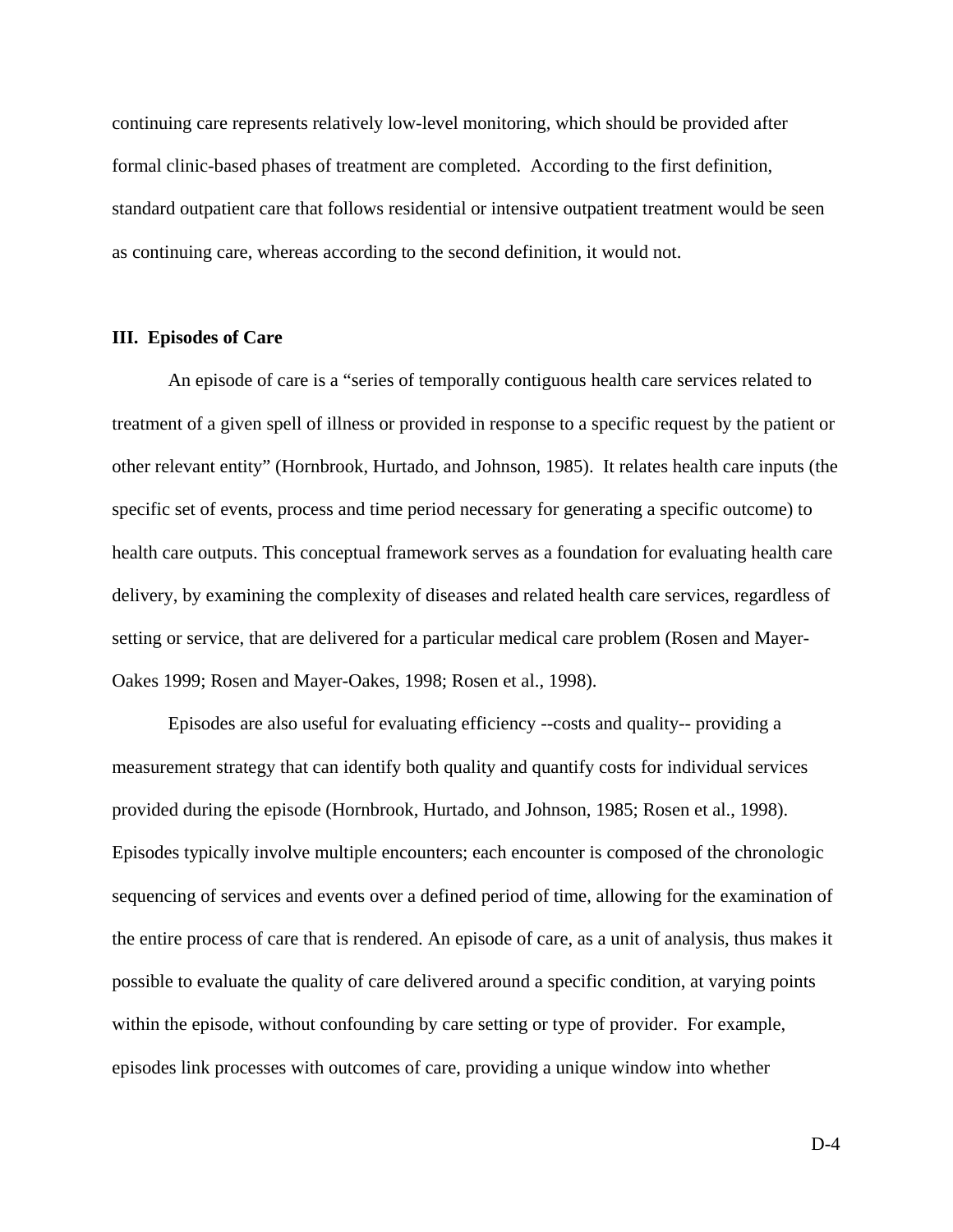treatment follows evidence-based guidelines for a particular condition or whether a patient's outcome reflects the treatment delivered. Finally, an episode approach allows for a comprehensive comparison of medical conditions longitudinally, by tracking care across systems and providers over time. In some organizations, readily available claims or encounter data can be easily used to generate episodes. These data contain both dates of service and events, allowing care to be organized in chronological sequence, providing a meaningful way of examining the course of treatment delivered to patients (Hornbrook, Hurtado, and Johnson, 1985).

An episode framework is also useful for providing a patient-centered approach, if the treatment and outcome preferences of a patient are accounted for in the episode. An "episode of illness," as compared with an "episode of care" refers to what the patient actually experiences and how he/she perceives the illness rather than the health care services organized to deliver care related to that specific condition. An episode provides a framework for examining how well the patient's preferences for treatment actually match with the care processes that are being delivered (Hornbrook, Hurtado, and Johnson, 1985). The patient's needs at each stage of an episode (diagnostic evaluation, treatment intervention, and continuing care) can be evaluated. For example, at the end of the episode of care, two key patient-related outcomes are measurable: 1) patient-level outcomes and 2) overall resource use. These domains provide important information on whether the care delivered was appropriate in meeting the patient's needs and medical condition (Brook, 2009). They also allow for a longitudinal assessment of the quality and cost (i.e., efficiency) of the episode across the entire trajectory of treatment. Processes of care, across the trajectory, are also important domains necessary for measuring efficiency, particularly if they are strongly linked to the intermediate or final outcomes being assessed. How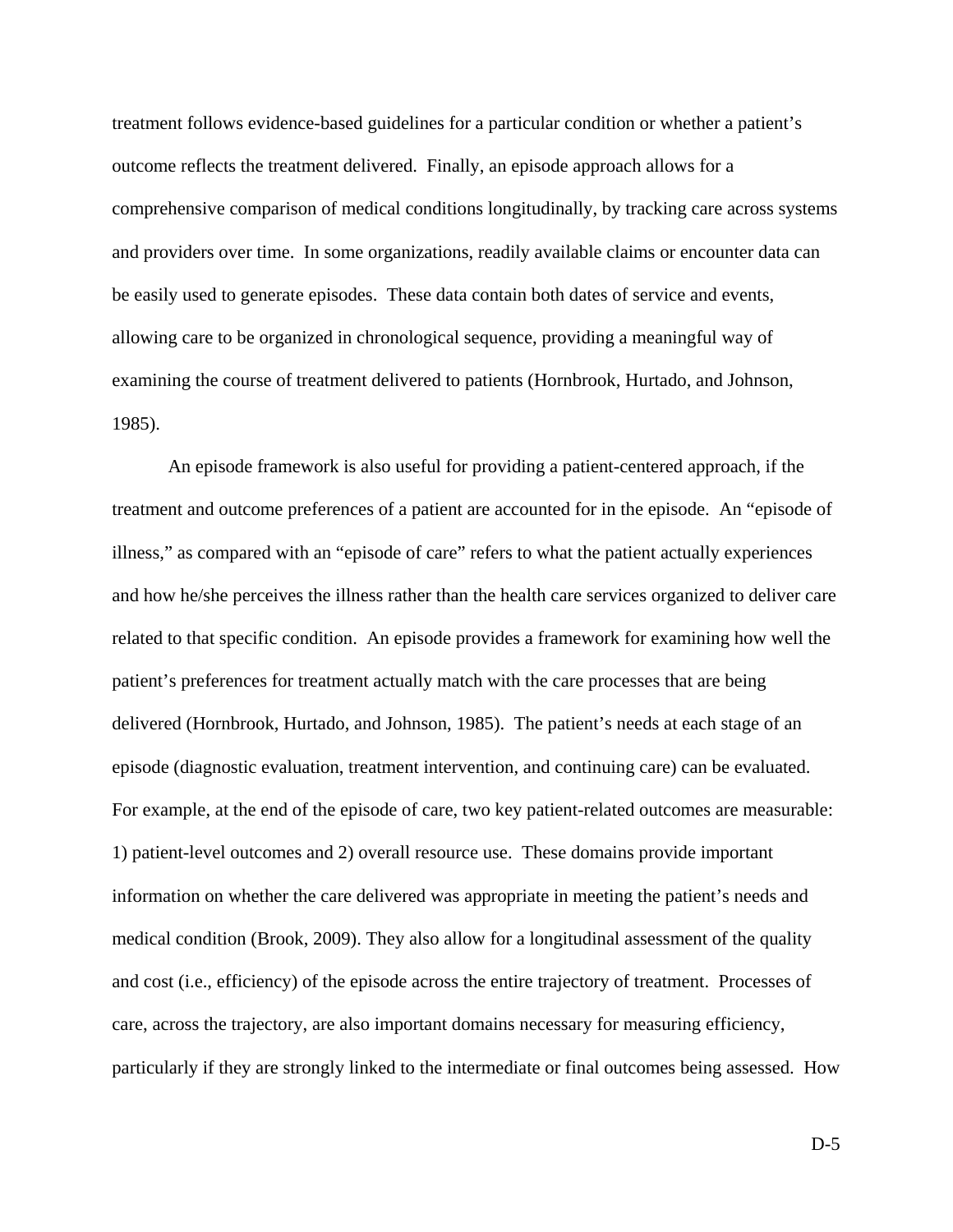all these dimensions get incorporated into an episode is challenging, given the variation in severity across patients, their differing needs, and the variety of providers and settings involved in care.

#### An Episode of Care Framework for Continuing Care Management for SUD

 An episode of care framework has been developed and endorsed as a conceptual model by the National Quality Forum (NQF) for measurement of quality and efficiency. The framework has been conceptualized for application to several chronic diseases, including diabetes and cancer (NQF, 2009). This framework, not without its challenges, has shown strong face validity and good performance in evaluating quality and efficiency of these diseases. A major goal of this paper is to explore whether this framework can be successfully adapted to measure quality and efficiency of continuing care management of SUD. An episode framework has strong face validity for SUD, because, similar to diabetes and other chronic health conditions, SUD is chronic, requiring long-term management and comprehensive care. Although some individuals with SUD recover with little or no treatment and do not necessarily benefit from or need continuing care management, most individuals who seek treatment for SUD require some type of continuing care management. According to the NQF, treatment of SUD involves both a continuum of care and a longitudinal perspective, with comprehensive treatment for those with more severe SUD, including employment of a chronic care model (NQF, 2007). Similar to other chronic diseases, the complexity of settings and providers typically involved in continuing care management suggests that the episode framework is ideal for assessing and meaningfully integrating the three important domains: patient-level outcomes, overall resource use, and processes of care. Similar to other chronic diseases, an episode framework, if constructed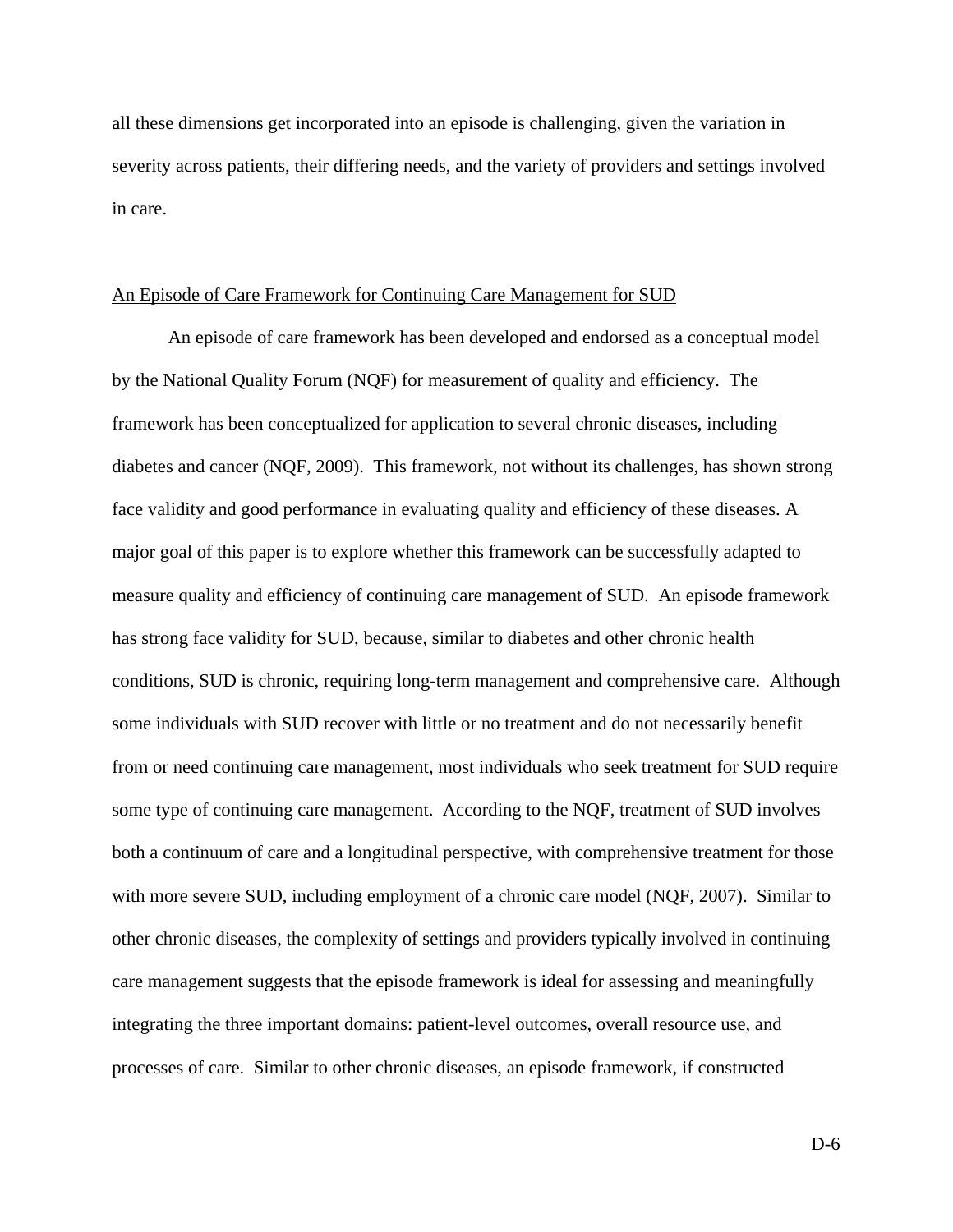appropriately, is useful for highlighting current gaps in the measurement of outcomes for SUD management and for providing opportunities for the development of new process and outcome measures. These measures will be useful at each of the different stages of the episode in examining quality and efficiency within different clinical care settings.

Thus, an episode of care framework for continuing care management of SUD makes sense on a theoretical level, because of its previous use in conceptualizing other chronic diseases. On a practical level, however, there are numerous challenges that need to be overcome, but that can be achieved based on previous work. In the next few paragraphs, we first conceptualize continuing care management of SUD within the episode of care framework, presenting the various components and domains that are necessary for episode construction. Next, we discuss the measurement and other related issues relevant to SUD and continuing care management that may shed light on the strengths and challenges in using an episode of care framework as a conceptual model for evaluating the quality and efficiency of continuing care management for SUD.

#### Components of an Episode of Care Framework for Continuing Care Management of SUD

Similar to an episode of diabetes, an episode of care for continuing care management of SUD should incorporate different phases, such as the population at risk (phase 1), evaluation of treatment needed and initiation/engagement in treatment (phase 2), and patient-reported outcomes (phase 3). The population at the most risk can include individuals with a family history of SUD, individuals with pre-existing chronic medical or psychiatric conditions, individuals in treatment previously, as well as those with histories of trauma. Although several scenarios exist for a patient's entry and movement through an episode of care for continuing care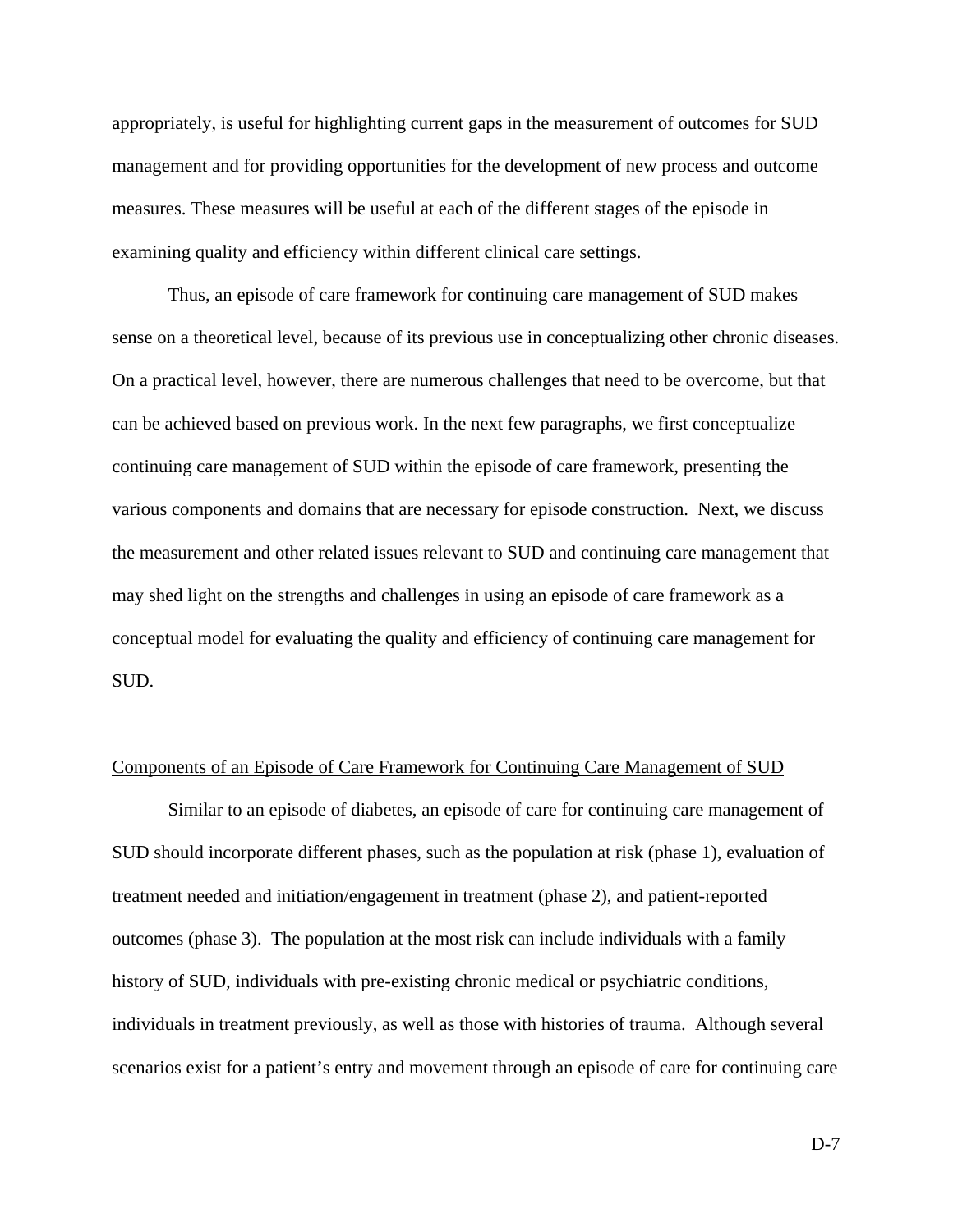management, taking a broad view, one possible scenario for an episode of care for continuing care management begins with the patient's initiation into continuing care management following an initial phase of treatment (this needs to be clearly defined but would generally follow an intensive initial phase of brief treatment) (phase 2). The next phase of an episode of continuing care management consists primarily of maintenance treatment (which encompasses related process/outcome measures), although periodic returns to a more intensive level of specialty care may be required if a patient suffers a severe or prolonged relapse. The final phase leads to the end of formal maintenance treatment, at which point the endpoints of the episode are assessed (e.g., health-related quality of life, symptom management, and resource use—costs and utilization). Components across the trajectory of an episode may include stabilization and assessment, ongoing monitoring of progress with each treatment intervention, types of services provided, severity of the disease, comorbidities of the patient, coordination of care, types of providers involved, intermediate and long-term outcomes (health-related quality of life, and overall costs of service per episode). This scenario allows for monitoring a patient's progress through continuing care management and provides opportunities for adjusting a patient's treatment at specific points during the episode based on the outcomes assessed. Given the many components of an episode for continuing care management, more thought is necessary in order to conceptualize, and then construct, an episode of continuing care management for SUD.

#### Challenges to Use of an Episode of Care Approach for Continuing Care Management of SUD

There are numerous challenges to using an episode of care framework for continuing care management of SUD (see Table 1 below). First, continuing care management represents the "maintenance" phase of an episode—in that the initial treatment has stabilized the individual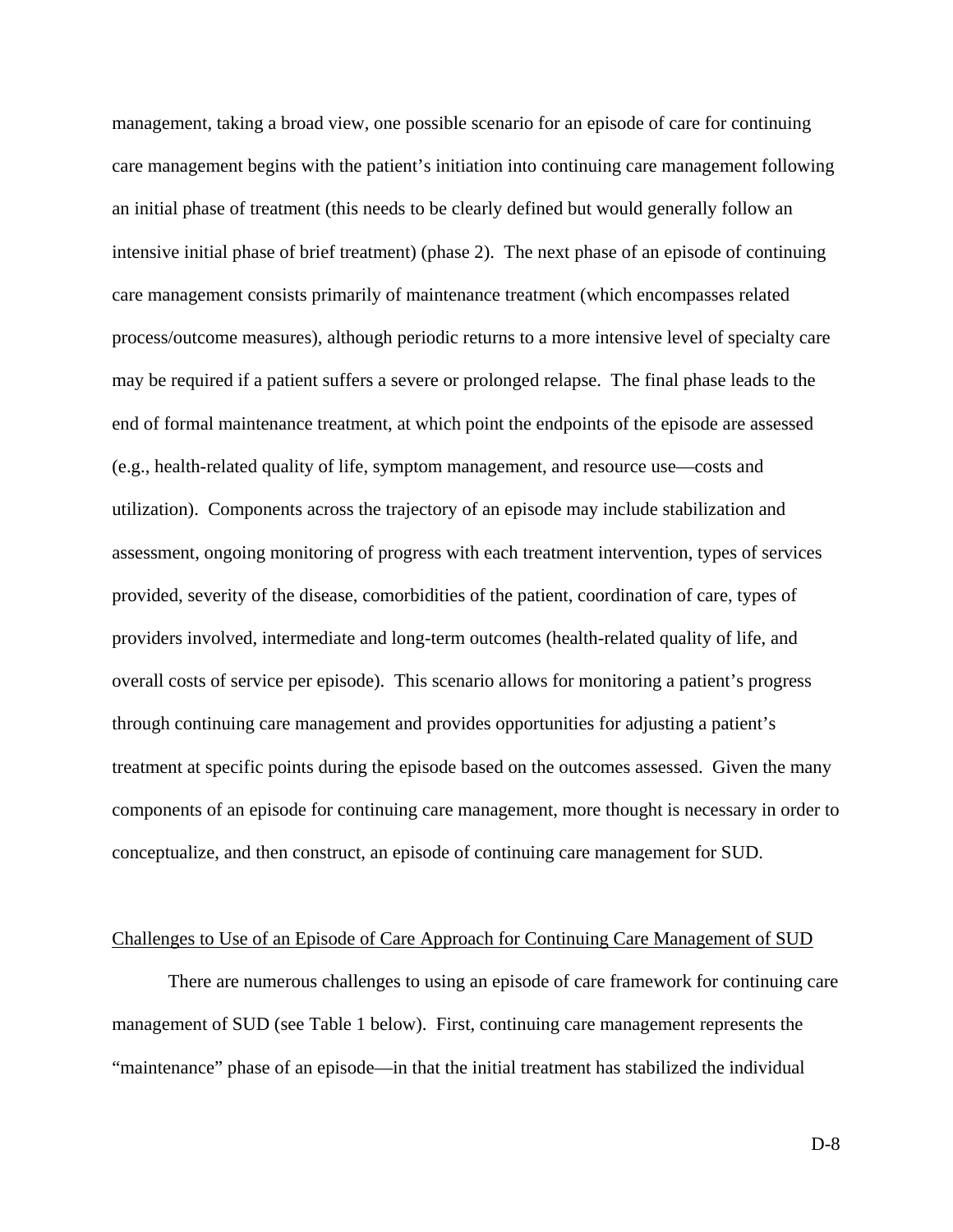sufficiently and he/she is now ready to receive care in order to "maintain" his or her functioning and prevent further relapse. One of the challenges, therefore, in conceptualizing an episode approach for continuing care management is to decide whether a "maintenance episode" is a separate episode in its own right or a component of a larger episode of care provided for SUD. Further, conceptualizing an episode of care for continuing care management differs from other chronic diseases, such as diabetes, which typically involve both a diagnostic and an evaluation phase and begin with screening, diagnostic evaluation, and/or initial interventions to establish stability, rather than with ongoing treatment for maintenance purposes. Thus, an important question to be addressed is: should a continuing care management episode be considered as its own episode or as a component of a larger episode?

 Second, another challenge in constructing an episode of continuing care management of SUD is accounting for the numerous data elements that are necessary for understanding a longitudinal trajectory of an episode of care: patient's comorbidities and severity of disease, multiple encounters within the episode, overlapping episodes if appropriate, patients' preferences for treatment and outcomes, transitions of care, and both patient-level and resource use outcomes at each stage of the episode. Processes of care should be transparent at each stage of an episode, both to assess how well the services delivered align with the patient's preferences and needs and to examine their association with patient-level outcomes. Thus, an important question to resolve is: are patient-level outcomes, resource use, and processes of care readily accessible and measurable within the episode of care?

Third, since continuing care management can be ongoing, the episode length must be flexible (rather than defined at 12 months) to account for the variety of services (inputs) delivered to the patient during their continuing care management as well as the effect of these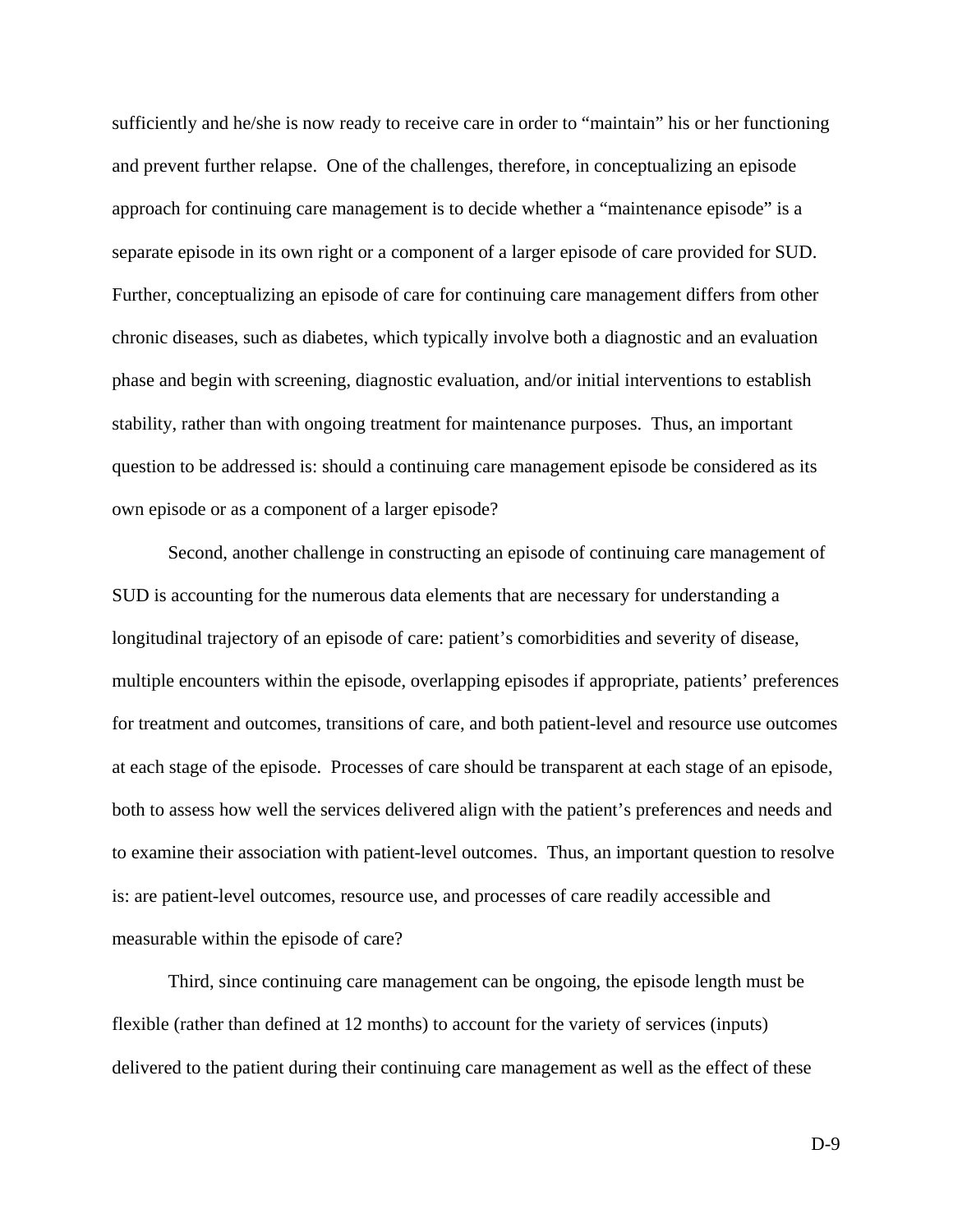services on the patient's outcome(s) (outputs). This may differ from that of diabetes, for example, where there is an evaluation and ongoing management phase that is followed by a phase that includes "exacerbation of diabetes and complex treatments," allowing patients to return to maintenance of diabetes from previous phases. For continuing care management, the ongoing management phase may be the final phase. Thus, another question that needs to be addressed in episode construction of continuing care management is: should the episode length be flexible, and how long should the episode be?

Fourth, another challenge to an episode approach for continuing care management of SUD is that the current organizational structure and data availability of the nation's SUD treatment system does not lend itself to widespread adoption of an episode approach, at least in many healthcare systems. (Healthcare systems such as Kaiser Permanente and the Veterans Health Administration (VHA) are exceptions to this). The focus of the current system is on relatively brief treatment episodes with little support for extended treatment or coordination of care across the continuum. Included within these challenges/barriers are several issues worth noting:

- 1) Defining and measuring outcomes of continuing care management (i.e., which ones might be relevant in capturing quality and efficiency and are they readily available?);
- 2) Incorporating patient preferences and attitudes into the episode involves collecting selfreported data, which is time consuming and expensive, difficult to accomplish, and not necessarily reliable;
- 3) Incorporating comorbidities, as well as the treatment of comorbidities, into the episode of SUD: should they be in the same episode or not? If separate episodes, how should they overlap?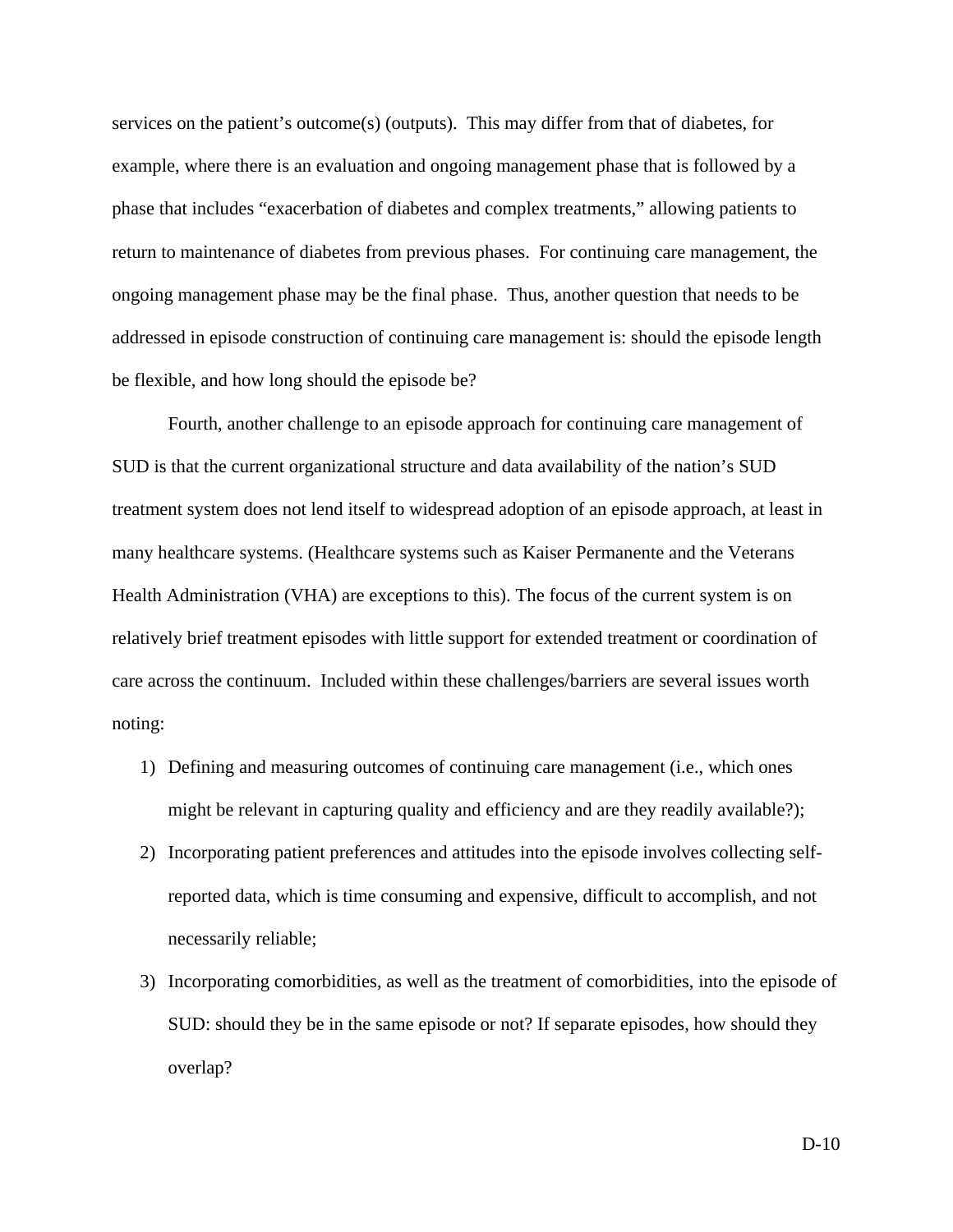- 4) Accounting for family involvement in the episode (obtaining some information from the family on their involvement in and support for treatment is important since it may impact short- or long-term outcomes) may be important but is not easy to accomplish; and
- 5) Capturing the psychosocial needs of patients in the episode involves self-report, which is challenging, but is potentially important (e.g., the psychosocial needs of the individual may not align with their health beliefs or preferences, and may not match the services that are actually available or provided).

Fifth, using administrative data presents a number of challenges. Episodes of care are generally constructed linking discrete and related events tracked using administrative data. However, administrative databases do not always contain all the data elements necessary for constructing chronological episodes, such as clinical data or potentially dates of diagnoses, procedures, visits, and utilization. There continue to be concerns about the accuracy of administrative data, the ambiguity of certain ICD-9-CM and CPT codes, and the reliability of administrative data-based measures (the extent to which repeated measurements yield consistent results) due to variability in coding practices within and across sites (Iezzoni, 2003; Kashner, 1998; O'Malley et al., 2005; Stange KC et al., 1998; Tisnado et al., 2006). Nonetheless, compared to medical records or patient self-reported data, administrative data represent a potentially valuable and efficient resource for constructing episodes of care, since they are relatively inexpensive, potentially available, and can track the type and amount of services across different care settings.

Finally, determining when a new illness episode begins and ends is another challenge in episode construction. This may represent the greatest challenge to adapting an episode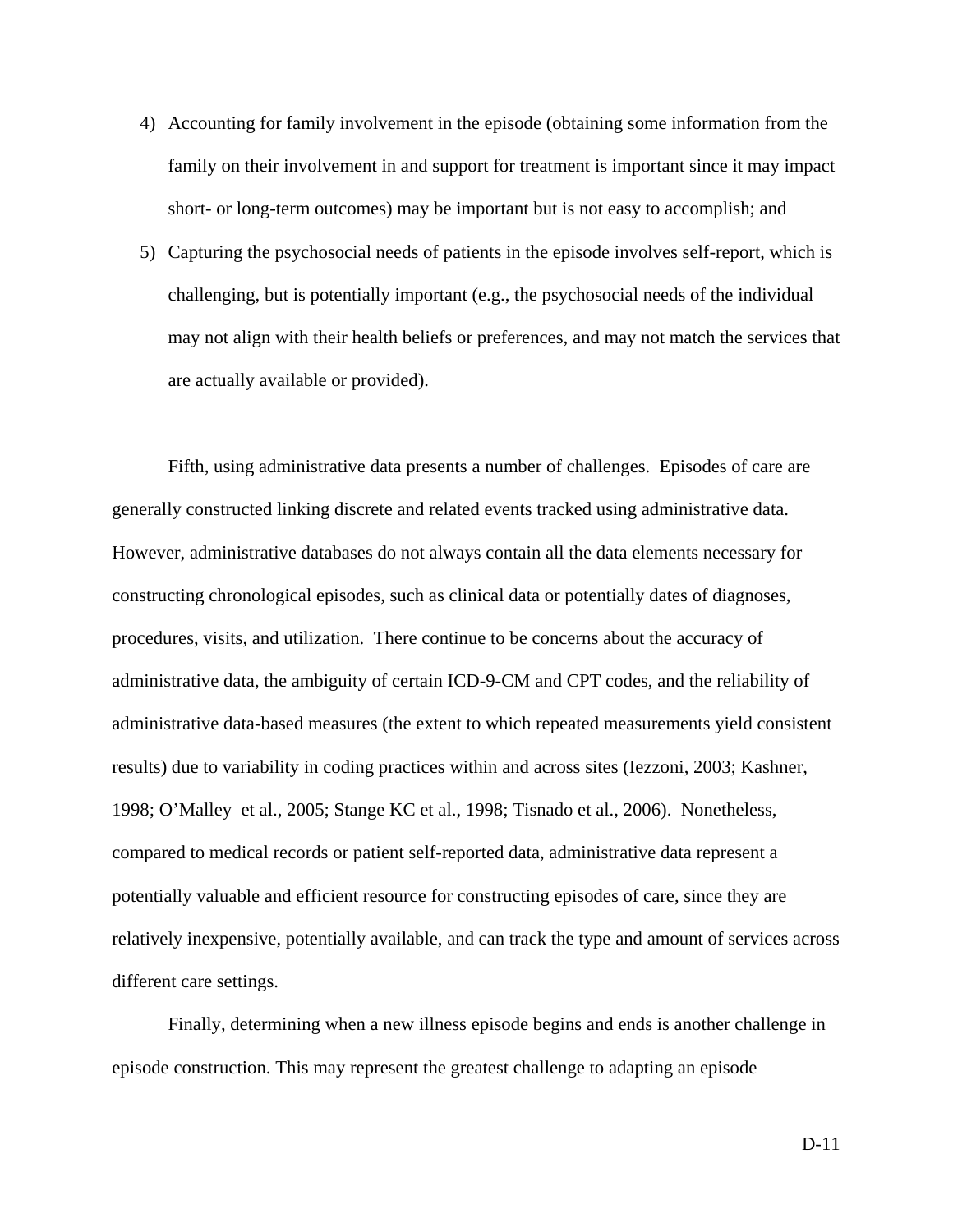framework to continuing care management of SUD. Unlike a diabetes episode, an SUD episode does not begin with evaluation, screening, and diagnosis, but with initiation to treatment (i.e., continuing care management for SUD). However, because of the episodic and chronic nature of substance use disorders, it can be difficult to determine whether a resumption of heavy use after a period of abstinence or low-level use represents a continuation of the prior illness episode or the onset of a new episode. Obviously, the longer the period of abstinence or light use, the more likely resumption of heavy use will represent a new illness episode. However, there is no consensus within the field on exactly how long the break must be, and, as far as we know, no research evidence that can be directly used to establish such a consensus. The DSM-IV defines early full remission as at least one month with no symptoms of abuse or dependence, whereas sustained remission requires at least 12 months with no symptoms. It is likely that one month without use is not a sufficient hiatus to indicate a new episode of use if relapse occurs, whereas requiring that 12 months must elapse before a return to use is counted as a new episode is probably too long.

Thus, defining the start, duration, and end of the episode is a major challenge: does the episode start when the patient begins receiving continuing care treatment or when SUD is defined? Similarly, does it end when the patient has been abstinent? What is the appropriate period of time for remission? Further, the definition of when an episode starts and ends may vary, depending upon the setting of care and/or practice patterns of the providers.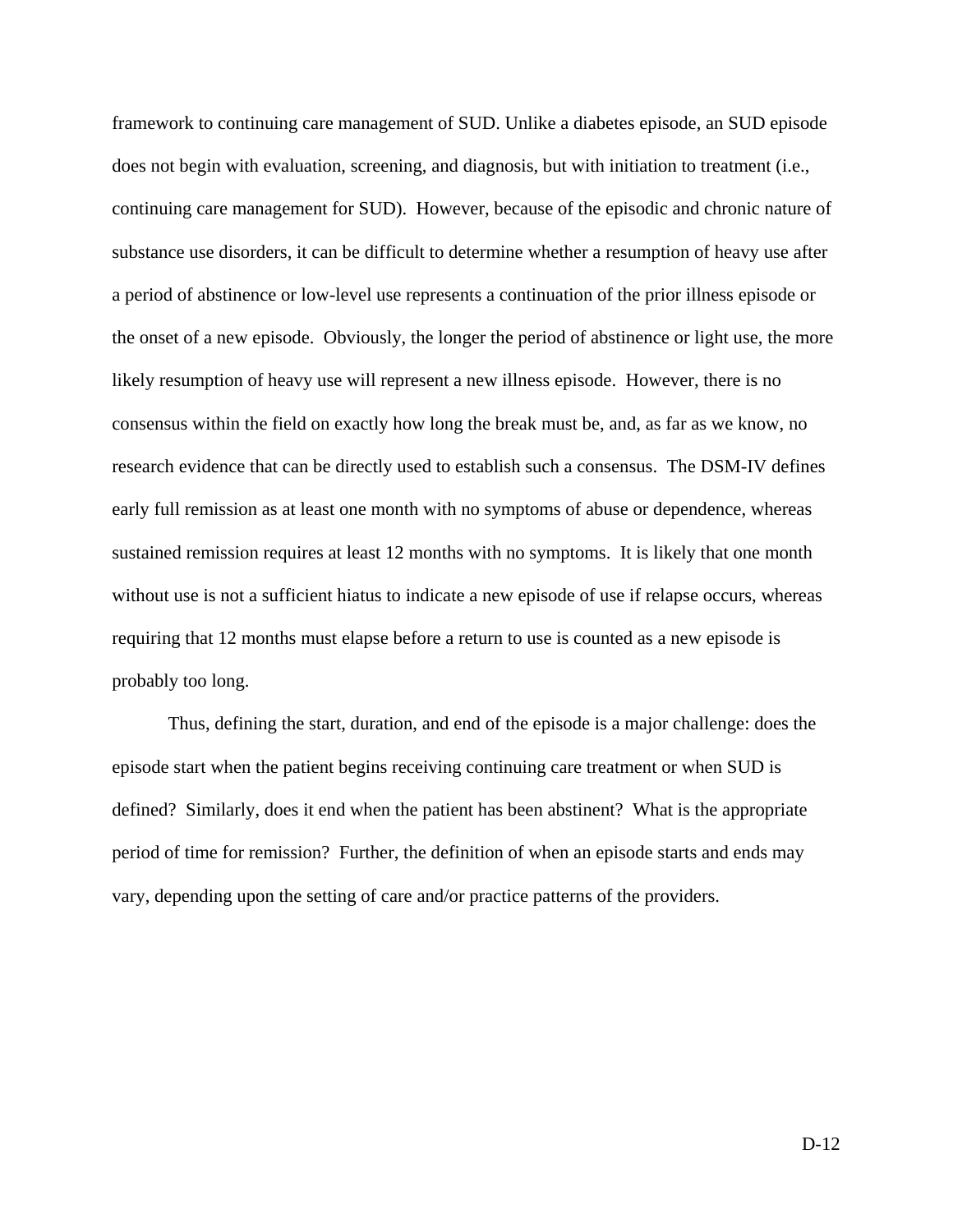### **Table 1. Challenges to Use of an Episode of Care Framework for Continuing Care**

### **Management of SUD**

| <b>Challenges</b>                                        | <b>Issues</b>                                                                                                                                              |
|----------------------------------------------------------|------------------------------------------------------------------------------------------------------------------------------------------------------------|
| Separate or nested episode                               | Maintenance episode has different features than typical<br>episode                                                                                         |
| Incorporation of domains into episodes                   | Patient-level outcomes, overall resource use, processes<br>of care                                                                                         |
| Structure of SUD treatment system                        | Fragmentation, multiple providers, settings of care                                                                                                        |
| Data availability                                        | Obtaining relevant outcomes of care; and incorporation<br>of patient preferences, co-morbidities, family<br>involvement, and psychosocial needs of patient |
| Administrative data limitations                          | Lack of available data elements; system limitations;<br>coding issues                                                                                      |
|                                                          |                                                                                                                                                            |
| Determining Episode Start and Stop and<br>Length         | Begins with continuing care management; no consensus<br>on length of remission                                                                             |
| Application of episode to improving<br>clinical practice | Development of a measurement strategy that will allow<br>translation to clinical practice                                                                  |

### **IV. Substance Use Illness Service Delivery System**

### **a. Current State of the Treatment System for Substance Use Disorder (SUD)**

 Virtually all of the treatment provided in addiction specialty treatment programs whether public or private—consists of 12 step-oriented group counseling sessions provided in specialty care programs (McKay, 2009; McLellan et al., 2003; McLellan & Meyers, 2004). This is a barrier to treatment for the many people with SUD who do not want this kind of intervention. The lack of treatment options also means that patients who do not respond well to 12-step oriented specialty care treatment are likely to dropout before becoming eligible to receive continuing care. Overall, these factors significantly limit the ability of the treatment system, in its current form, to provide healthcare services during the episode(s) of care that adequately match SUD illness episode(s).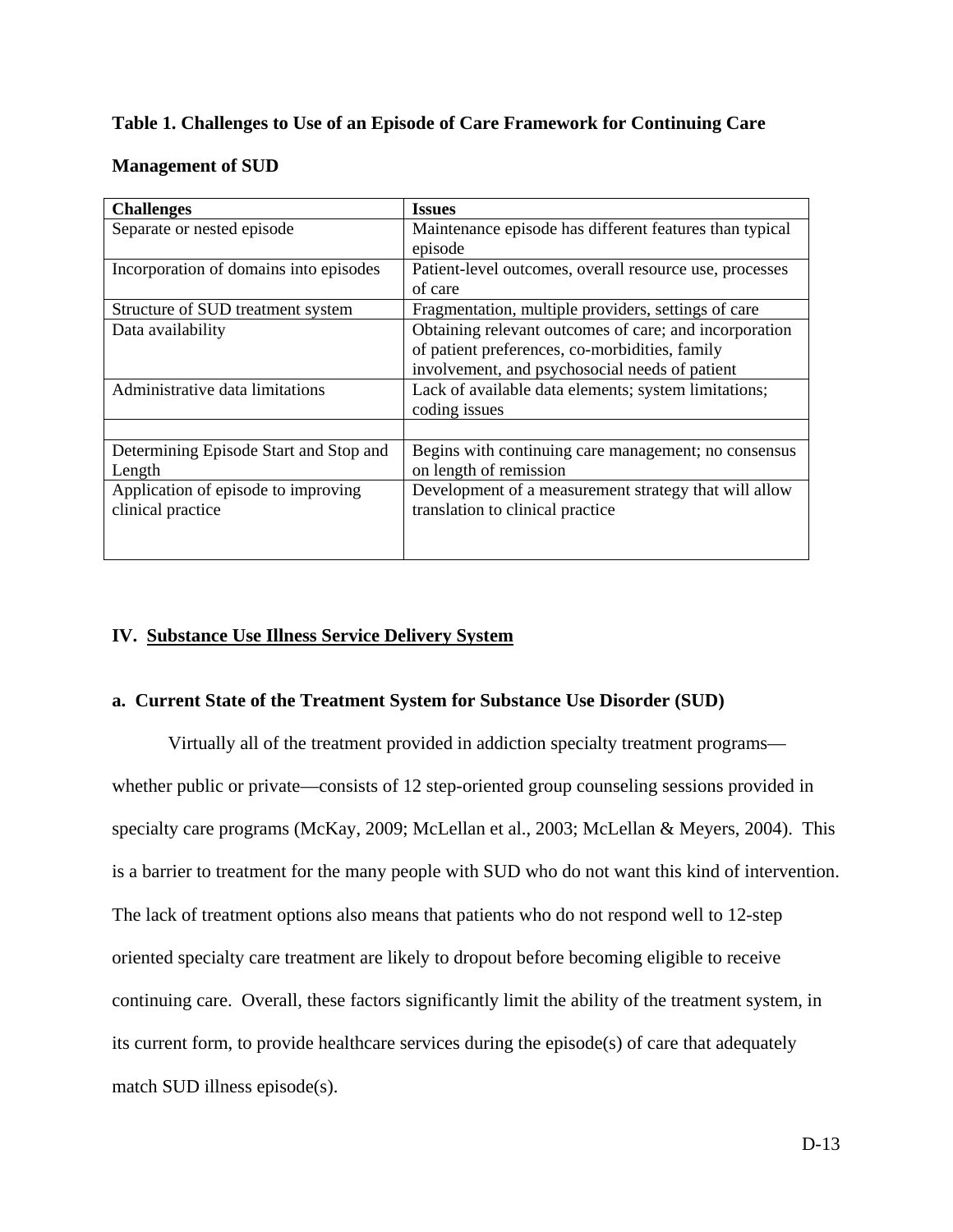Most treatment programs for adolescents also follow 12-step models of recovery, although there can be a greater emphasis on addressing family functioning and parenting issues. Components that are intended to increase positive cooperation between adolescents and the development of self-confidence and active coping skills are also common. Reviews of the quality of the adolescent specialty care system have noted the paucity of programs, lack of credentialing requirements for providers, and severe limitations in funding for treatment (McLellan & Meyers, 2004). Recent data indicate that only 10% of adolescents with substance abuse or dependence receive treatment for those disorders. Of the small group that does get treatment, only 10% receive continuing care management after the end of the initial phase of care (Dennis et al., 2005; Office of Applied Studies, 2005).

#### **b. Current State of Continuing Care for SUD**

 As discussed previously, the term "continuing care" refers to any treatment intervention that is provided to patients following a more intensive, initial phase of treatment. These patients usually experience a relatively chronic form of SUD, and often have had multiple treatment episodes. They can be distinguished from other individuals with less severe forms of SUD, who may present for treatment in specialty care but also may be identified in other settings. Typically, this initial treatment is some form of residential or inpatient care, or an intensive outpatient or day treatment program. Depending on what type of treatment it follows, continuing care can range from as little as one session per month up to several sessions per week. In most cases, it is provided via weekly sessions. The duration of continuing care varies considerably, depending on how it is funded and how quickly patients dropout (McKay, 2009). In most cases, the total duration of treatment is less than 90 treatment days (SAMHSA, 2008). Generally, when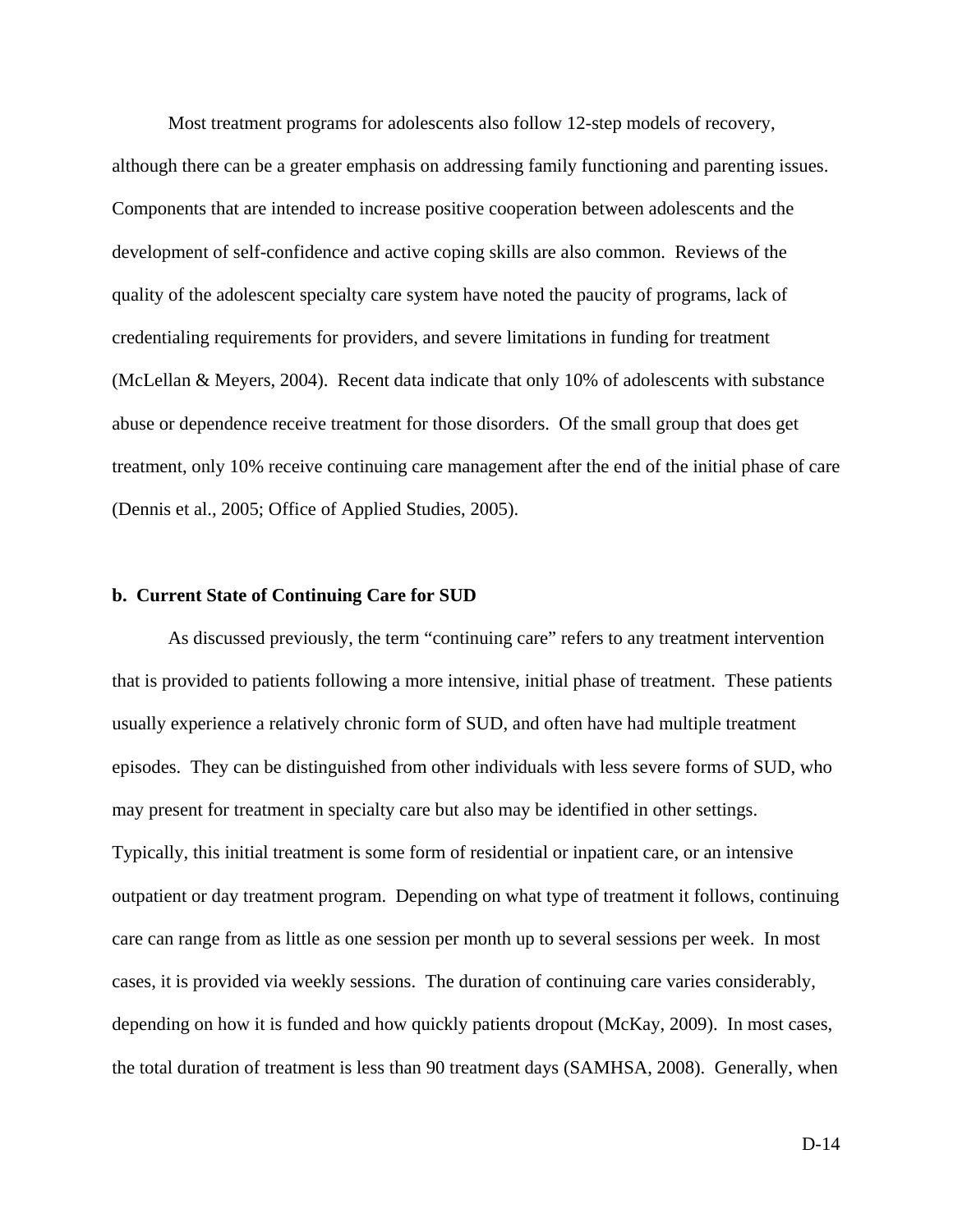patients stop attending continuing care and then need to re-enter the system at a later date, they begin at a more intensive level of care. Usually, this constitutes a new episode of care. At this point, the duration of continuing care management is determined largely by insurance coverage rather than by empirically based guidelines or the progress of the individual patient. Given the limitations in funding and available treatment programs (McLellan & Meyers, 2004), adolescents likely have less access to continuing care than adults.

 As is the case with the treatment provided in residential and intensive outpatient programs, most of the continuing care provided in addiction specialty treatment programs consists of 12 step-oriented group counseling sessions (McKay, 2009; McLellan et al., 2003; McLellan & Meyers, 2004). Although these groups are not standardized and typically are not guided by a manual, they do tend to have a number of common elements. These include reports by patients of their current status, including any recent alcohol or drug use; feedback, support, and sometimes confrontation from other group members and counselors; attention to progress in working on specific steps in the 12-step program and attendance at 12-step meetings; and planning of leisure activities during the week and especially on the weekend, along with general structuring of time in ways that promote recovery. No formal assessment of these group processes are performed, although informal comments regarding contents of groups may appear in progress notes. These groups usually feature rolling admissions, so that they most always contain a mix of new and more experienced patients. The size of the groups can vary considerably, although most clinics strive for around 10 to 15 patients per group.

 Despite the need for continuing care following an initial course of treatment, it is not always available and tends to be underfunded (Dennis & Scott, 2007; McKay, 2009; McLellan & Meyers, 2004; Popovici et al., 2008). However, a greater problem is a lack of options for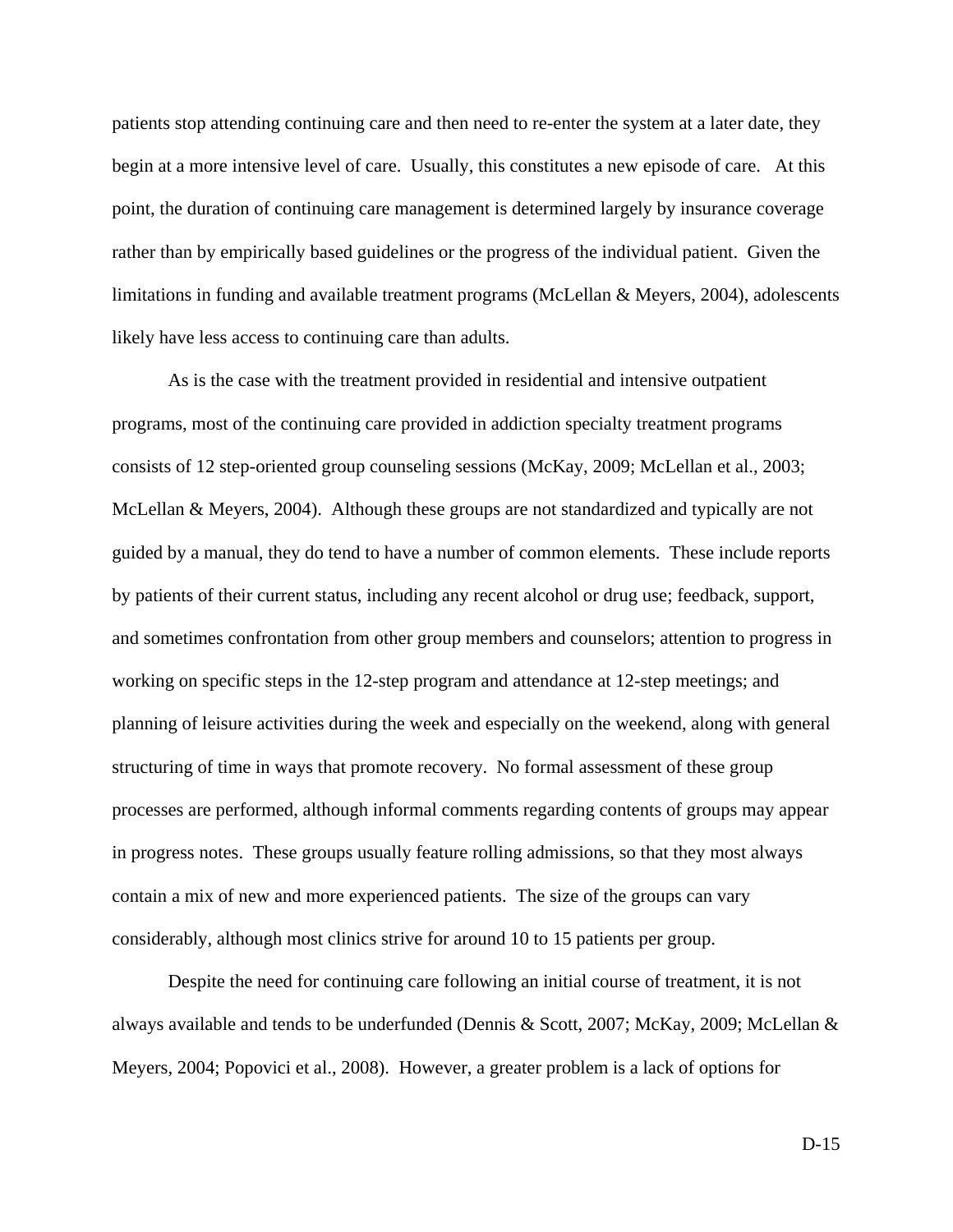patients who do not want 12-step oriented treatment or who are not comfortable in a group setting, or even for those who are willing to try standard continuing care but who do not have a good response to that approach (McLellan et al., 2003). Other limitations include a lack of availability of medications approved by the FDA to treat addiction (e.g., naltrexone and acamprosate for alcohol dependence); little use of measurement-based care, in which patients are assessed regularly and the data are used to adjust treatment based on response; and lack of coordination of services within or across episodes of care (McKay, 2009; Miller & Weisner, 2002). Because of these limitations, continuing care as currently available is probably effective for only a narrow range of individuals with substance use disorders.

 It is important to acknowledge that there are a number of examples of innovative programs that address some of the limitations noted here. Using funding from Robert Wood Johnson under the Advancing Recovery program, Rhode Island, Delaware, and Arkansas have implemented flexible continuing care models that include use of the telephone to deliver services to patients who might not otherwise have wanted or been able to attend clinic based care. With funding from SAMHSA's Access to Recovery initiative, California recently implemented a telephone-based continuing care intervention in over 80 adolescent treatment programs statewide. This continuing care program includes prepaid vouchers for stepped care that can be used by adolescents to return to specialty care when they need more support than the telephone can provide. Finally, the state of Connecticut has been an innovator in establishing a recovery oriented system of care that makes use of a variety of recovery supports outside of traditional clinic-based specialty care.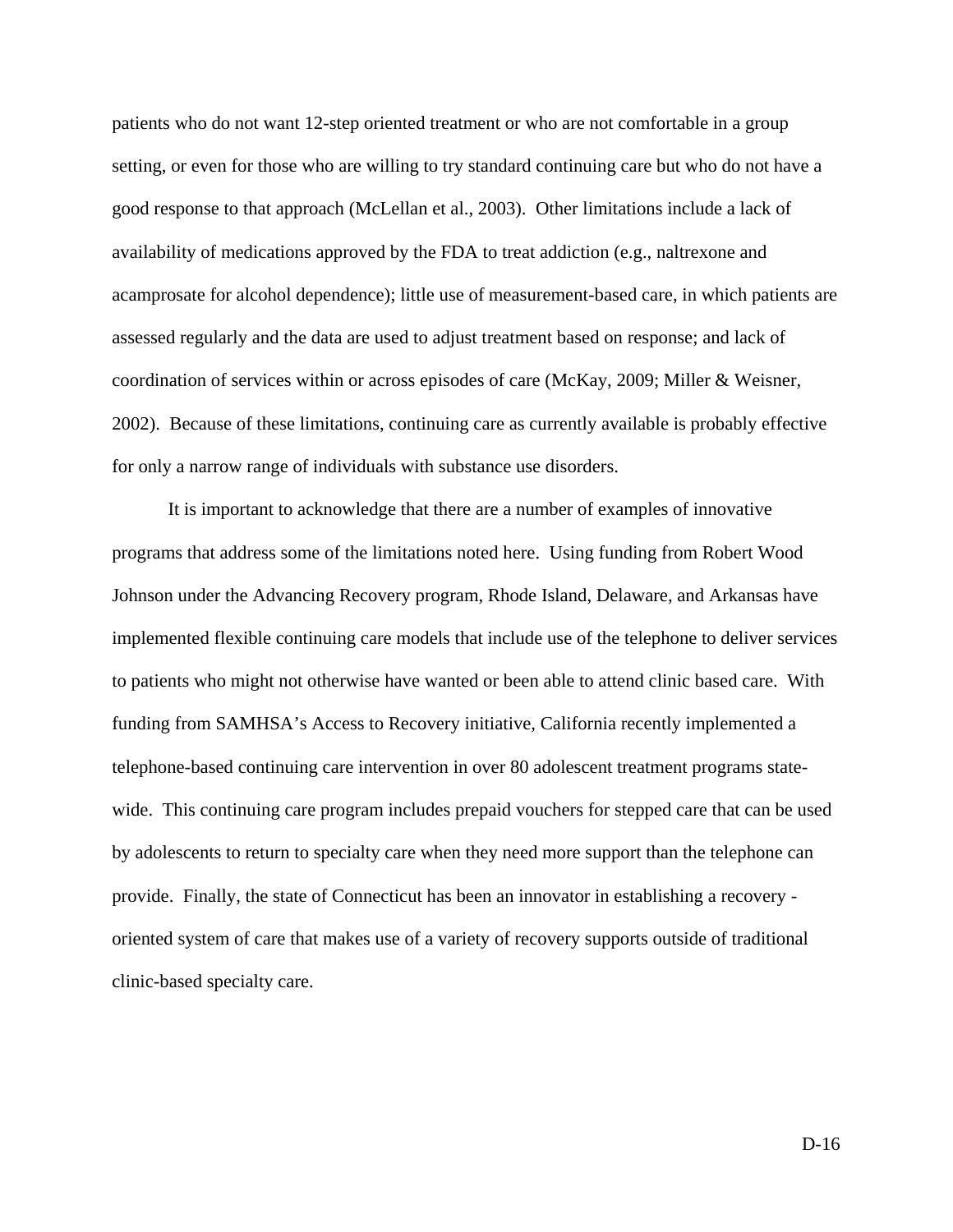#### **c. Ideal Service Delivery System with Focus on Measurement**

 According to the Institute of Medicine (IOM, 2001), health care must be safe, timely, effective, efficient, equitable, and patient centered in order to be judged to be of high quality. The NQF has developed quality standards for substance use disorders which focus on the use of evidence-based practices at each phase or stage of addiction treatment (NQF, 2007). These standards specify the use of evidence-based psychosocial and pharmacological interventions. The NQF standards specifically mention five behavioral interventions—cognitive behavioral treatment, motivational enhancement therapy, contingency management, 12-step facilitation, and marital therapy—but indicate that there are other effective interventions that could be considered. Two other indicators of quality are mentioned:

- Any treatment should be delivered with an empathic, supportive approach, which may be as important as the specific behavioral therapy selected
- Active involvement with community supports, including self-help programs, should be stressed.

The NQF standards also specify that pharmacotherapy should be offered to appropriate individuals with opioid, alcohol, or nicotine dependence. At this point, there are only a handful of FDA approved medications for alcohol and opioid dependence, and no approved medications for stimulant dependence.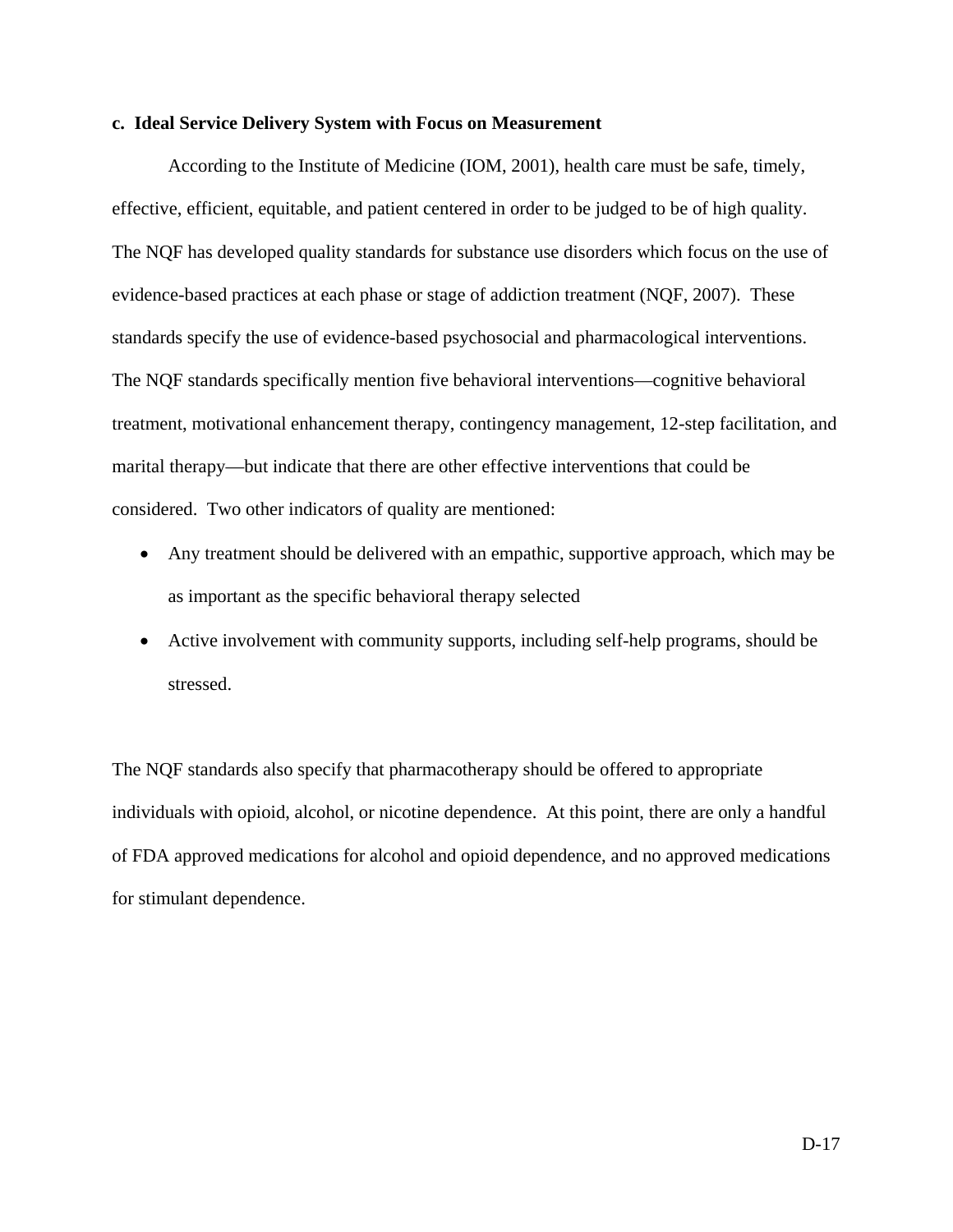# Standards for Continuing Care Management

 The NQF standards also specify that individuals with substance use disorders should be offered:

- Long term, coordinated management of their substance use illness and any co-existing conditions
- Care management should be adapted based on ongoing monitoring of progress.

Achieving quality standards within these overarching continuing care strategies requires that the following specifications are met in the treatment that is provided:

- Taking patient preferences into account in treatment planning
- Conducting multi-dimensional assessment for treatment planning
- Linking patients to other needed services
- Sharing of diagnostic and treatment information with other service providers (with patient consent)
- Monitoring early response to treatment and modifying the treatment plan as indicated with patient input
- Individualizing continuing care interventions that provide support and skills for selfmanagement of substance use disorders
- Long-term monitoring to identify early signs of relapse

# Specific Treatment Suggestions for Continuing Care

 Unlike the use of evidence-based guidelines above for SUD, the NQF standards do not specifically identify certain continuing care interventions as "evidence-based." Instead, the emphasis is on overall treatment strategy and specifications, as described above. However, it is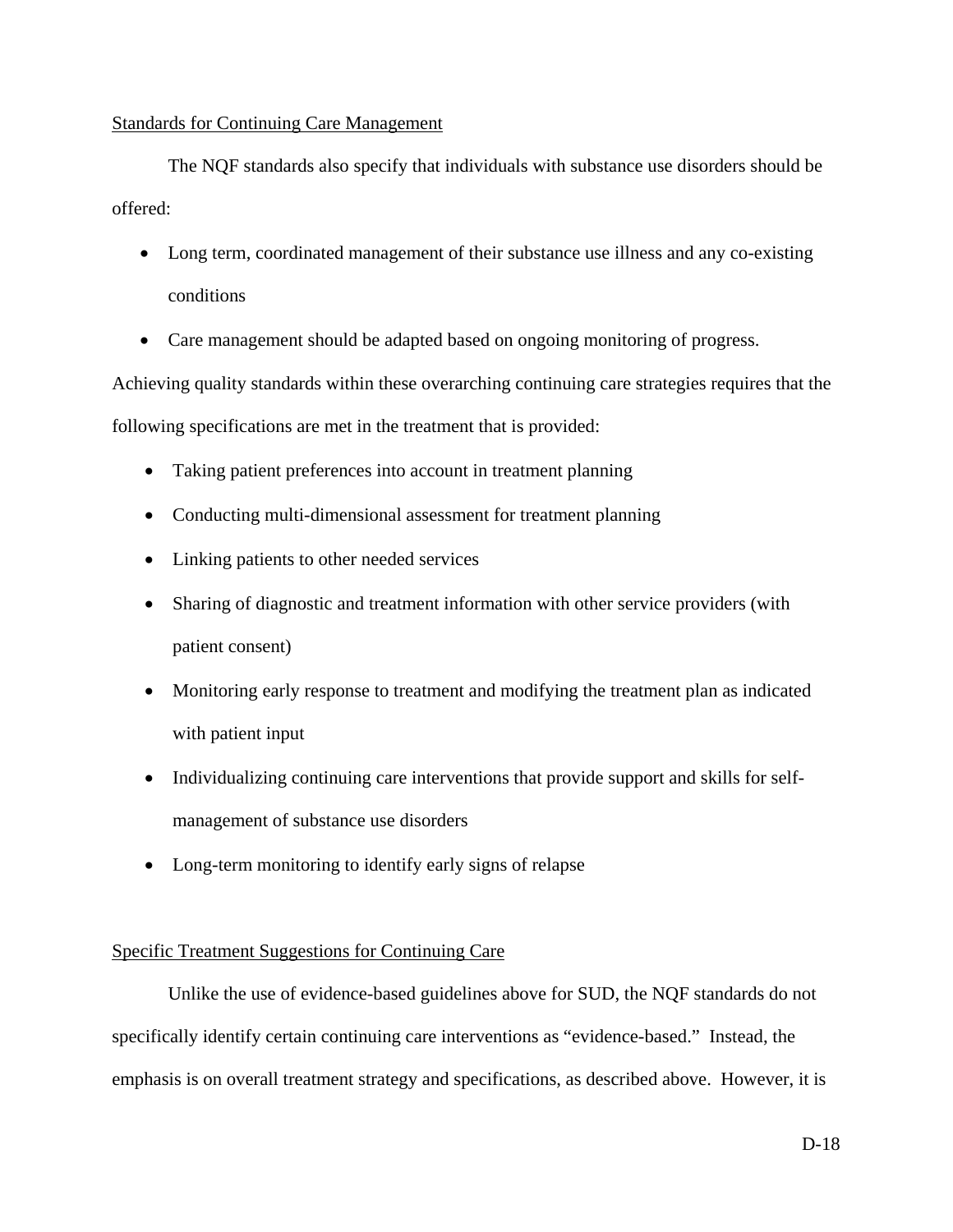reasonable to assume that the treatments identified as "evidence-based" for substance use disorders would also qualify as evidence-based for continuing care management. The NQF standards call for ongoing monitoring of progress, but do not specify which variables or domains should be monitored, or how often such monitoring should occur. An episode framework provides an appropriate framework for ongoing monitoring of progress, specifying the intervals at which monitoring should occur, and providing guidance on the variables or domains that should be monitored.

#### **d. Key Issues in Measurement of Continuing Care Management**

 At this point, there is general agreement among SUD treatment researchers on key outcomes to assess to evaluate treatment efficacy and effectiveness. However, much less work has been done to develop a conceptual framework that guides the selection of process and outcome measures for assessing the implementation, quality, and impact of continuing care interventions. Some of the initial work in this area has been done by the NQF, which has proposed five target outcomes for continuing care management: (1) receives care for all conditions, (2) stabilization of co-existing conditions, (3) retention in treatment, (4) engagement in long-term monitoring, and (5) prevention of or delay in time to relapse. Further work in this area should build on these proposed outcomes.

 Recent clinical guidelines for SUD treatment, including those from NQF, specify that patients should be assessed at regular intervals so that the information can be used to adjust or modify treatment for those who are not making adequate progress toward recovery. This approach has been referred to by several names, including "measurement-based care," "adaptive treatment," and "concurrent recovery monitoring" (McKay, 2009; McLellan et al., 2005; Murphy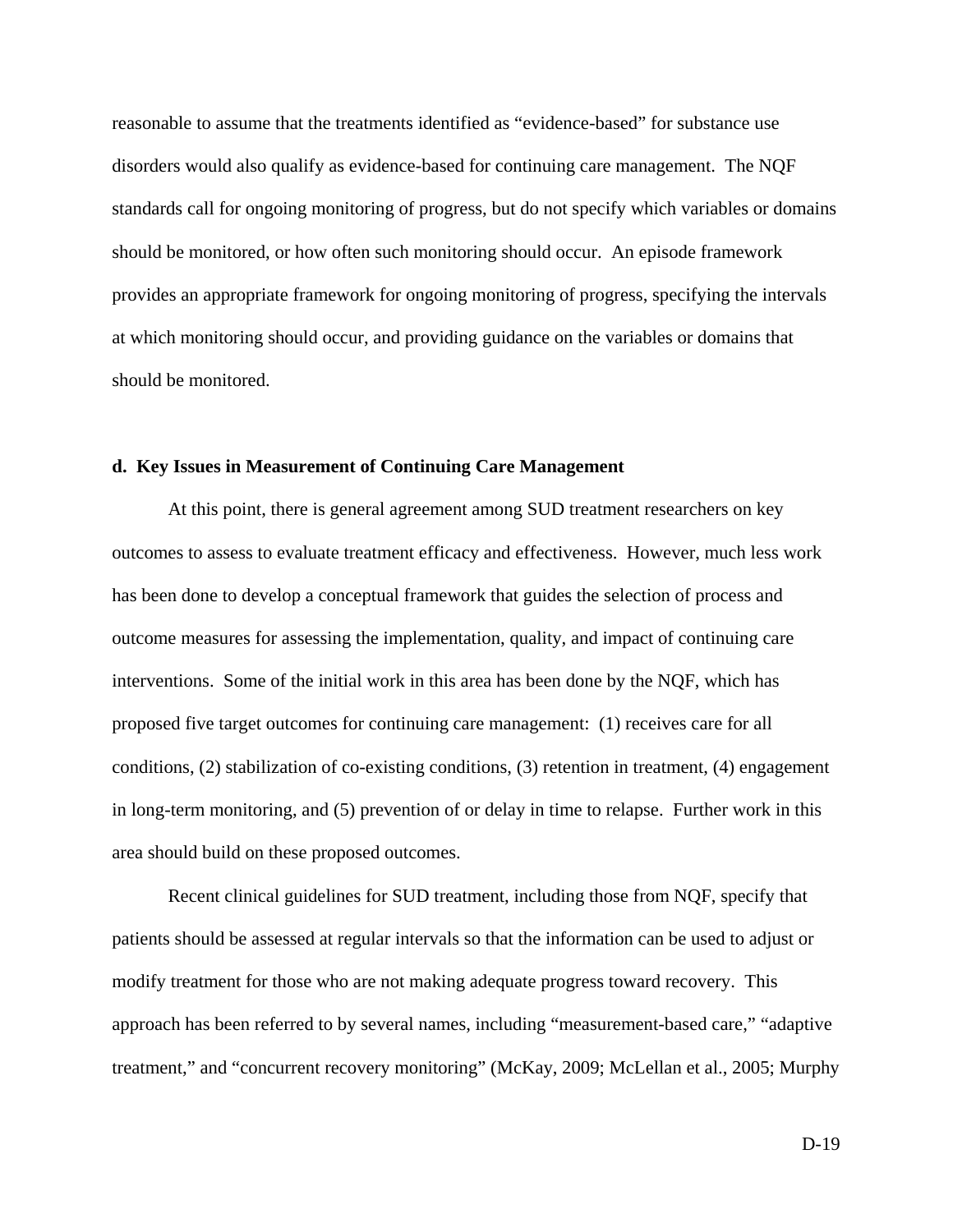et al., 2007). However, such procedures are rarely implemented in our current SUD treatment system. Instead, most programs follow guidelines that specify that treatment plans are to be updated at 3-month intervals. To put these new practice guidelines into effect, treatment models are needed that specify:

- Frequency of assessments during continuing care
- Patient-level outcomes, overall resource use, and the processes of care measures to be used
- Scores on the assessment measures that indicate need to change treatment
- Other treatment interventions to be tried when assessment indicates progress is not adequate

In short, there are several barriers that may limit the achievement of these goals within the current SUD treatment system. These include the lack of evidence-based guidelines specific to continuing care management, the lack of diversity of care, and the lack of an accepted framework, along with specific process and outcome measures for assessing the delivery of continuing care management services. Thus, there are large measurement gaps that currently exist in the clinical arena as well as a lack of a clearly defined conceptual framework. The NQFendorsed measurement Framework for Episodes of Care helps to categorize these critical measurement gaps and specify next steps for closing them. In the sections that follow, we organize our discussion of measures around the three primary domains: patient-level outcomes, cost and resource use, and processes of care.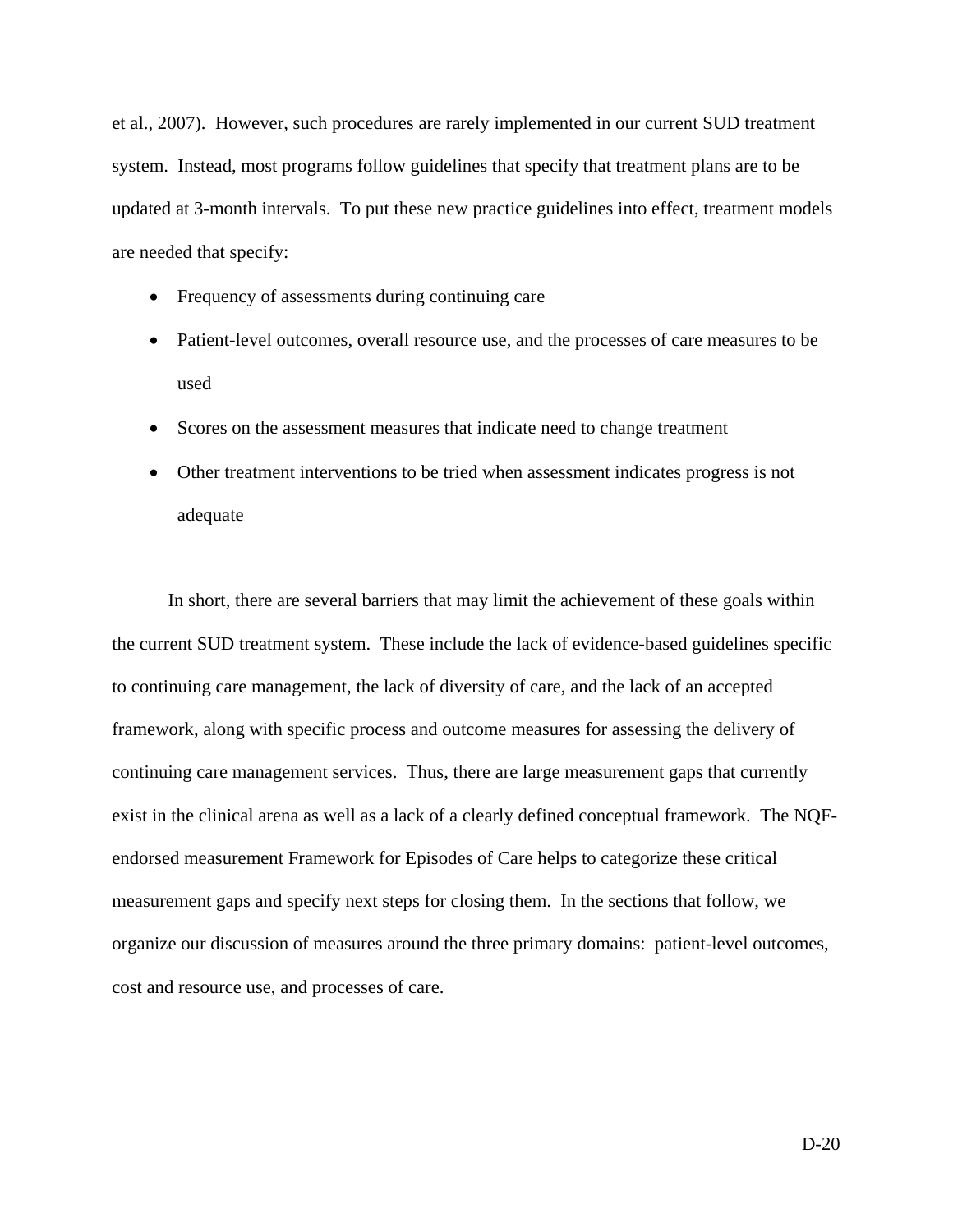### **V. Outcome Measures Used in SUD Research**

 In this section, we consider measurement domains, existing measures, and perceived gaps in measures and procedures to obtain measures.

#### **a. Measurement Domains**

 Measures for consideration have been organized into three domains: patient-level outcomes, overall cost and resource use, and processes of care. These domains represent the essential components and subcomponents for measuring efficiency as it relates to an episode of continuing care management. The five target outcomes for continuing care management proposed by the NQF are from the patient-level and processes of care domains.

#### Patient-level Outcomes

 Important patient-level outcomes in continuing care management include health status (e.g., substance use, physical and emotional health), quality of life, and social and occupational functioning. Risk adjustment is important to accurately assess differences in patient-level outcomes due to the considerable heterogeneity within and across patient samples. With regard to health status, there are a number of outcome measures that are widely used in SUD treatment research and considered valid and reliable, including measures of substance use quantity and frequency, and consequences of excessive alcohol and drug use. With measures in the latter two areas, there are accepted conventions regarding frequency of assessment (commonly every 3 or 6 months). These measures are also often obtained for risk adjustment at the baseline period, or prior to the receipt of any treatment in the current episode, to provide an indication of severity at intake.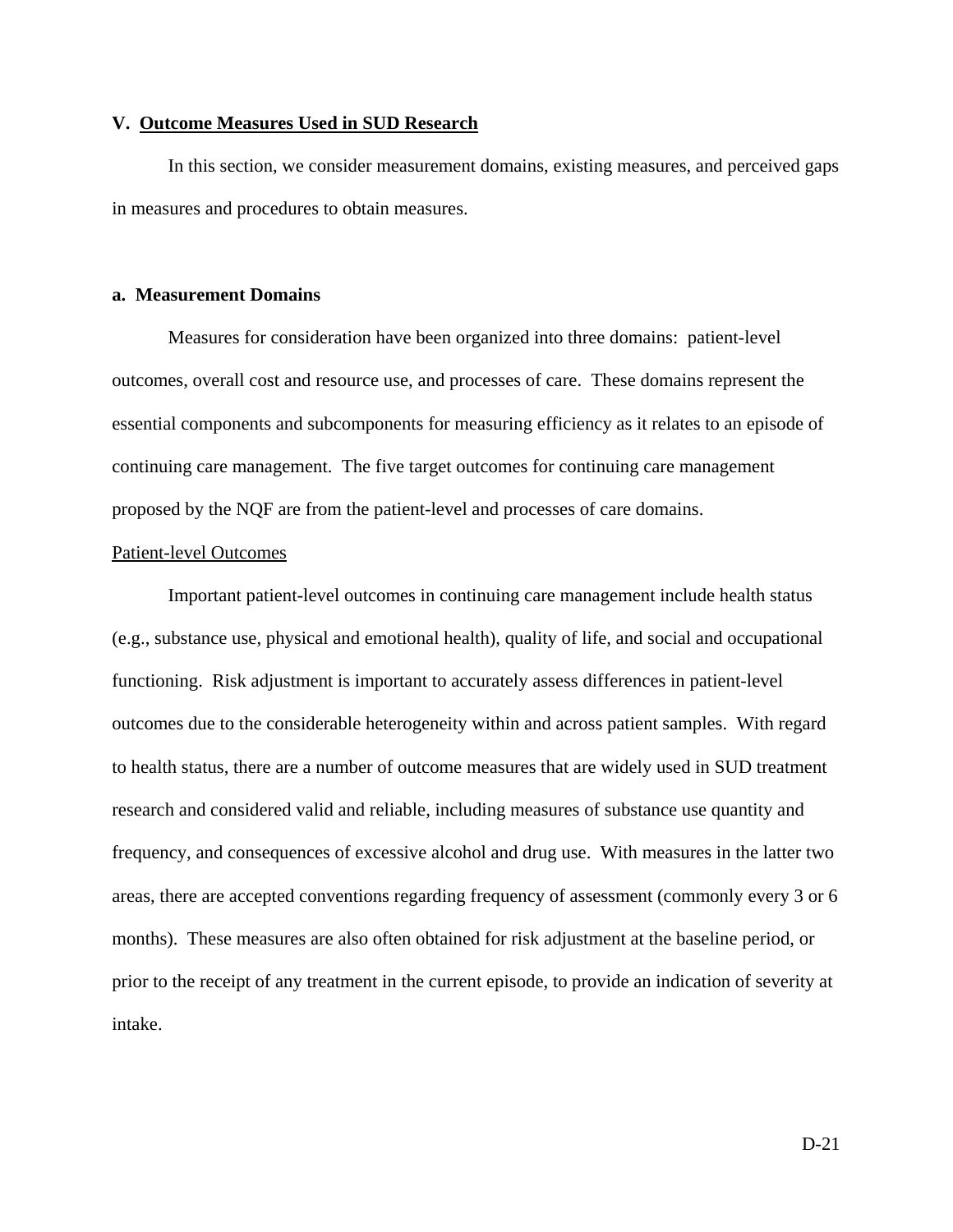Although valid and reliable quality of life measures are available, they are seldom used in the assessment of continuing care management. Patient satisfaction is also rarely assessed. Conversely, social and occupational functioning, as well as involvement with the criminal justice system, are often examined and a number of good measures for these areas are available and widely used (e.g., the Addiction Severity Index, or ASI).

#### Cost and Resource Use

 Overall cost and resource use is best assessed at the episode level because total cost and resource use can be captured across the trajectory of care. This includes the cost of individual services (e.g., hospitalization, provider fees, clinic visits, medications) as well as resource utilization (e.g., number of visits, and the number and types of services). These are important to assess relative to the patient's severity of illness and need for healthcare services in order to determine efficiency of care across the episode. Specifically for patients needing continuing care management of SUD, assessment of cost and resource use is critical. These patients are usually long-term and chronic, and have multiple psychiatric and medical comorbidities requiring treatment. Obtaining a better understanding of the cost of care delivered and the overall resources consumed should help to facilitate more efficient management of care as well as more focused delivery of care for specific conditions and issues.

 Several states have been working on establishing innovative payment structures that create incentives to programs for successfully transitioning patients into continuing care, through mechanisms such as performance contracting. Novel payment mechanisms for continuing care and other forms of recovery supports have also been implemented in California, Rhode Island, and Arkansas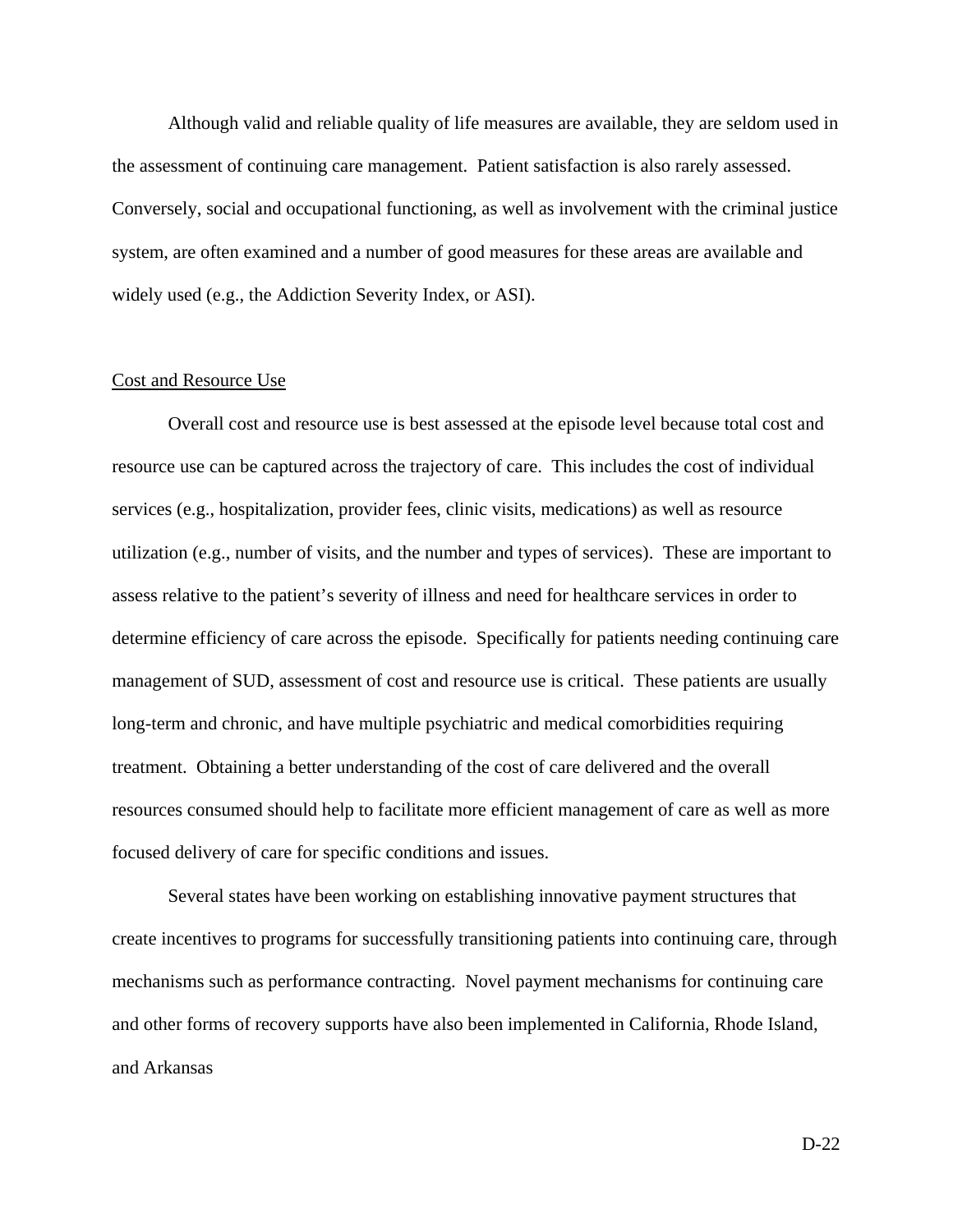#### Processes of Care

 Process measures such as engagement and retention, receipt of evidence-based treatment, and progress toward treatment goals can all be assessed at the level of the individual patient, the program, or the system. At the patient level, information on processes of care can be used to make adjustments in the person's treatment, when problems such as missed sessions or poor progress toward treatment goals are noted. Process at the level of the program or system can be evaluated by examining engagement and retention rates, provision of evidence-based interventions, and progress toward program goals across all patients treated (with appropriate case-mix adjustment).

 For example, duration of retention in continuing care is a common interim process measure of treatment. This is usually operationalized either as the total number of sessions attended during the continuing care episode or the number of weeks between initiation of continuing care and completion of the episode or dropout. These data are obtained from administrative records. Two examples of retention-related process measure are: 1) proportion of patients who are retained for at least 90 days (VHA), and 2) proportion of patients who achieve successful transition from one level of care to the next (Washington Circle group, see below). Other measures of within-treatment process assessed at the patient level frequently used in addiction treatment research include self-efficacy, motivation or commitment to abstinence, and participation in self-help and other recovery support organizations. It should be noted that some of these measures could also be thought of as intermediate outcomes.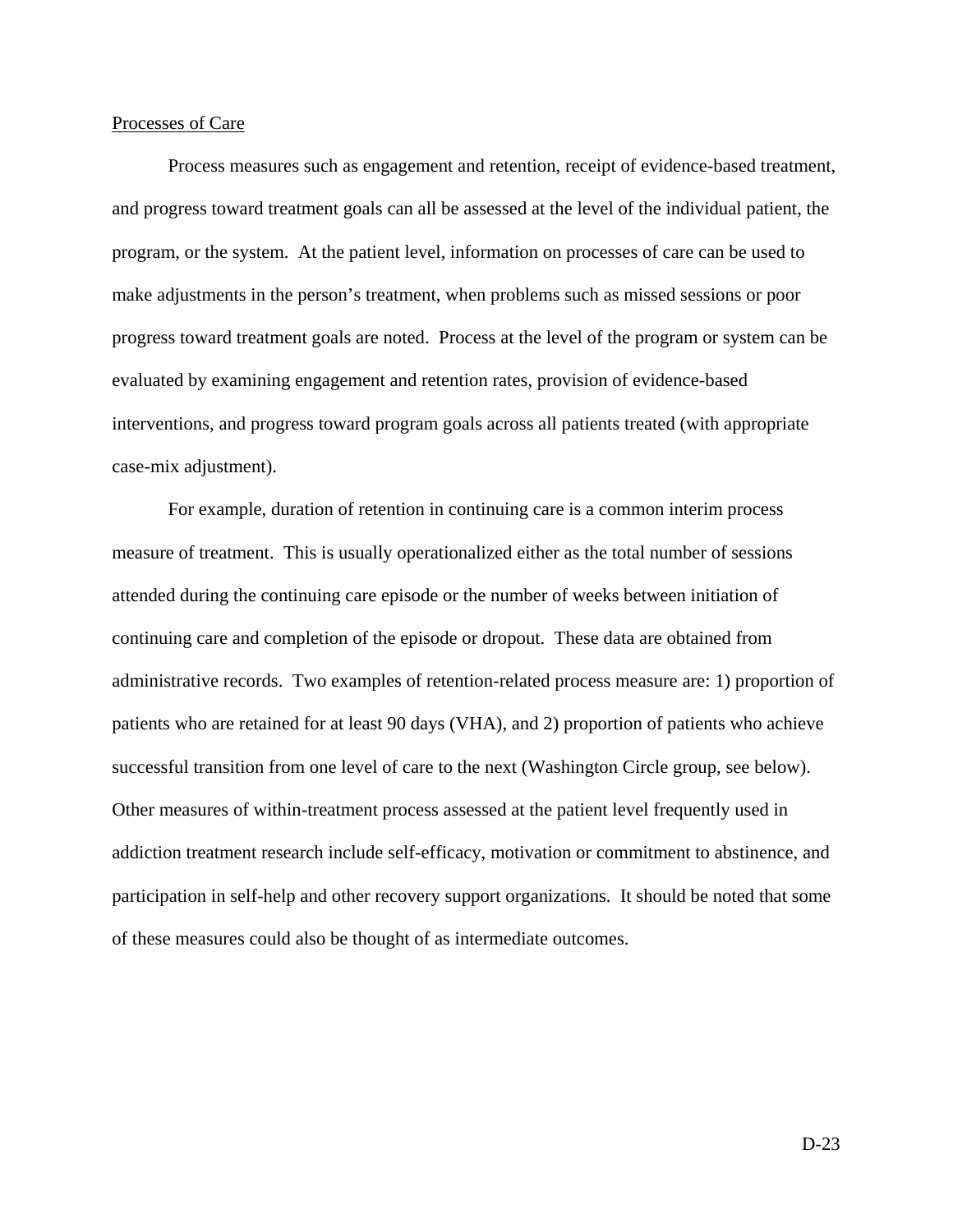#### **b. Existing Measures**

#### Patient-Level Outcomes

Substance use. Two assessment measures have dominated the field of addiction research, the Addiction Severity Index (ASI; McLellan et al., 1992) and the Time-line Follow-back (TLFB) (Sobell et al., 1979; Finney, Moyer, & Searingen, 2003). Both measures provide information on the frequency of alcohol and drug use. The alcohol variables also address quantity of use, as indicated either by frequency of "heavy" drinking days or number of drinks per drinking day. These measures of frequency can also yield dichotomous measures of any use vs. abstinence within a given assessment period, which is also a popular outcome measure. One major difference between the measures is that the ASI is focused on substance use over the 30 days prior to assessment, whereas the TLFB uses a calendar method to assess substance use over the entire period since the last assessment (i.e., 30, 60, 90, 120 days).

 Under appropriate conditions of confidentiality and the absence of adverse consequences, the validity and reliability of the ASI and TLFB have been confirmed through many studies. In most high quality research studies, self-reports of substance use gathered with instruments such as the ASI and TLFB are augmented with corroborating data, either from biological assessments (e.g., drug urine screens, liver function tests) or collateral reports from family or friends. However, it is likely that patient reports of recent substance use provided to counselors in clinical practice have higher rates of underreporting.

 The ASI can also be used for risk adjustment, through consideration of baseline scores on the seven domains included in this multidimensional instrument: alcohol, drug, medical, psychiatric, social, legal, and employment problem severity.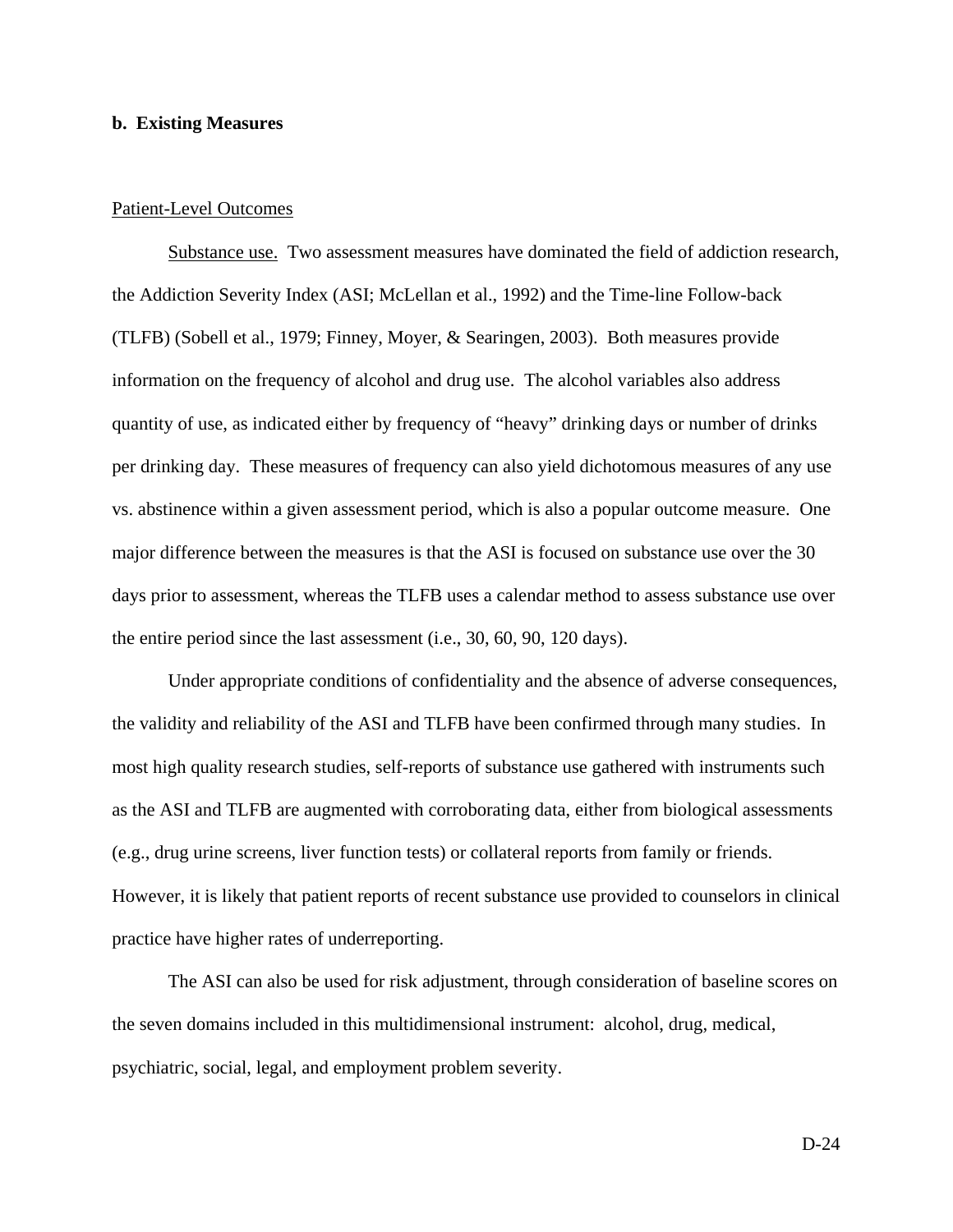Consequences of use. Some continuing care studies have also assessed negative consequences of substance use, including problems with mental and physical health, family functioning, employment, and the legal system. A number of validated measures of negative consequences are available, including the Inventory of Drug Use Consequences (Tonigan & Miller, 2002). The combination of measures of quantity/frequency and negative consequences provides a more complete picture of treatment outcomes.

#### Cost and Resource Use

 As mentioned previously, cost and overall resource use are measured by total overall costs and costs specific to services, medications, or visits. Resource use is measured by number of outpatient visits, types of services and/or visits, and length of stay (relevant for hospitalization). As far as we know, there are no current cost or resource use measures specific to continuing care management other than these generic ones. Specific costs for continuing care management of SUD would, for example, include the cost of individual and/or group treatment, while resource use would include the number and types of group-oriented sessions that the participant attended.

#### Processes of Care

 The Washington Circle group proposed a continuity of care measure that involves successful transition from one level of care to the next within 14 days. A recent paper by Garner et al. (in press) found that in an adolescent sample in residential treatment, meeting this goal was associated with better substance use outcomes. This measure could be adapted for an episode framework since transitions of care are transparent within the episode.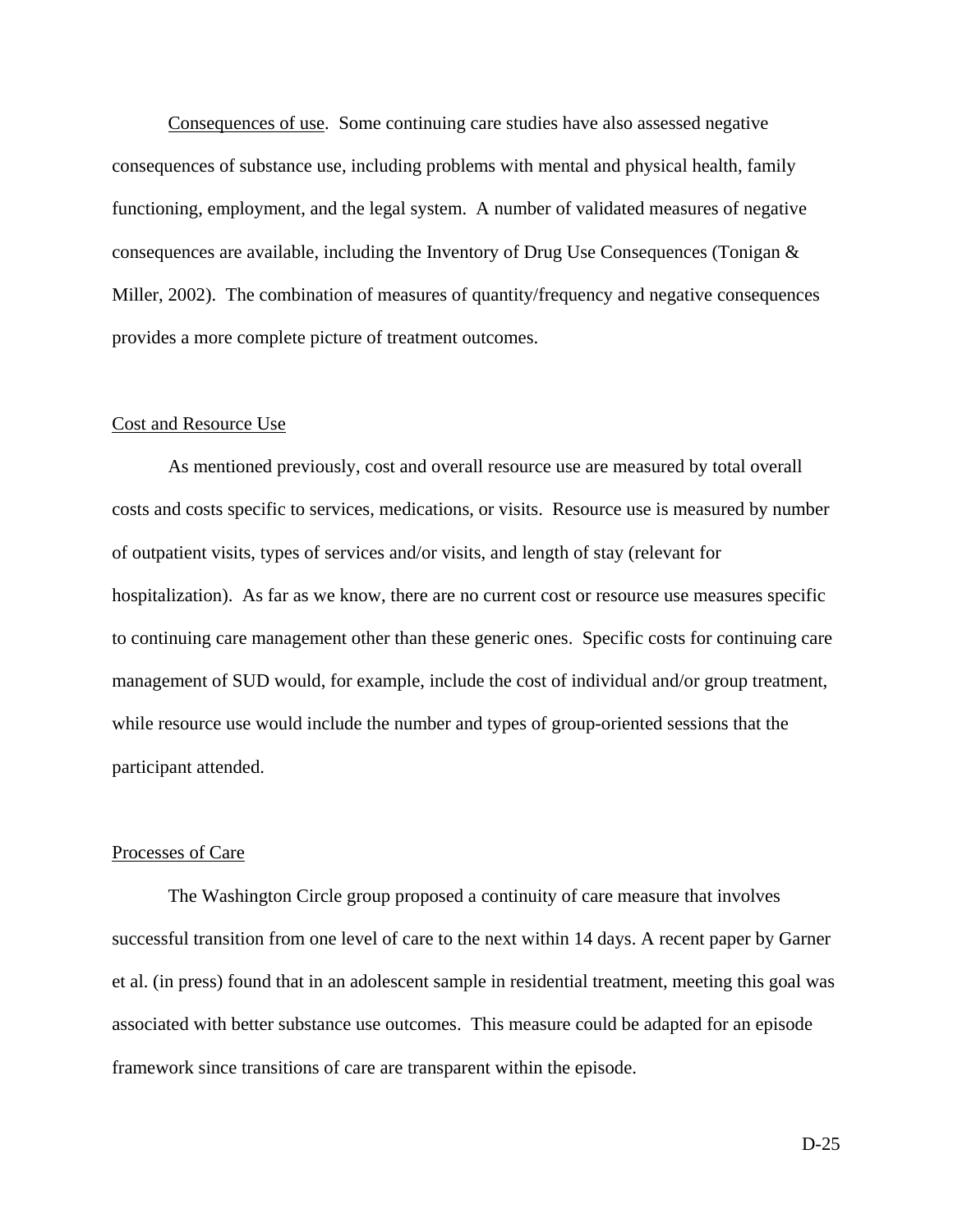The VHA has implemented a performance measure for continuity of care, which indicates the percentage of patients who have at least two treatment contacts per month for at least 3 months. Only patients who achieve initial engagement in treatment are considered in the calculation of the performance measure. A recent evaluation of the validity of the performance measure found that overall, better scores on the performance measure were not predictive of better substance use outcomes. However, when the analysis was limited to the approximately two-thirds of the sample with at least some alcohol or drug use in the 30 days prior to treatment, higher rates of continuity of care did predict significantly better outcomes (Harris et al., 2009).

 The continuation portion of the ASAM criteria does provide guidelines on when patients have made sufficient progress to move into the continuing care phase of treatment, but this component of the criteria has not been subjected to empirical evaluation. Most programs are required to update treatment plans every 90 days, including during continuing care, but this process obviously does not guarantee quality of continuing care management in the absence of re-assessment and individualized treatment adjustment.

#### **c. Perceived Gaps in Measures to Assess Quality of Continuing Care Management**

 As described above, there are a number of measures, particularly in the patient level outcomes and processes of care domains, which are widely used in the addiction treatment field. However, at this point there are no specific or established measures of quality (either patientlevel outcomes or processes of care) that have been accepted for the assessment of continuing care management in clinical practice. Table 2, below, presents a summary of available measures and perceived gaps in current measures and measurement strategies within each of the three domains.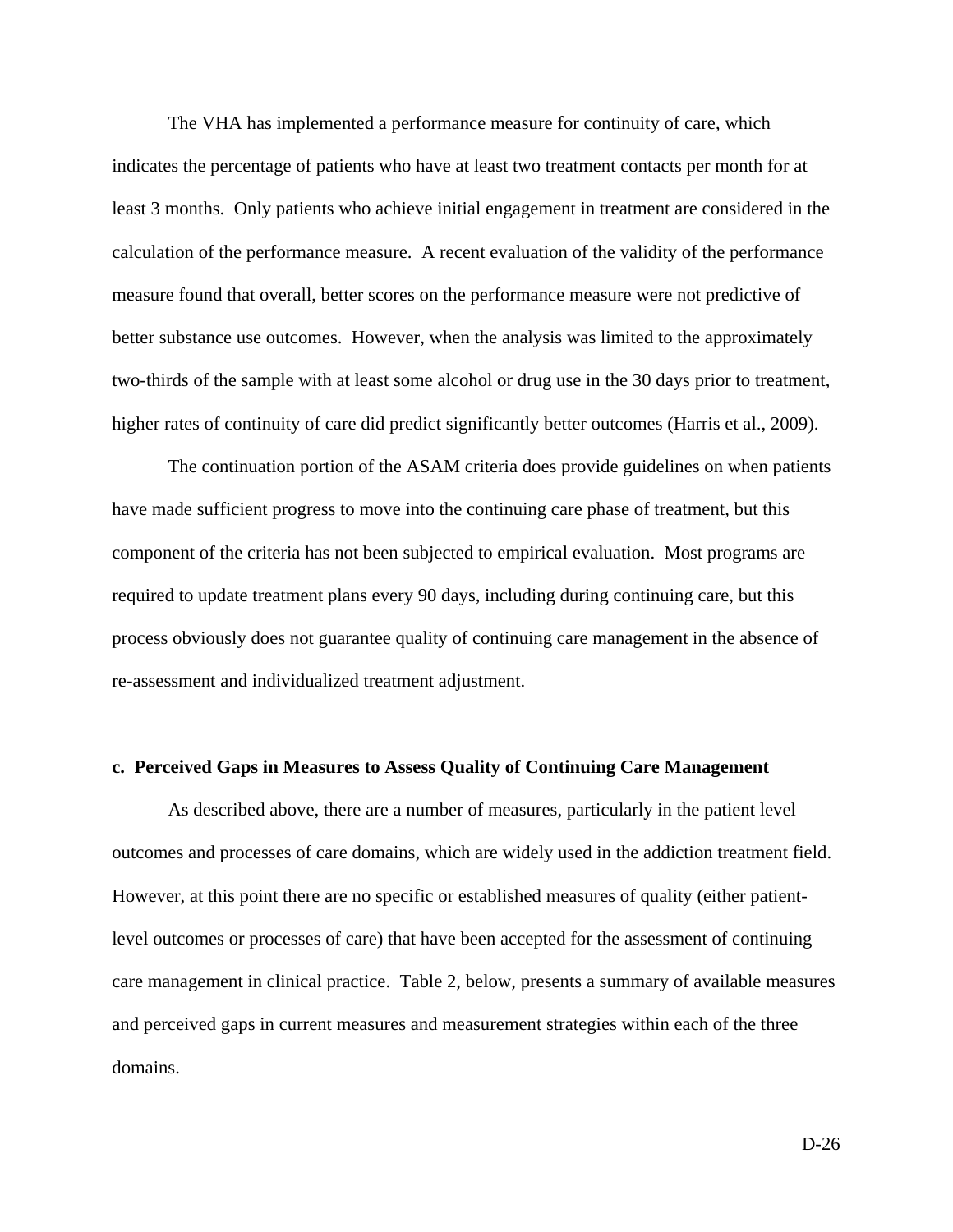## **Table 2. Available Measures and Perceived Gaps in Current Quality Measures for**

| <b>Domain</b>                           | <b>Available Measures</b>                                                                                                                                                        | <b>Gaps in Measurement</b>                                                                                                                                                                                                        |  |  |
|-----------------------------------------|----------------------------------------------------------------------------------------------------------------------------------------------------------------------------------|-----------------------------------------------------------------------------------------------------------------------------------------------------------------------------------------------------------------------------------|--|--|
| <b>Patient-level</b><br><b>Outcomes</b> | Substance Use<br>$\bullet$<br>Consequence of Use<br><b>Social Functioning</b><br>Occupational functioning<br>Involvement with legal system<br>Medical and psychiatric conditions | Standardized protocols that link<br>$\bullet$<br>regular assessments of progress to<br>clinical decision making<br>Patient preference<br>Quality of life<br>Patient satisfaction<br>Case-mix adjustment strategies                |  |  |
| <b>Cost and Resource</b><br><b>Use</b>  | Costs of individual services<br>• Number of visits, services<br>received, sessions, etc.                                                                                         | Overall cost and services delivered<br>across episode of care<br>Structural elements needed to<br>implement and sustain continuing care<br>management model<br>Performance contracting and other<br>innovative payment mechanisms |  |  |
| <b>Processes of Care</b>                | Engagement and retention<br>Progress toward treatment goals                                                                                                                      | Standardized protocols that link<br>regular assessments of process to<br>clinical decision making<br>Positive recovery goals<br>Case-mix adjustment strategies                                                                    |  |  |

# **Continuing Care Management of SUD**

Similarly, high quality treatment process does not always produce good patient-level outcomes. Outcomes in substance use disorder treatment are characterized by a high degree of response heterogeneity (Morgenstern & McKay, 2007). This is certainly the case in public and private programs, and is even present in carefully conducted research studies, where considerable attention is paid to the use of skilled therapists to deliver manual-driven interventions. Response heterogeneity is evident in the high rates of early dropout from and non-response to initial treatment (between-patient heterogeneity of response), as well as in later clinical deterioration in some patients who do well initially (within-patient heterogeneity of response). The wide variability in response is the primary reason for the NQF guidelines that specify that patients should be monitored carefully over time and treatment adjusted according to response. It also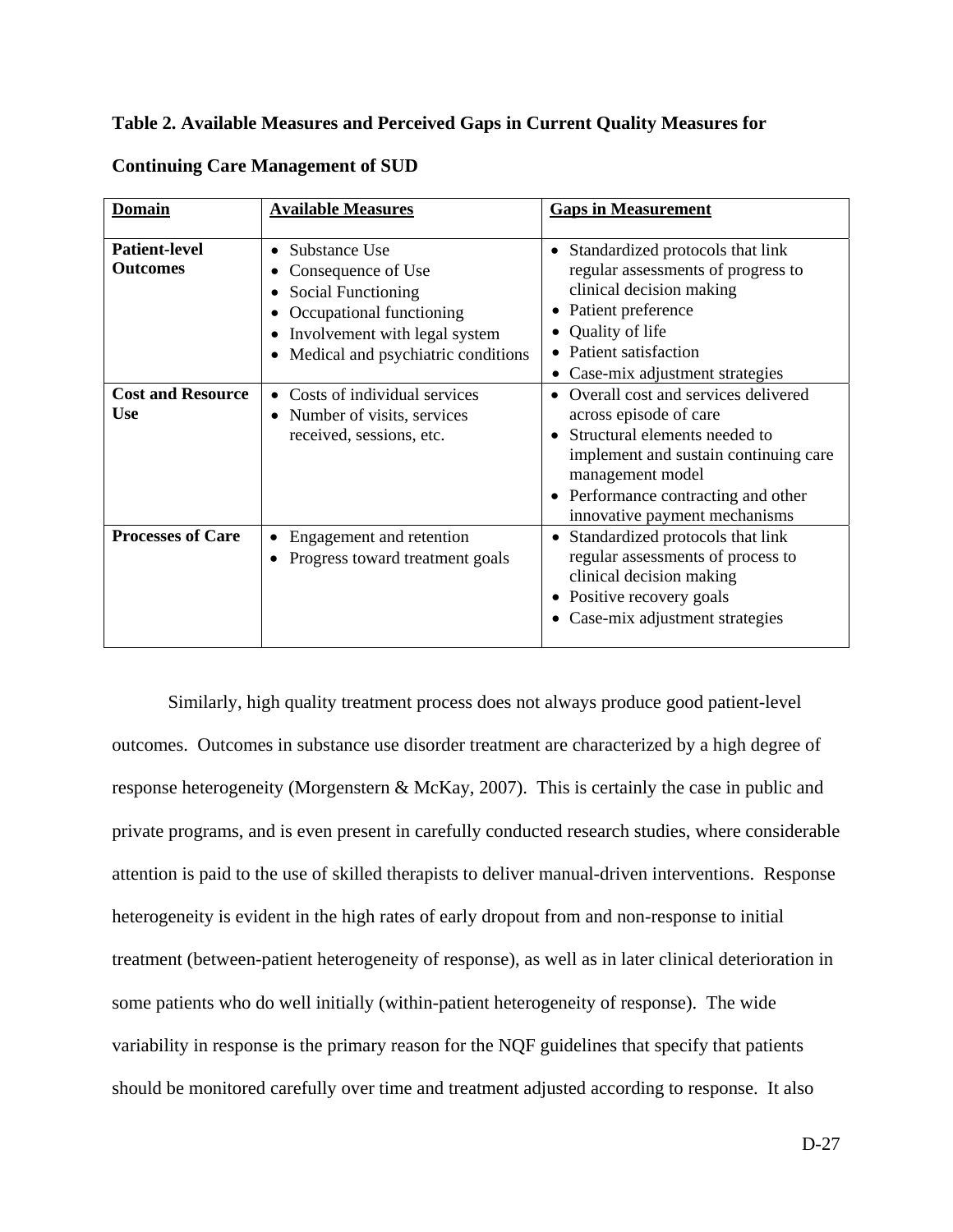highlights the importance of obtaining measures of both processes of care and patient-level outcomes in order to assess quality. A number of participants in the NQF workgroup stressed the importance of developing measurement strategies for continuing care management in which the data gathered could be translated directly into clinical practice.

As noted, quality assessment is clearly in its beginning stages with respect to continuing care management. Several groups are proposing new measures and data sources to advance the field. These include:

#### Patient-level Outcomes

- Assessment of patient preferences for treatment and whether treatment provided is what was desired.
- Use of registries to track services for afflicted individuals: Registries can provide detailed clinical information on large number of patients, and could also be used to track patients not currently engaged in care. However, there are potential problems with privacy, confidentiality, and stigma.

#### Cost and Resource Use

• Lack of measures of structure: At this point, there is little assessment of structural elements needed to successfully implement and sustain high quality continuing care management. Measures are needed that capture how patients are managed across levels of care, availability/wait times for successive levels of care, availability of "step up" interventions when clinically necessary during continuing care, the type of service providers available at each level of care and their training/skills.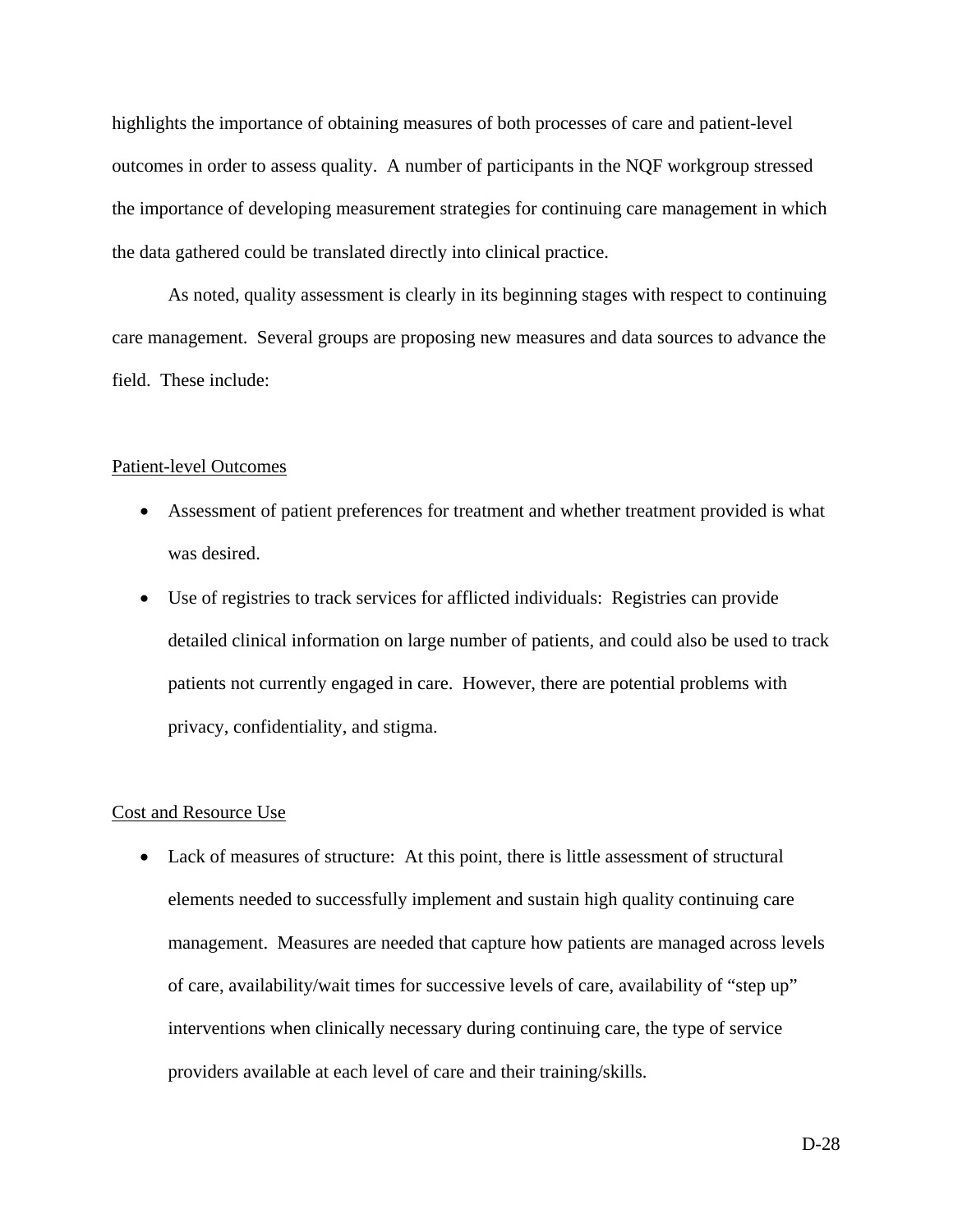#### Processes of Care

- Adherence to pharmacotherapy: In order to increase the use of evidenced-based medications, close monitoring of prescribing and use patterns is necessary.
- Progress toward achievement of positive recovery goals: Most outcome and process measures are heavily skewed toward psychopathology (e.g., substance use, negative consequences of use, psychiatric severity, coping deficits, low self-efficacy or motivation, etc.). Since improvement of occupational and social functioning and engagement in positive recovery activities are important goals of continuing care management, it is crucial that these factors are assessed regularly

## **VI. Suggested Guidelines for Quality Care and Its Measurement: Summing it Up**

Certain principles have been espoused for the treatment of SUD (NQF, 2007). These include six aims for high-quality health care as defined by the Institute of Medicine (IOM, 2001): health care that is safe, timely, effective, efficient, equitable, and patient centered. However, there are certain barriers that may affect obtainment of these goals, including the lack of evidence-based guidelines specific to continuing care management, the lack of diversity of care, and the lack of an accepted framework useful for assessing the delivery of continuing care management services. In addition, the measurement of patient-level outcomes in continuing care (e.g., substance use, consequences of use, and psychosocial functioning) has been applied primarily in research studies, rather than in clinical care (e.g., continuing care management). Thus, there are large measurement gaps that currently exist in the clinical arena as well as a lack of a clearly defined conceptual framework. However, the five targeted outcomes for continuing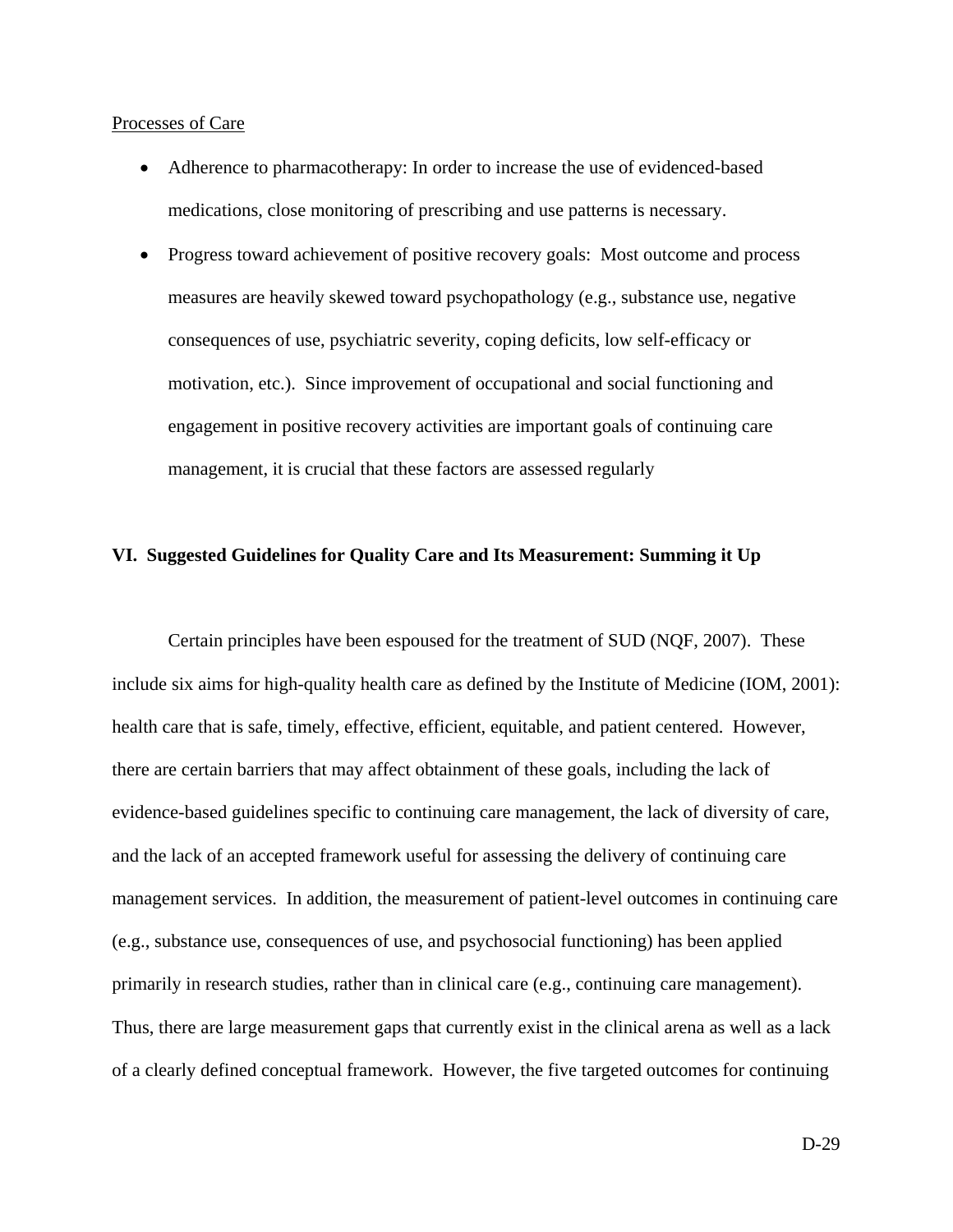care management proposed by the NQF can be used as a starting point for the development of such a framework. The key points of this White Paper are summarized below.

#### **a. Summary of Key Points**

*1) How easily can an episode of care model be adapted as a conceptual framework for continuing care management of SUD?* 

 This paper suggests that not only is there a lack of evidence-based guidelines in this area, but the process and outcome measures that currently exist for quality assessment have been more widely used in research than in clinical practice. An episode framework may therefore be somewhat challenging to adapt, particularly given the fact that claims databases are not readily available in all healthcare systems. On the other hand, use of an episode framework may help to facilitate the development of valid and reliable quality measures for continuing care management. Since it provides a useful mechanism for examining the linkage between processes and outcomes, it is likely to encourage the development of evidence-based guidelines in this area.

 A key issue in moving an episode of care framework forward is conceptualization of an episode of continuing care management of SUD. Is it a stand-alone episode, or is it nested within a larger SUD episode? If the former, where are its start and stop points and what are the major process and outcome measures that should be defined? If the latter, where should it be incorporated into the larger episode? Does it span the entire evaluation and treatment phase, or is it one component of this larger phase? For any of these conceptualizations, questions remain about episode duration, necessary data elements, and adequacy of databases for running

D-30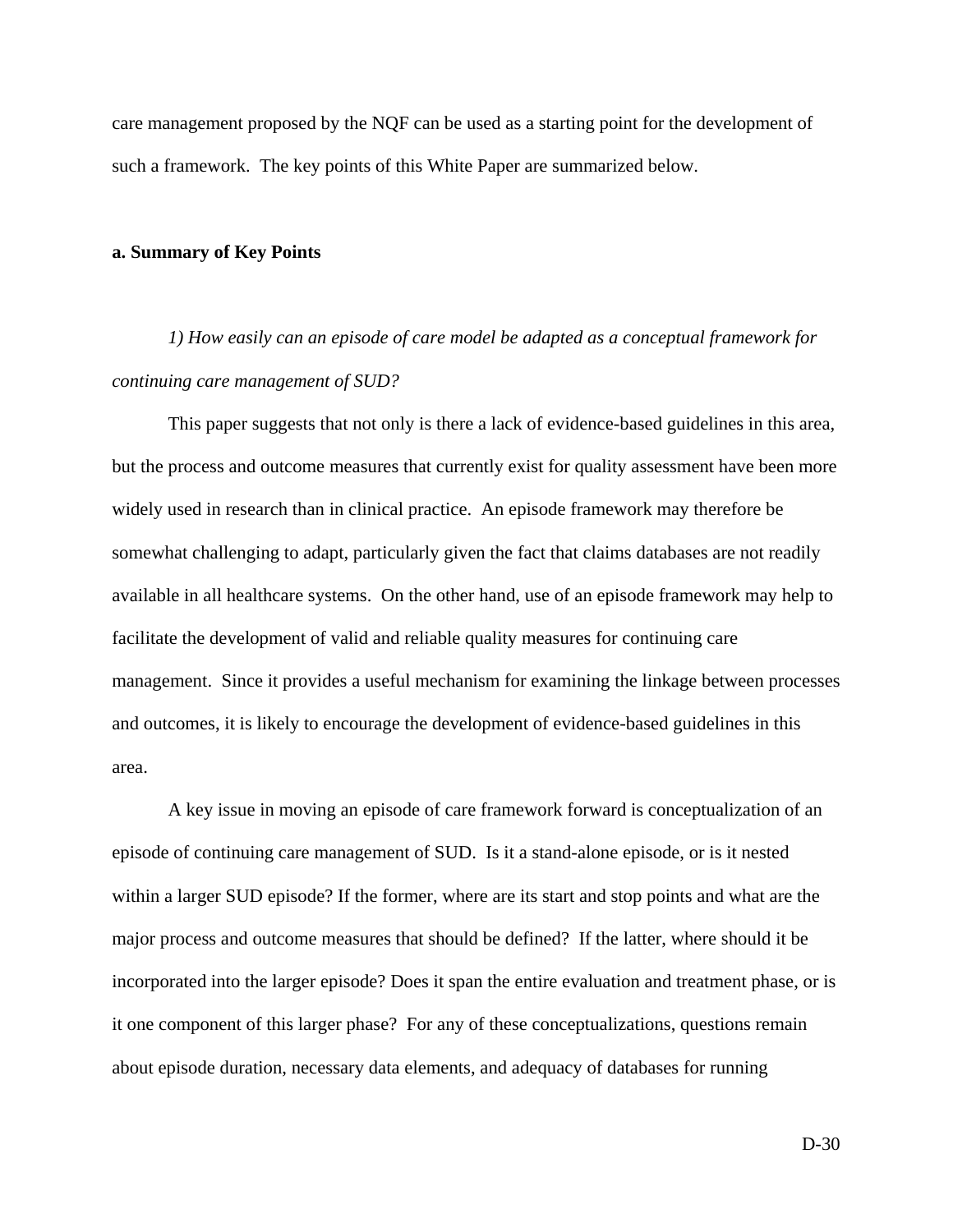episodes. These are some of the theoretical challenges that need to be faced in moving the episode construct further along for continuing care management.

*2) What changes to the existing treatment system are needed to support quality continuing care management?* 

 There are a number of features in the current treatment system which may pose barriers for an efficient, episode-based approach to continuing care management. These include relatively low retention rates and lack of options for treatment. The quality of treatment, including continuing care management, could be improved through greater use of evidencebased interventions, greater stress on empathic and patient-centered delivery of services, active involvement with community supports, implementation of adaptive models that monitor progress and change treatment as needed, and greater emphasis on patient preference and choice.

*3) What changes to measurement strategies are needed to support quality continuing care management?* 

 The discussion of measurement issues was organized around three domains: patient-level outcomes, cost and resource use, and processes of care. Although good measures from each domain are available and in use, considerable gaps in measurement were noted. Within the patient-level outcomes domain, these gaps include measures of patient preference and satisfaction, quality of life, case-mix adjustment, and protocols that link assessment results to clinical decision-making. In the cost and resource use domain, measures of overall costs and services are needed, as are measures of the structural elements that comprise quality of continuing care management. Finally, in the processes of care domain, a greater focus on the

D-31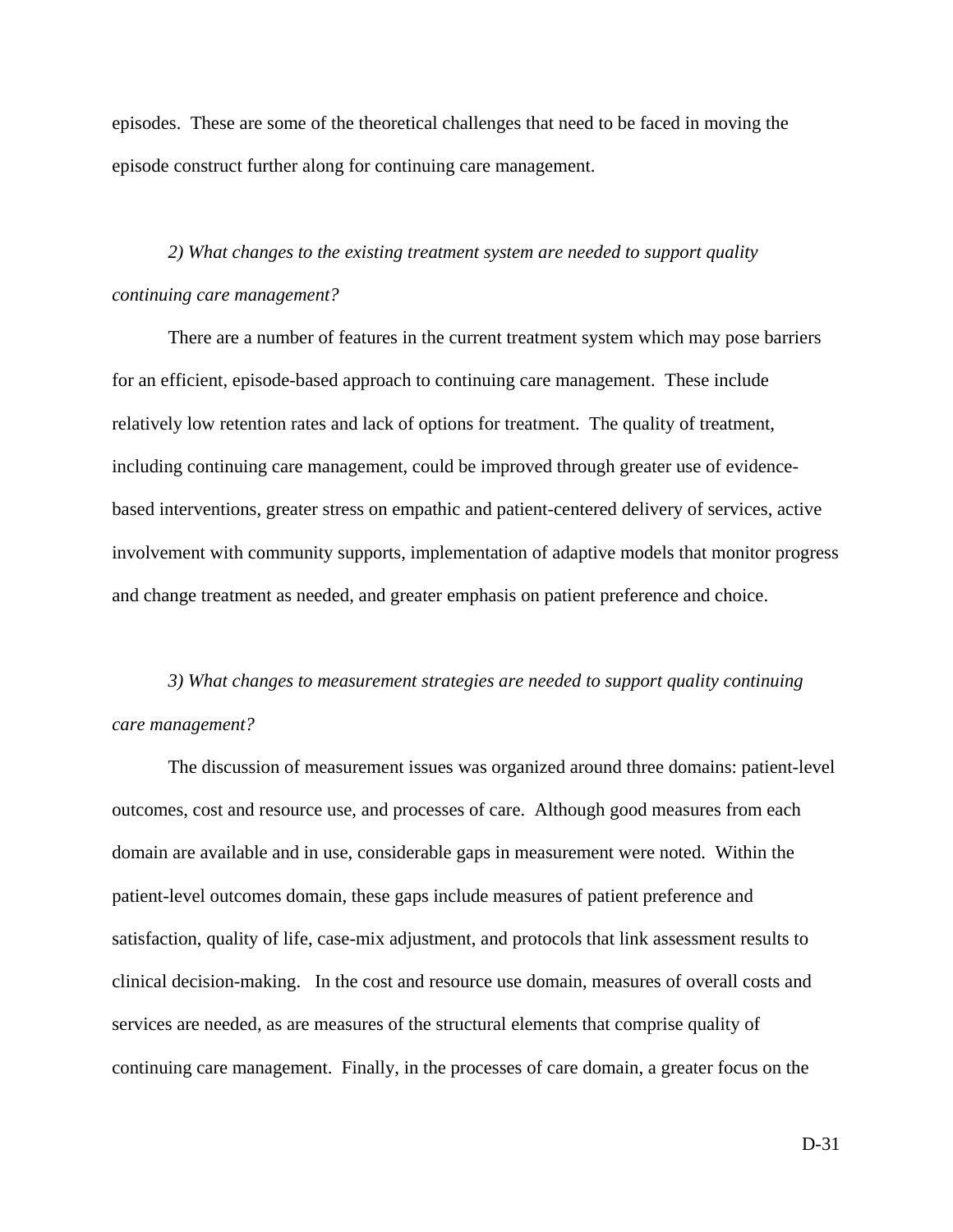assessment of positive recovery factors, case-mix adjustment, and the relationship of processes to outcome is warranted.

#### **b. Additional Suggestions**

High treatment dropout rates mean that many patients are not in treatment long enough to receive a sufficient dose of continuing care, if any is received at all. Therefore, we suggest that the measurement of quality should include a consideration of what programs do to retain patients during both the initial and continuing care phases of treatment. Evidence-based approaches to increasing retention in continuing care include the following (cf McKay, 2009):

- Case management
- Low-level incentives and social reinforcements
- Structured self-help referral
- Adherence to pharmacotherapy
- Active outreach
- Contracts
- Continuity of treatment provider
- Assistance with obtaining adequate housing

### **c. Issues to be Considered Within the Context of Episodes**

### Should Measures of Quality be Individualized?

 Quality standards usually specify that interventions and the providers that deliver them meet certain standards. However, there is some evidence that addiction treatment is more effective when services for a particular individual are matched to the problem profile of that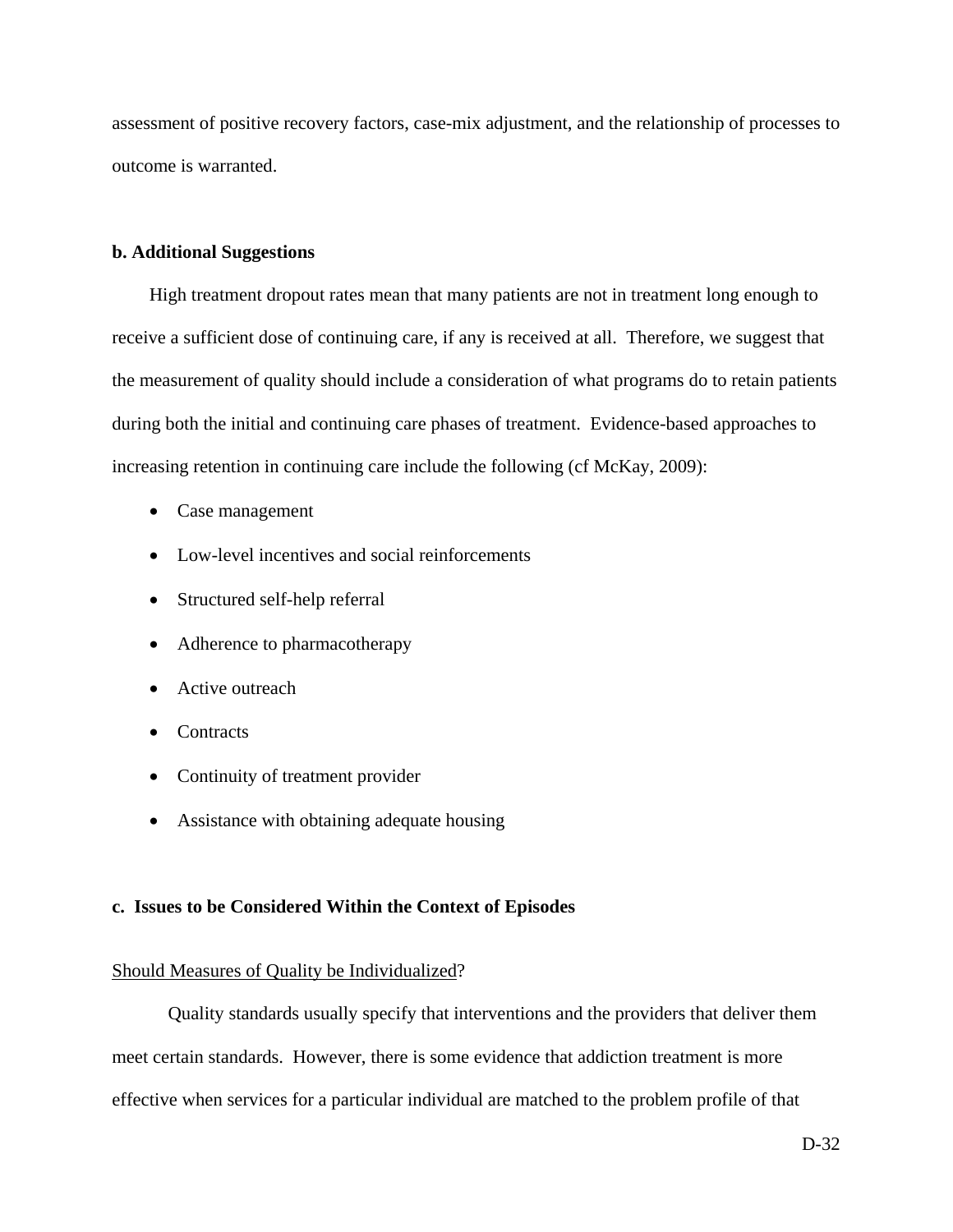individual when he or she enters treatment (McKay, 2009; McLellan et al., 1997). This approach, of course, makes assessment of quality more difficult, in that the needs of each patient must be considered (and measured) along with whether these needs were addressed in treatment. It also brings up a fundamental issue for addiction treatment—whether the interventions should only address substance use, or should also attend to other problems in related or affected areas such as mental and physical health, family functioning, and employment. This issue is particularly important during the continuing care phase of treatment, when one of the primary goals is for the patient to become a fully functioning member of society (White, 2008). In order for this to occur, it may be necessary to address psychiatric, employment, social functioning, and housing issues. If that is the case, should the assessment of services in these areas be factored into overall quality?

## Role of Assessment of Quality in Earlier Stages of Treatment

 To obtain an accurate assessment of quality during continuing care, is it necessary to also assess quality in the initial phases of care (i.e., detoxification, inpatient/residential, and intensive outpatient treatment IOP)? Also, note that for some patients who stabilize prior to presenting for specialty care, standard outpatient treatment is the initial level of treatment.

#### Other Issues for Consideration

 In additions to the issues discussed in this paper regarding an episode-based approach, limitations to the current system of care, and gaps in measurement, several other measurementrelated issues warrant consideration.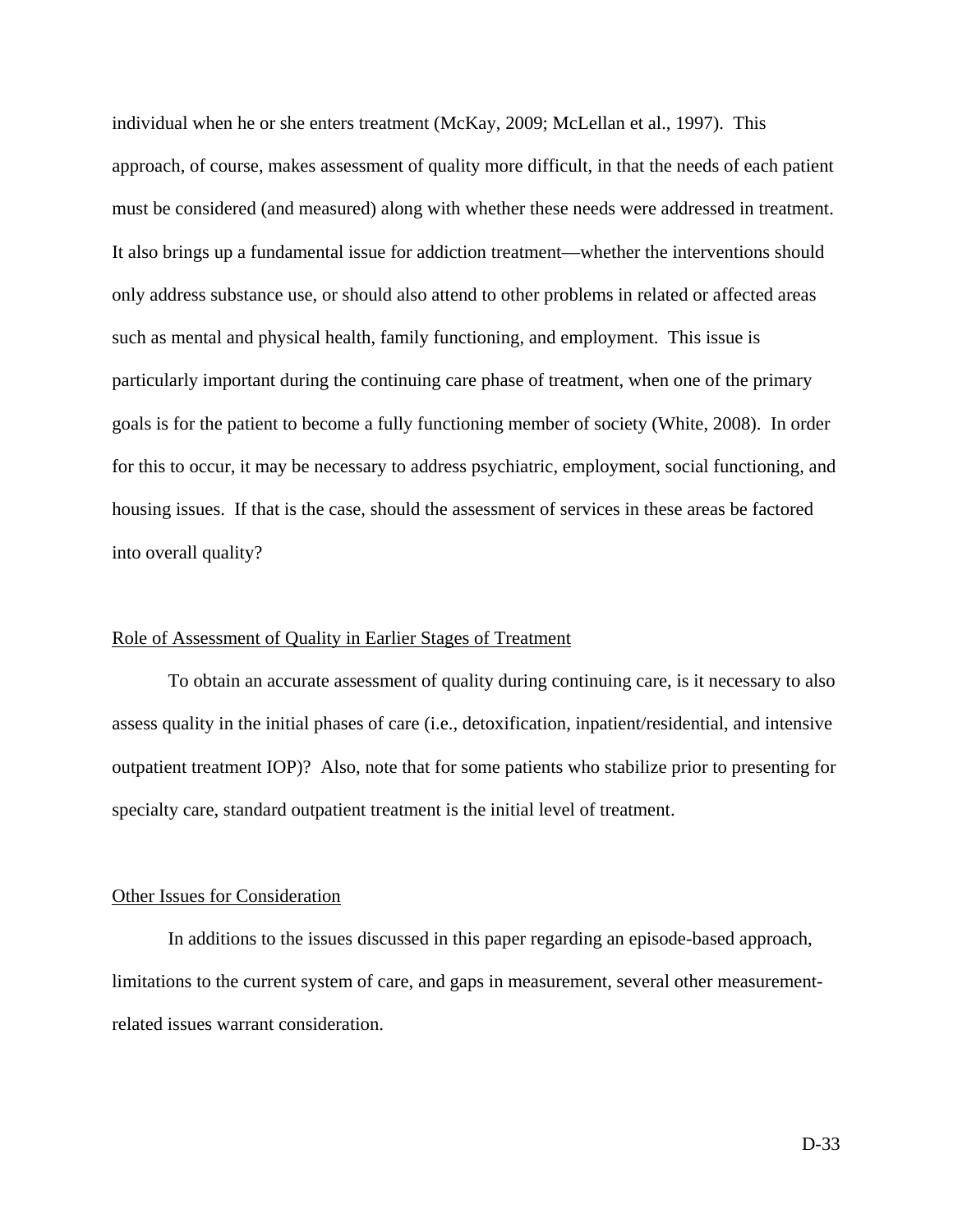# Patient-level Outcomes

- Measures used by programs and systems to assess patient outcomes often differ from the measures used in research to capture outcomes. What are the implications of this for the measurement of quality and outcome in continuing care?
- How should measurement of quality and outcome in patients with significant cooccurring disorders be accomplished? What should the focus be within an episode of care?

# Cost and Resource Use

- Assessment of communication across settings of care
- How can confidentiality be maintained as patients move through the continuum of care and receive treatment in different setting and systems?
- Research vs. clinical measures of quality and outcome

# Processes of Care

- Role of recovery support services: Differences between these services and treatmentoriented continuing care
- Role of mandated care in the continuum of care: Do mandated patients need different outcome/quality measurement scheme?

# Policy Issues Regarding Quality Measurement

- Are substance use quality measures ready to be used for pay-for-performance or public reporting? Or are they better suited for quality improvement?
- Are the databases available for developing episodes of care for continuing care management of substance use disorders?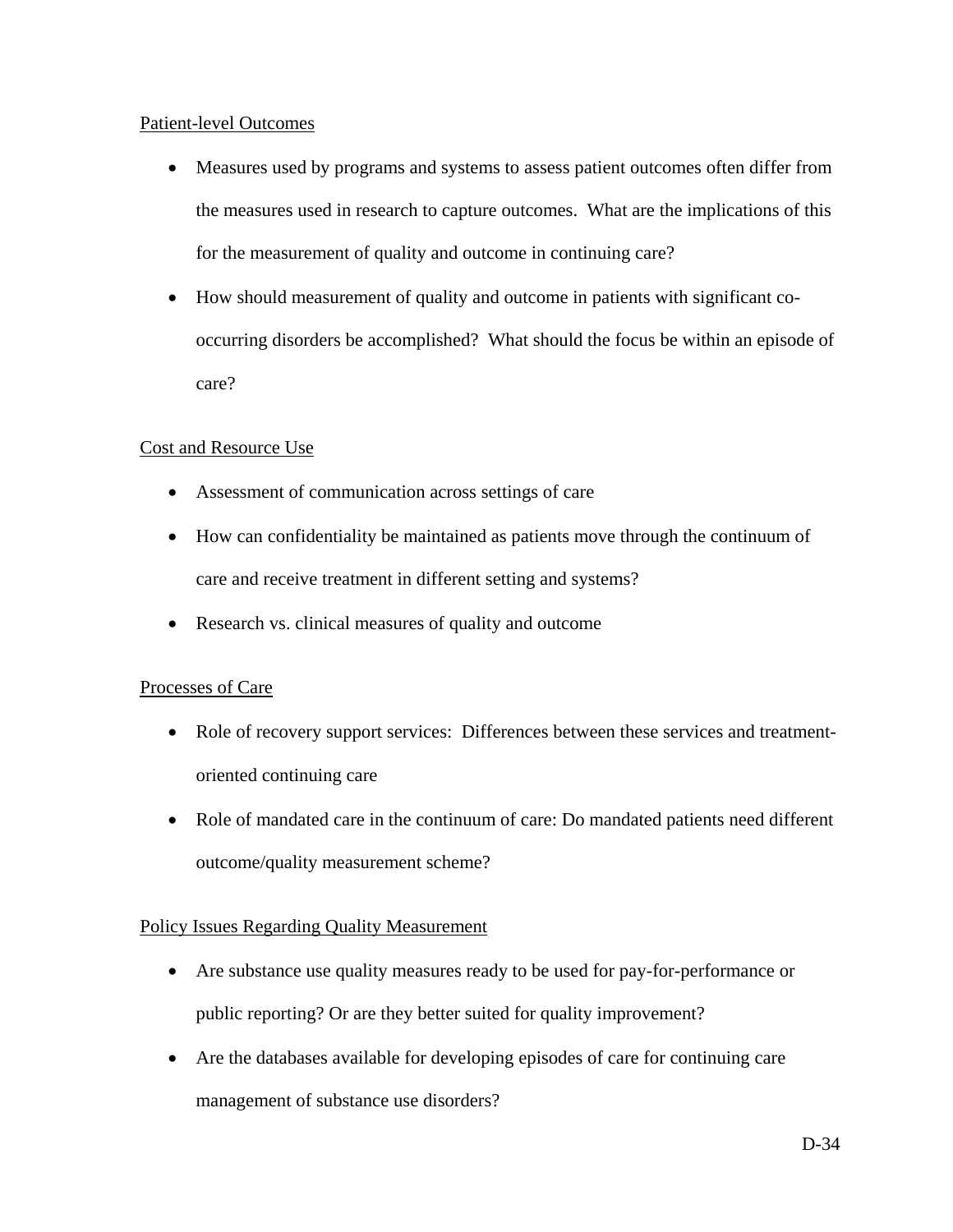• Can evidence-based guidelines be formulated from existing "standards" in order to better assess the linkage between processes and outcomes within the episode?

# Which Stakeholders Should we Engage

- To improve quality measurement in SU?
- To obtain buy-in on using episodes as a framework for continuing care management of SUD?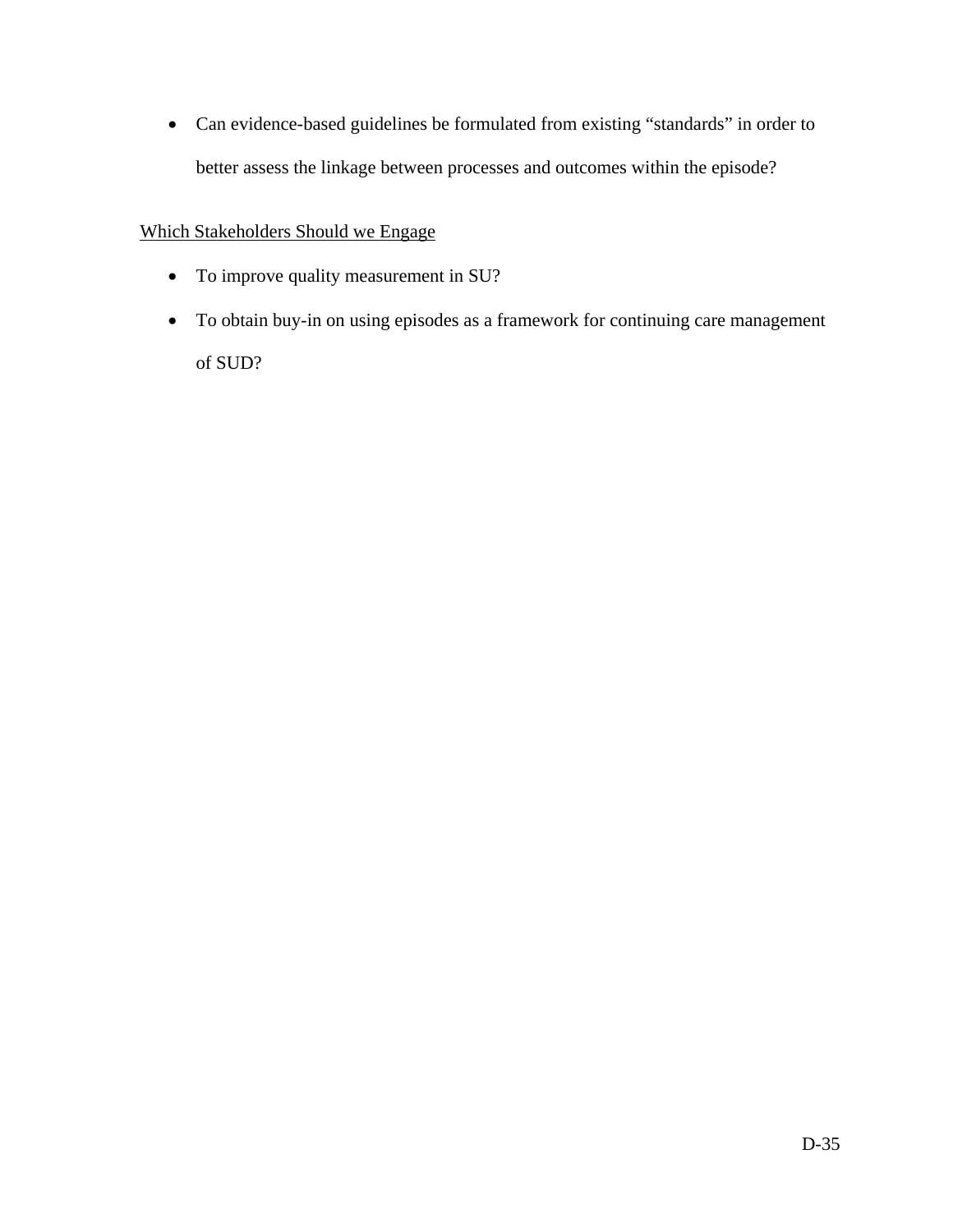# **Appendix A. Existing Substance Use Illness Quality Measures**

# Veterans Affairs (VA) Practice Guidelines

 The VA has established practice guidelines for the treatment of substance use disorders. The first version of these guidelines was developed in the late 1990s, and a revised version will be released shortly. The guidelines consist of several modules that address a phase or component of treatment. These include modules for initial stabilization, pharmacotherapy, traditional rehabilitation, effective behavioral therapies, and management in non-specialty care programs such as primary care. The VA has also recently published the Uniform Services Package (USP), which presents guidelines on the types of services that must be available to treat veterans with mental health disorders including addiction. The USP specifies which types of interventions are to be available at VA facilities of varying sizes and how rapidly patients must be seen. Detailed guidelines for VA practitioners treating individuals with substance use disorders are presented in a separate Handbook.

# VA Outcomes Monitoring Efforts

 VA investigators have developed a brief (17 item), multi-dimensional assessment tool that will be used to measure within-treatment progress and provide a measure of treatment outcome. The items assess substance use, risk factors for relapse, and pro-recovery or "positive" factors thought to protect against relapse. The instrument will be administered to all patients entering treatment for substance use disorders, and then again at a second point 60 to 120 days later (if the patient is still in treatment). The developers of the protocol would like programs to assess patients monthly, so that the information obtained could be used to modify treatment as needed. However, it is unclear whether VA programs will do this unless mandated to do so. The protocol is currently being implemented in about 40 intensive outpatient programs within the VA, with a goal of use in all outpatient programs by the fall of 2010.

### UK Outcomes Monitoring System

 The Treatment Outcomes Profile (TOP) is a new national outcomes monitoring tool for drug treatment in England. The instrument, which has about 22 items, is to be administered to all clients at the start of treatment, and then at 3 month intervals thereafter. The items assess alcohol and drug use, injection risk behavior, crime, and health and social functioning. The TOP system has been validated with both drug and alcohol dependent clients; however, the National Treatment Agency in England currently only uses it to monitor drug patients. The system is also in use in a number of other treatment programs in Europe, Asia, Australia, North American, and South America.

# Government Performance Results Act (GPRA)

 The GPRA assesses 10 domains, including drug and alcohol use, family and living conditions, education/employment/income, crime and criminal justice status, mental and physical health, and social connectedness. The GPRA tool is administered at intake, discharge, and a follow-up 6 months post-intake. The measure is used by the Center for Substance Abuse Treatment (CSAT) to evaluate outcomes in patients treated in programs funded by this agency.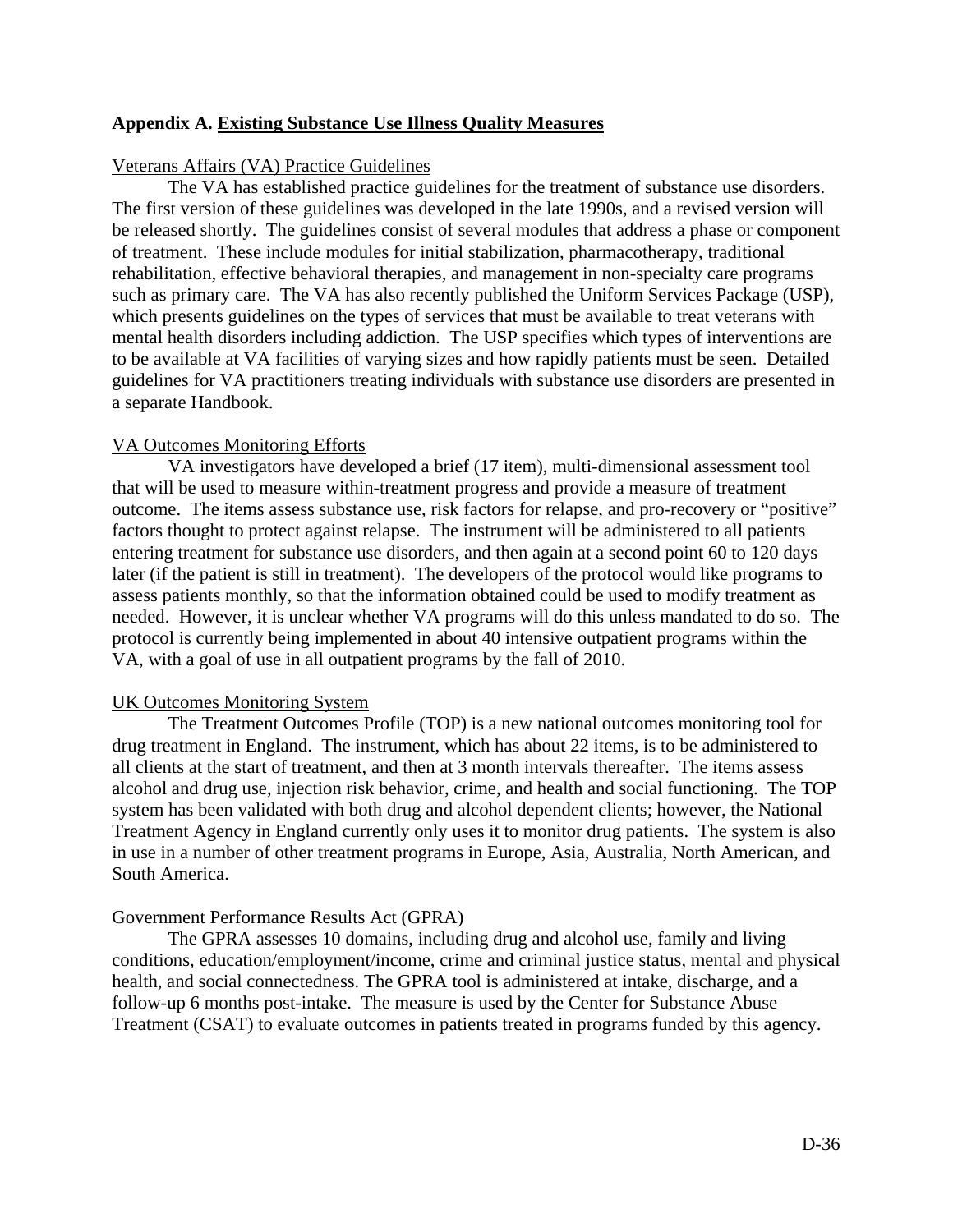# NQF Endorsed Interventions

 The list of NQF endorsed interventions for substance use disorders includes brief motivational counseling, supportive pharmacotherapy, cognitive-behavioral therapy, motivational enhancement therapy, contingency management, 12-step facilitation therapy, and behavioral couples therapy.

# Washington Circle

 The Washington Circle was funded by CSAT to develop and disseminate performance measures for addiction treatment. The first group of measures developed was focused largely on the front end of treatment (e.g., identification, initiation, engagement). A second group of six performance measures focused on continuity of care was recently recommended. These measures can be obtained from routinely collected administrative data.

# Systematic Reviews of Treatments and Continuing Care Approaches

 The following reviews provide information on effective behavioral interventions that could be implemented in the continuing care phase of treatment.

Burke, R.L., Arkowitz, H., & Menchola, M. (2003). The efficacy of motivational interviewing: A meta-analysis of controlled clinical trials. *Journal of Consulting and Clinical Psychology, 71*, 843-861.

Dutra, L., Stathopoulou, G., Basden, S.L., Leyro, T.M., Powers, M.B., & Otto, M.W. (2008). A meta-analytic review of psychosocial interventions for substance use disorders. *American Journal of Psychiatry*, *165*, 179-187.

Hettema, J., Steele, J., & Miller, W.R. (2005). Motivational interviewing. *Annual Review of Clinical Psychology, 1*, 91-111.

McKay, J.R. (2009). Continuing care research: What we've learned and where we're going. *Journal of Substance Abuse Treatment, 36*, 131-145.

Miller, W.R., & Wilbourne, P.L. (2002). Mesa Grande: A methodological analysis of clinical trials of treatments for alcohol use disorders. *Addiction, 97*, 265-277.

Powers, M.B. Vedel, E., & Emmelkamp, P.M.G. (2008). Behavioral couples therapy (BCT) for alcohol and drug use disorders: A meta-analysis. *Clinical Psychology Review, 28*, 952-962.

Prendergast, M., Podus, D., Finney, J., Greenwell, L., & Roll, J. (2006). Contingency management for treatment of substance use disorders: A meta-analysis. *Addiction, 101*, 1546- 1560.

Also, see Dennis & Scott (2007) and McKay (2005, 2009) references at the end of the document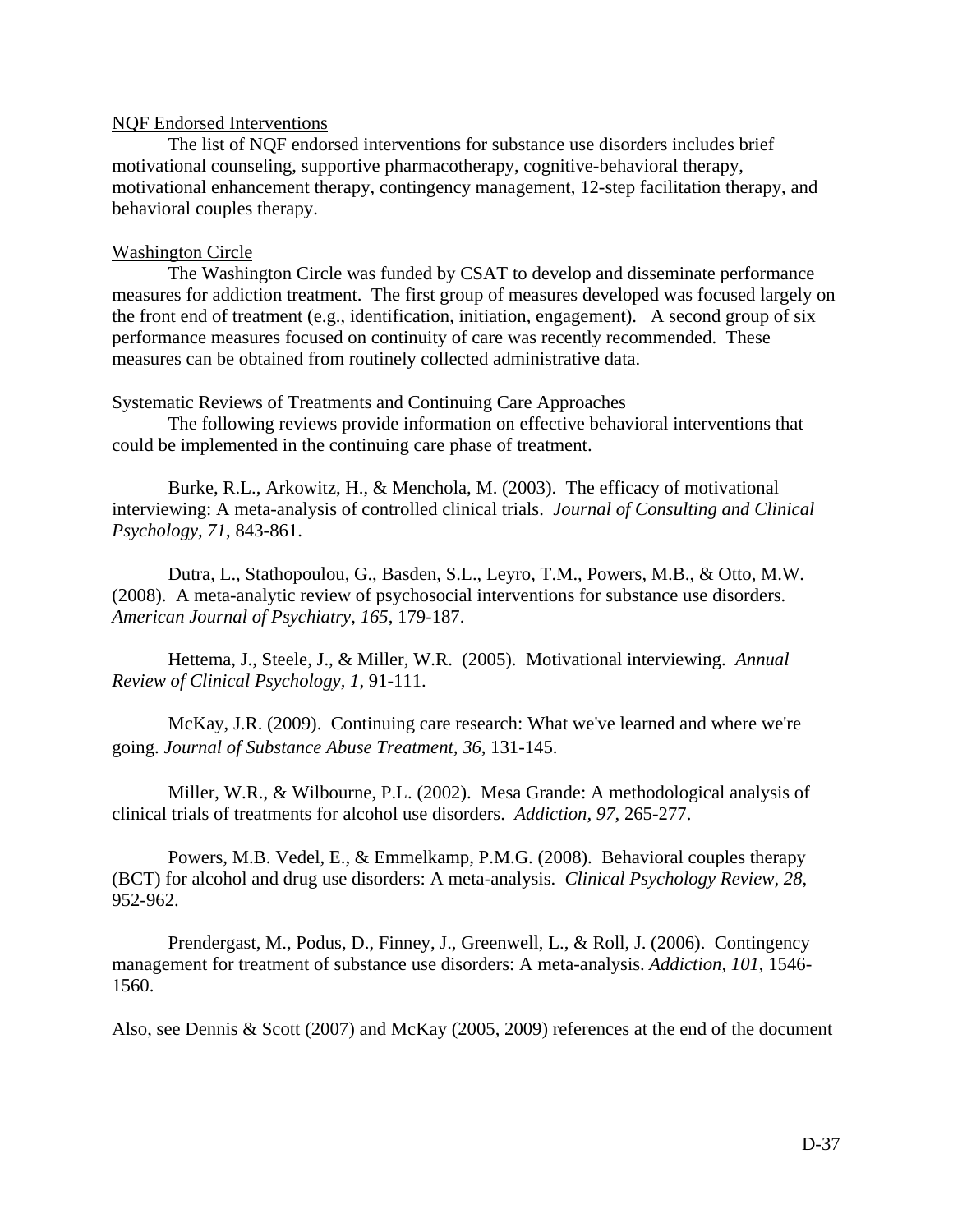# Accepted Measures of Outcome and Process

 Time-line Follow-Back (TLFB). The TLFB uses a calendar-based methodology to collect information on alcohol and drug use. Data are obtained for each day in the assessment window, and then aggregated at the weekly or monthly level. In studies with participants with alcoholics or drug use disorders, there has been good to excellent agreement between TLFB data and collateral and biological data.

Addiction Severity Index (ASI). The ASI can be used to gather information on medical, employment, drug use, alcohol use, legal, family/social, and psychiatric problem severity. The ASI has demonstrated good internal consistency, test-retest, and inter-rater reliabilities in different groups of substance abusers. It is the most widely used assessment measure in addiction treatment and research. Computerized versions are available that generate treatment plans and progress notes.

 Global Appraisal of Individual Needs (GAIN). The Global Appraisal of Individual Needs (GAIN) is a comprehensive, bio-psychosocial assessment tool. It is an integrated series of measures and computer applications designed to support a number of treatment practices, including initial screenings; brief interventions; referrals; standardized clinical assessments for diagnosis, placement, and treatment planning; and monitoring of changes in clinical status and service utilization.

 The GAIN has eight core sections (Background, Substance Use, Physical Health, Risk Behaviors and Disease Prevention, Mental and Emotional Health, Environment and Living Situation, Legal, and Vocational). Each section contains questions on the recency of problems, breadth of symptoms, and recent prevalence as well as lifetime service utilization, recency of utilization, and frequency of recent utilization. The items can be used for DSM-IV–based diagnoses, ASAM-based level-of-care placement,JCAHO-based treatment planning, and DOMS-based outcome monitoring. The GAIN also includes items designed to support most state and federal reporting requirements.

 Negative consequences of substance use. The Inventory of Drug Use Consequences (InDUC) assesses alcohol and drug use-related problems in eight areas. This measure has good to excellent test-retest reliability. A short version, the SIP, can be used to assess alcohol use-related problems.

 Treatment Services Review (TSR). The TSR can be used to collect data on in-program and out-of-program treatment services received during specified periods. The TSR yields information on the occurrence of problems or difficulties (e.g., days sick, days drinking, days using drugs, days of crime, etc.) and the number of treatment services received (e.g., doctor visits, therapy sessions, days of inpatient treatment, etc.). This measure has high test-retest reliability (exact agreement on 88% of the items), and good correspondence with independent measures of treatment provided.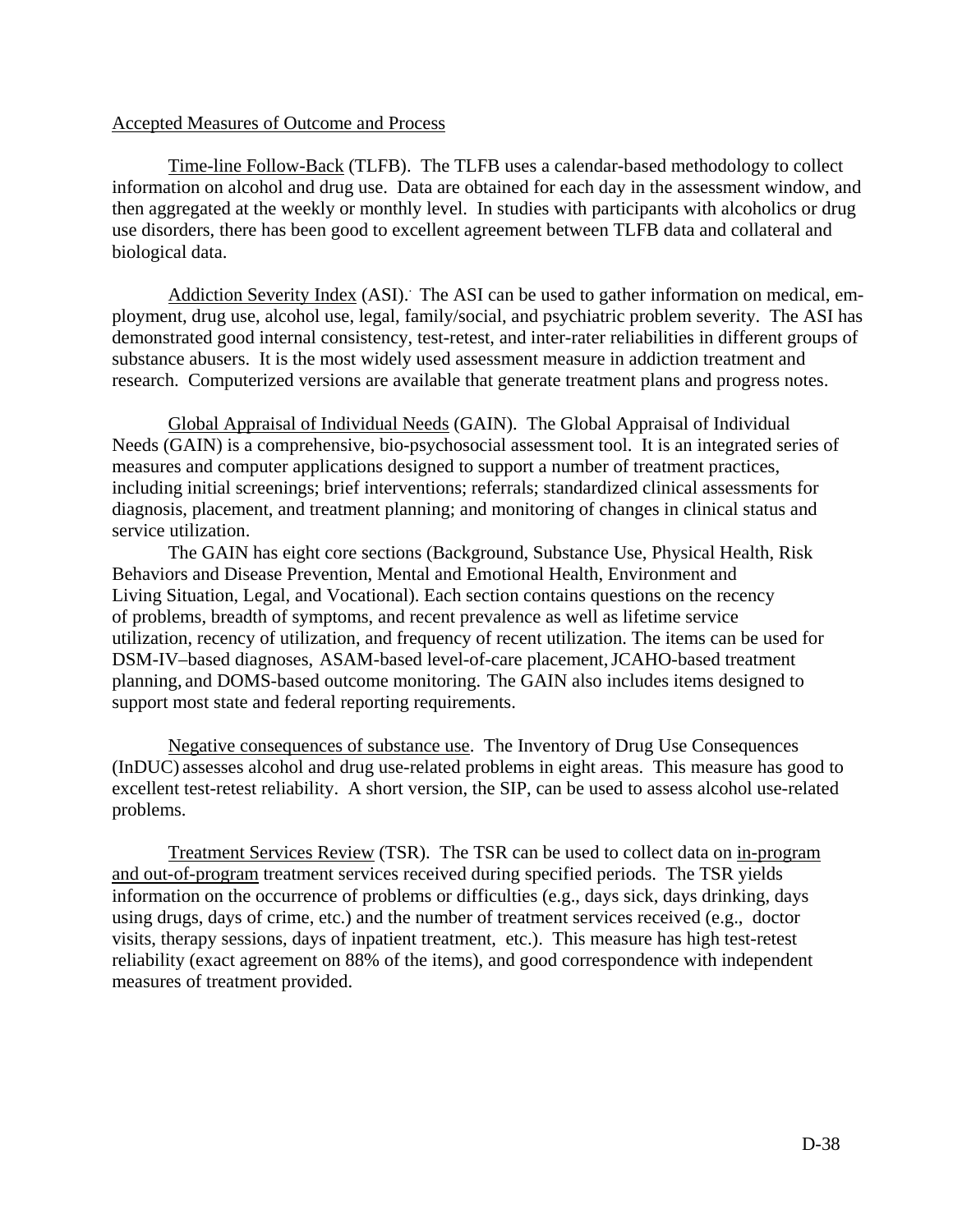## References

Brook, R.H. (2009) Asssessing the appropriateness of care its time has come. *Journal of the American Medical Association*, 302 (9), 997-998.

Dennis, M.L., Scott, C.K. (2007). Managing addiction as a chronic condition. *Addiction Science and Clinical Practice,* December, 45-55.

 Dennis, M. L., Scott, C. K., Funk, R., & Foss, M. A. (2005). The duration and correlates of addiction and treatment careers. *Journal of Substance Abuse Treatment, 28*, S51-S62.

Finney, J. W., Moyer, A., & Swearingen, C. E. (2003). Outcome variables and their assessment in alcohol treatment studies: 1968-1998. *Alcoholism: Clinical and Experimental Research, 27*, 1671-1679.

Garner, B.R., Godley, M.D., Funk, R.R., Lee, M.T., & Garnick, D.W. (in press). The Washington Circle continuity of care performance measure: Predictive validity with adolescents discharged from residential treatment. *Journal of Substance Abuse Treatment*.

Harris, A.H.S., Humphreys, K, Bowe, T., Kivlahan, D.R., & Finney, J.W. (in press). Measuring the Quality of Substance Use Disorder Treatment: Evaluating the Validity of the VA Continuity of Care Performance Measure. *Journal of Substance Abuse Treatment*.

Hornbrook, M.C., Hurtado, A. & Johnson, R.E. (1985). Health care episodes: definition, measurement, and use. *Medical Care Review* 42(2), 163-218.

Institute of Medicine (2001). Crossing the quality chasm: a new health system for the 21<sup>st</sup> century. National Academy Press, Washington, D.C.

Iezzoni, L.I. (2003). *Risk adjustment for measuring health care outcomes*. 3rd edition, Health Administration Press, Chicago, Illinois.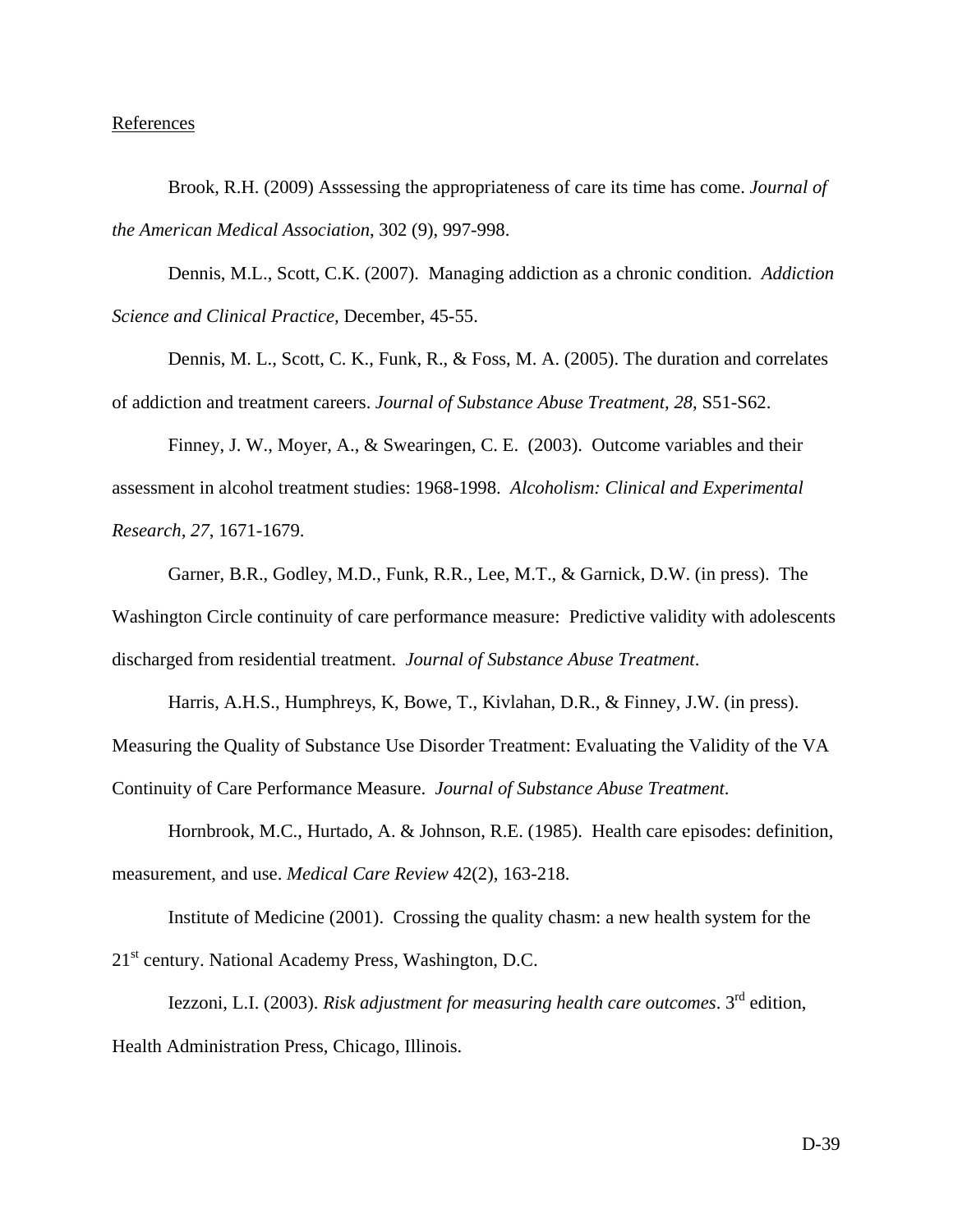Kashner, T.M. (1998). Agreement between administrative files and written medical records: a case of the Department of Veterans Affairs. *Medical Care*, 36(9), 1324-36.

 McKay, J.R. (2005). Is there a case for extended interventions for alcohol and drug use disorders? *Addiction, 100*, 1594-1610.

McKay, J.R. (2009). *Treating substance use disorders with adaptive continuing care*. Washington, DC: American Psychological Association.

McLellan, A.T., Cacciola, J., Kushner, H., Peters, F., Smith, I., & Pettinati, H. (1992). The fifth edition of the Addiction Severity Index: Cautions, additions, and normative data. *Journal of Substance Abuse Treatment, 9, 199-213*.

McLellan A. T., Carise, D., & Kleber, H. D. (2003). The national addiction treatment infrastructure: Can it support the public's demand for quality care? *Journal of Substance Abuse Treatment, 25*, 117-121.

McLellan, A.T., Grissom, G.R., Zanis, D., Randall, M., Brill, P., & O'Brien, C.P. (1997). Problem-service "matching" in addiction treatment: A prospective study in 4 programs. *Archives of General Psychiatry, 54*, 730-735.

McLellan, A. T., McKay, J. R., Forman, R., Cacciola, J., & Kemp, J. (2005).

Reconsidering the evaluation of addiction treatment: From retrospective follow-up to concurrent recovery monitoring. *Addiction, 100*, 447-458.

McLellan, A.T., & Meyers, K. (2004). Contemporary addiction treatment: A review of systems problems for adults and adolescents. *Biological Psychiatry, 56*, 764-770.

Miller, W.R., & Weisner, C. (2002). Integrated care. In W.R. Miller & C.M. Weisner (Eds.), *Changing substance abuse through health and social systems* (p. 243-253). New York: Kluwer Academic/Plenum.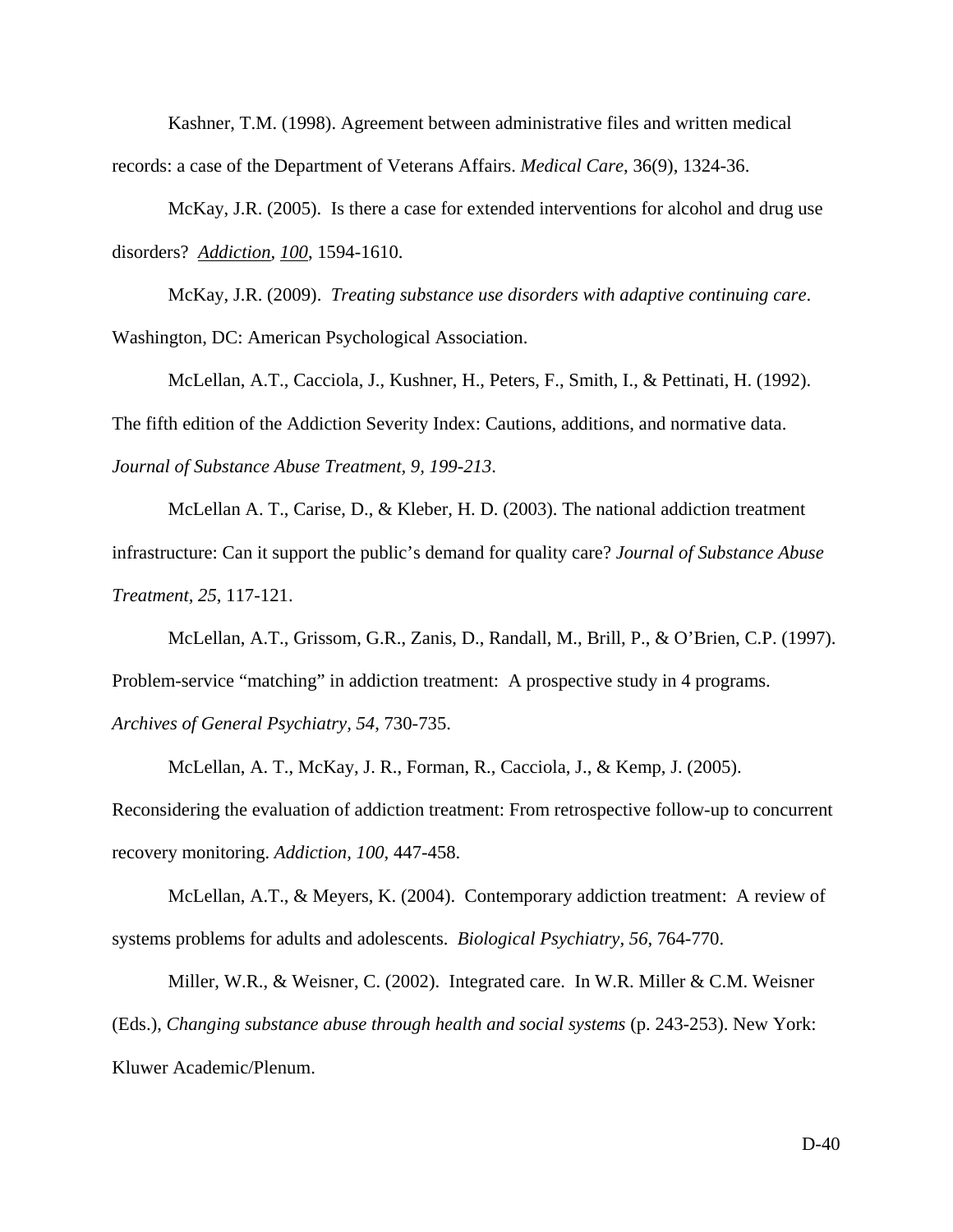Morgenstern, J., & McKay, J.R. (2007). Rethinking the paradigms that inform behavioral treatment research for substance use disorders. *Addiction, 102*, 1377-1389.

Murphy, S. A., Lynch, K. G., McKay, J. R., Oslin, D. W., & Ten Have, T. R. (2007). Developing adaptive treatment strategies in substance abuse research. *Drug and Alcohol Dependence, 88*, S24-S30.

National Quality Forum (NQF). *Measurement Framework: Evaluating Efficiency across Patient-Focused Episodes of Care*. Washington, DC: NQF; 2009.

 National Quality Forum (NQF). *National Voluntary Consensus Standards for the Treatment of Substance Use Conditions: Evidence-Based Treatment Practices – A Consensus Report*. Washington, DC: NQF; 2007.

 Office of Applied Studies (OAS; 2005). Treatment Episode Data Set (TEDS): 2002. Discharges from Substance Abuse Treatment Services, DASIS Series: S-25, DHHS Publication No. (SMA) 04-3967, Rockville, MD: Substance Abuse and Mental Health Services Administration. Retrieved from [http://wwwdasis.samhsa.gov/teds02/2002\\_teds\\_rpt\\_d.pdf](http://wwwdasis.samhsa.gov/teds02/2002_teds_rpt_d.pdf)

O'Malley, K.J., Cook, K.F., Price, M.D., Wildes, K.R., Hurdle, J.F., &Ashton, C.M. Measuring diagnoses: ICD9-CM code accuracy. (2005). *Health Services Research*. 40 (5 Pt 2), 1620-39.

Popovici, I., French, M. T., & McKay, J. R. (2008). Economic evaluation of continuing care interventions in the treatment of substance abuse: Recommendations for future research. *Evaluation Review*, 32, 547-568.

Rosen, A.K. , Houchens, R., Gibson, T., & Mayer-Oakes, A. (1998). Developing episodes of care for adult asthma patients: a cautionary tale. *American Journal of Medical Quality*, 13 (1), 25-35.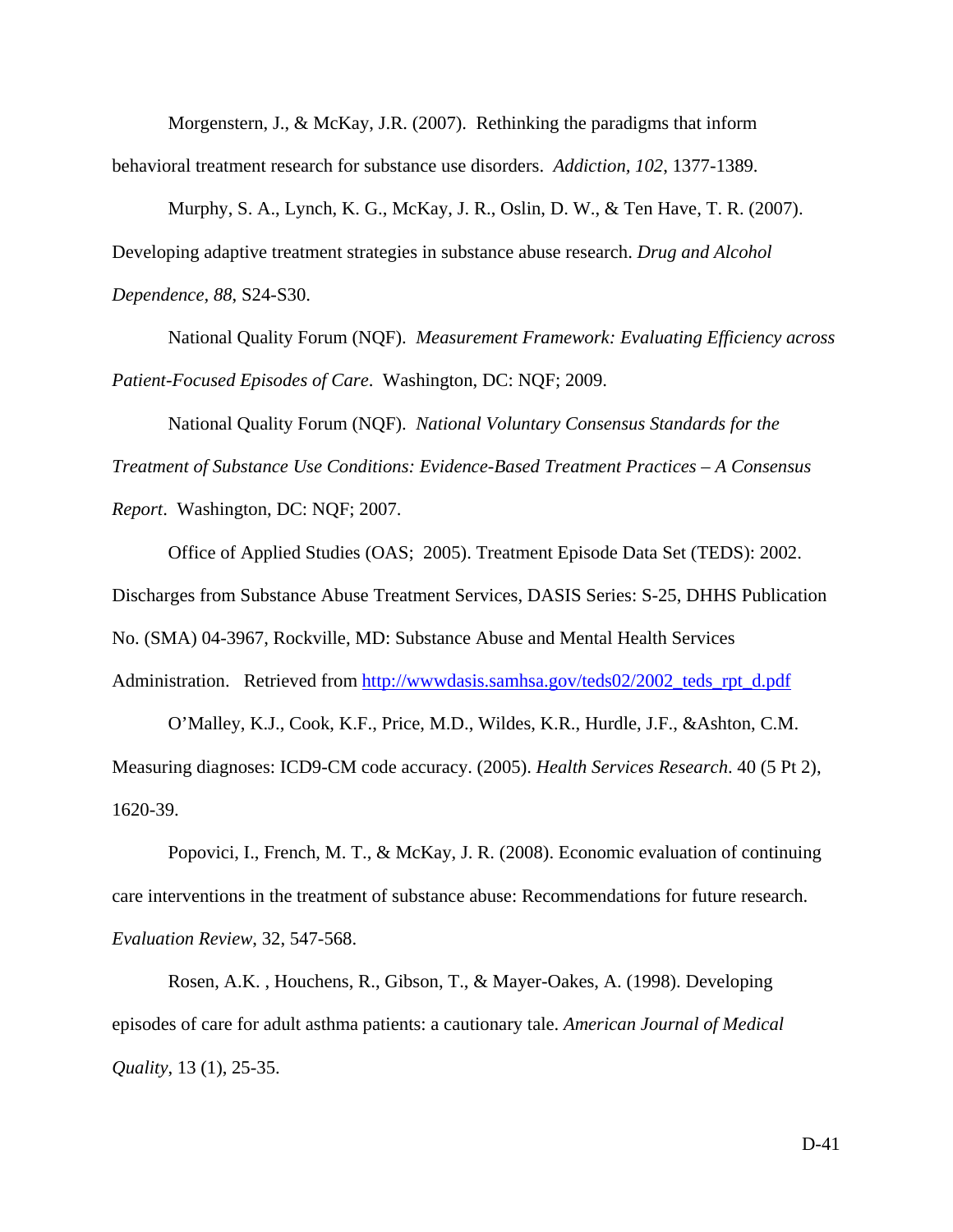Rosen, A.K., & Mayer-Oakes, A. Developing a tool for analyzing medical care utilization of adult asthma patients in indemnity and managed care plans: can an episodes of care framework be used? *American Journal of Medical Quality*, 13 (4), 203-212.

Rosen, A.K., & Mayer-Oakes, A. Episodes of care: theoretical frameworks versus current operational realities. *Joint Commission Journal on Quality Improvement*. 25(3), 111-128.

Sobell, L.C., Maisto, S.A., Sobell, M.B., & Cooper, A.M. (1979). Reliability of alcohol abusers' self-reports of drinking behavior. Behavior Research and Therapy, 17, 157-160.

Stange, K.C., Zyzanski, S.J., Smith, T.F., Kelly, R., Langa, D.M., Flocke, S.A., & Jaen, C.R. (1998) How valid are medical records and patient questionnaires for physician profiling and health services research? A comparison with direct observation of patient visits. *Medical Care,* 36 (6), 851-67.

Substance Abuse and Mental Health Services Administration, Office of Applied Studies (2008). *Treatment Episode Data Set (TEDS): 2005. Discharges from Substance Abuse Treatment Services*, DASIS Series: S-41, DHHS Publication No. (SMA) 08-4314, Rockville, MD.

 Tisnado, D.M., Adams, J.L., Liu, H., Damberg, C.L., Chen, W.P., Hu, F.A., Carlisle, D.M., Mangione, C.M., & Kahn, K.L. (2006). What is the concordance between the medical record and patient self-report as data sources for ambulatory care? *Medical Care*, 44 (2): 132-40.

 Tonigan, J.S., & Miller, W.R. (2002). The Inventory of Drug Use Consequences (InDUC): Test-retest stability and sensitivity to detect change. *Psychology of Addictive Behaviors, 16*, 165- 168.

 White, W.L. (2008). *Recovery management and recovery-oriented systems of care: Scientific rationale and promising practices*. Pittsburgh, PA: Northeast Addiction Technology Center.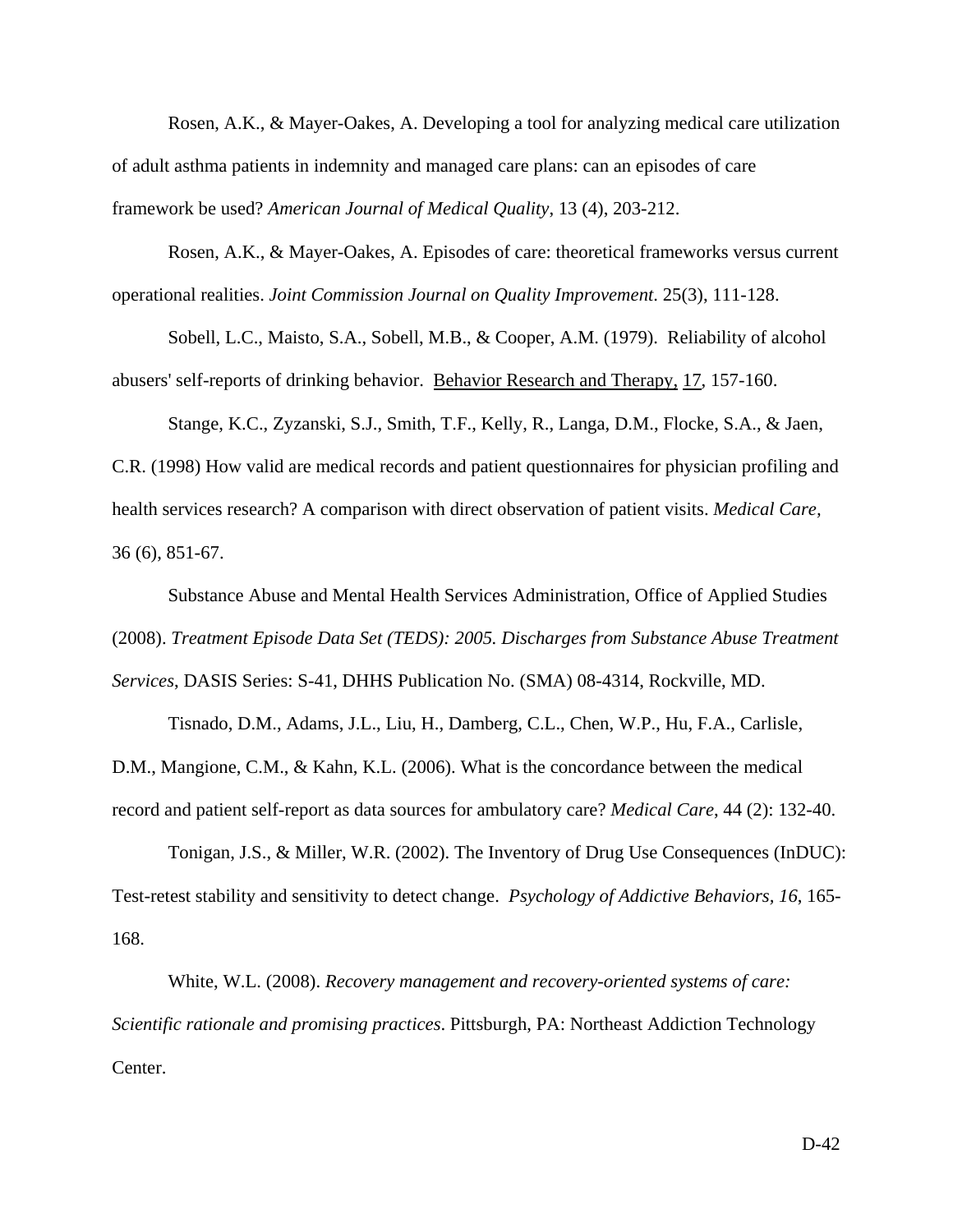# **Appendix E**

# **Context for Considering a Substance Use Illness Episode of Care**

- I. Introduction
	- a. Brief background on episode framework as basis for work
	- b. Context-setting for SUI within the health care system
	- c. Context-setting for SUI patient
		- i. Extent of population at risk
			- 1. Individuals with a family history of substance use illness
			- 2. Individuals with histories of physical and/or mental trauma
			- 3. Individuals with pre-existing medical and/or psychiatric conditions
				- a. Including high-risk groups: HIV/AIDS, Hep-C, etc.
				- b. Individuals with conduct disorder (particularly early onset)/sociopathy/criminal behavior
				- c. Individuals with end stage medical complications from a single drug
			- 4. Individuals that belong to populations with special needs
				- a. Adolescents
				- b. Individuals who are gay, lesbian, bisexual, transsexual
				- c. Individuals who are ethnic minorities
				- d. Individuals that belong to indigent populations
			- 5. Older individuals using alcohol and prescription medications
			- ii. Prevention/monitoring of high-risk groups (?): This should include provider and patient/community education
		- iii. Disparities in access and treatment
		- iv. Comprehensive care
	- d. Episode approach and measurement for SUI
		- i. Strengths
		- ii. Limitations
		- iii. Explanation of Pathways (A/B/C/D, etc.)
			- Pathways differentiated by severity of SUI
				- 1. Pathway A: Risky or Hazardous Substance Use (Brief intervention including Education)
				- 2. Pathway B: Substance Abuse with or without medical comorbidity
				- 3. Pathway C: Substance Dependence
				- 4. Pathway D: Severe Substance Dependence (Polysubstance abuse with co-existing psychiatric and/or medical disorder)
	- e. Role of Continuing Care Management (CCM)
		- i. Aspects of CCM
			- 1. Long-term, coordinated care
			- 2. Patient is monitored over time
			- 3. Care is modified over time
			- 4. Care Management
		- ii. Target Outcomes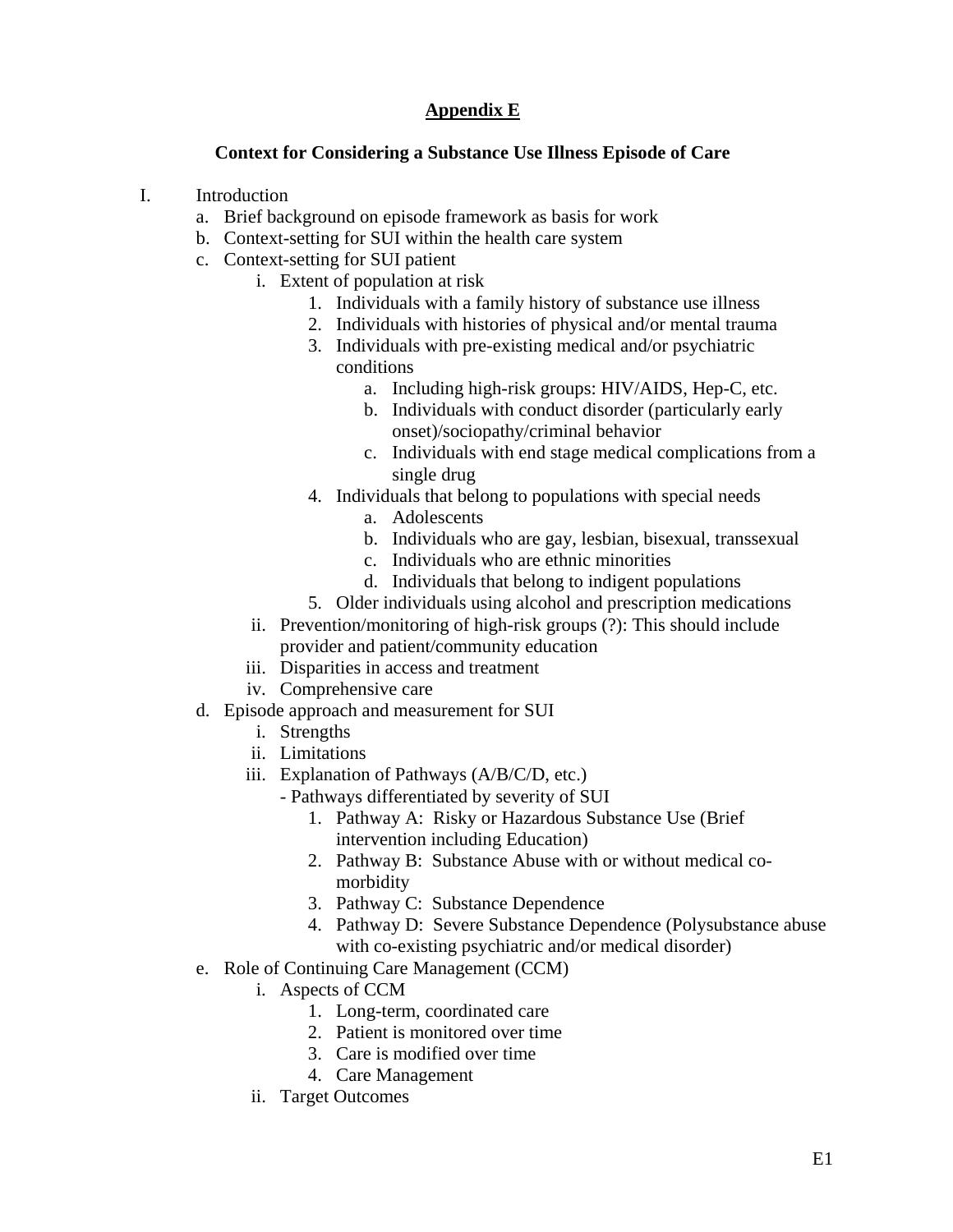- 1. Measurable outcomes for all conditions
- 2. Coexisting conditions are stabilized
- 3. Patient retention in treatment
- 4. Engagement in long-term monitoring
- 5. Prevention of relapse/delayed time to relapse
- 6. Harm reduction
- f. Overall principles to guide techniques, treatment, and measurement of SUI patients
	- i. Role of self-management
	- ii. Understanding of cultural diversity
		- Recommended that management and treatment plan be customized based upon patient's ethnicity, cultural background, literacy level, and sexual orientation (link to NQF-endorsed Cultural Competency Framework)
	- iii. Understanding of complexities, complications, and co-morbidities
	- iv. Concordance of treatment with patient/family preferences when possible
- II. Phase 1 Discussion: Populations at risk
	- a. Presentation into potential episode
		- i. Patients with family history of substance use illness
			- Characterized by initial substance use at an early age
		- ii. Patients with histories of physical and/or mental trauma
		- iii. Patients with pre-existing medical and/or psychiatric conditions - Substance use illness may arise as a consequence of physical and/or mental stress related to pre-existing medical or psychiatric condition(s)
		- iv. Patients who belong to populations with special needs
			- Substance use illness occurs in conjunction with physical and/or mental stress, cultural/environmental factors and limited access and/or use of treatment, and society's reaction to the patient's sexual orientation
		- v. Patients who are ethnic minorities
			- Substance use illness may be intensified as a function of cultural tradition and limit access and/or use of treatment
		- vi. Older patients who use alcohol and prescription medications
			- Often overlooked as an at risk group for SUI
			- Characterized by late presentation to the healthcare system due
			- to a lack of effective screening at primary care giver level
	- b. Opportunities for detection/screening  $\rightarrow$  guidelines?

- Opportunities for detection/screening are strongly dependent upon the care setting in which the patient presents, as well as the training, awareness level, and self-efficacy of the care provider

- In many cases screening/detection is carried out in a different setting (i.e. community or geriatric center) and by a different individual than that who is responsible for establishing a patient's diagnosis. This "hand-off" between detection/screening and diagnosis can result in lost opportunities to diagnosis and link a number of individuals with SUI to the appropriate care resources for treatment.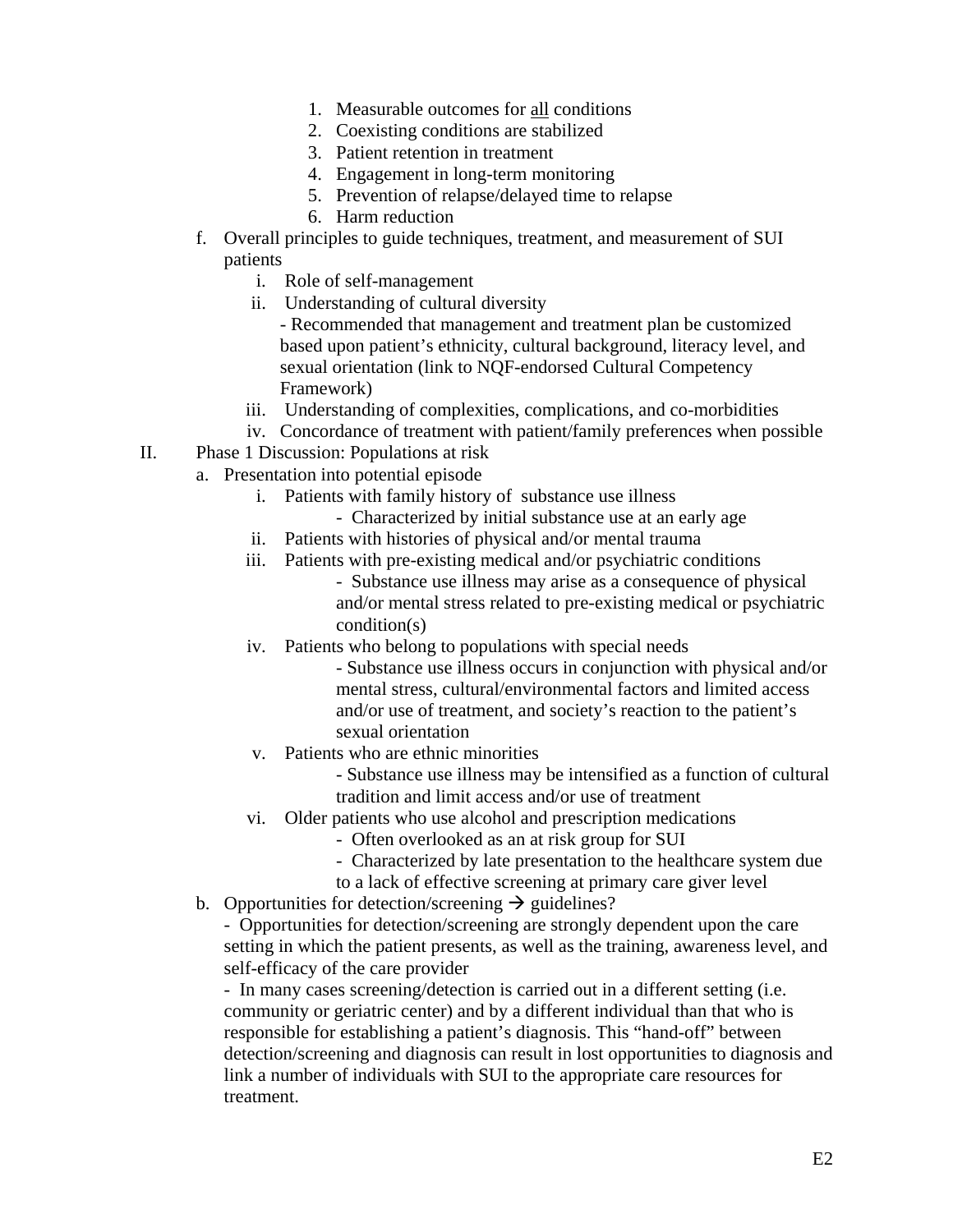- The above two trends are applicable to the experience of all types of SUI patients within the acute care setting.

- c. Presentation of an SUI episode (begins with entrance into a clinical setting)
	- i. Screening and Case Finding
		- 1. PCP and ER setting:
			- Detection and screening must compete with other clinical priorities at time of patient presentation
			- Widespread deficiencies in provider training and skill in substance use detection/screening
			- Lack of guidelines for use in these settings
			- Lack of confidence with standardized screening tools
		- 2. Specialty care center:
			- Presentation is often result of patient self-identification as an individual with substance use issues/concerns
			- Valid, reliable, and standardized tools available for use in this setting
	- ii. Diagnosis and Assessment
- III. Phase 2 Discussion: Initiation & Engagement in Treatment
	- a. Clinical episode commences
	- b. Components
		- i. Brief intervention
			- Characterized by motivational interviewing and information sharing and advice

- Success of intervention varies based upon type of patient substance use being addressed

- Effective with marijuana, alcohol, nicotine, and some marijuana users.
- Little data in the literature pointing to effective brief interventions for heroin, amphetamine, and cocaine users.
- ii. Promoting engagement in treatment for SUI
- iii. Withdrawal management
	- Need to differentiate between medical and non-medical withdrawal management strategies
- c. "Pathways" discussion

- The question of whether a patient's movement from one pathway to another would dictate the start of a new episode was discussed. Furthermore, if such a situation does prompt the start of a new episode the question of how to present such a situation in the visual model was raised.

i. Pathway A: Risky or Hazardous Substance Use (Brief Intervention)

- Patients present in episode with low severity of substance use illness.
- Treatment and management dictated by severity of symptoms and patient characteristics rather than type of substance use.
- For non-dependent individuals in particular, brief intervention including education is effective in reducing use by these patients.

- Most brief interventions include motivational interviewing and advice giving and support.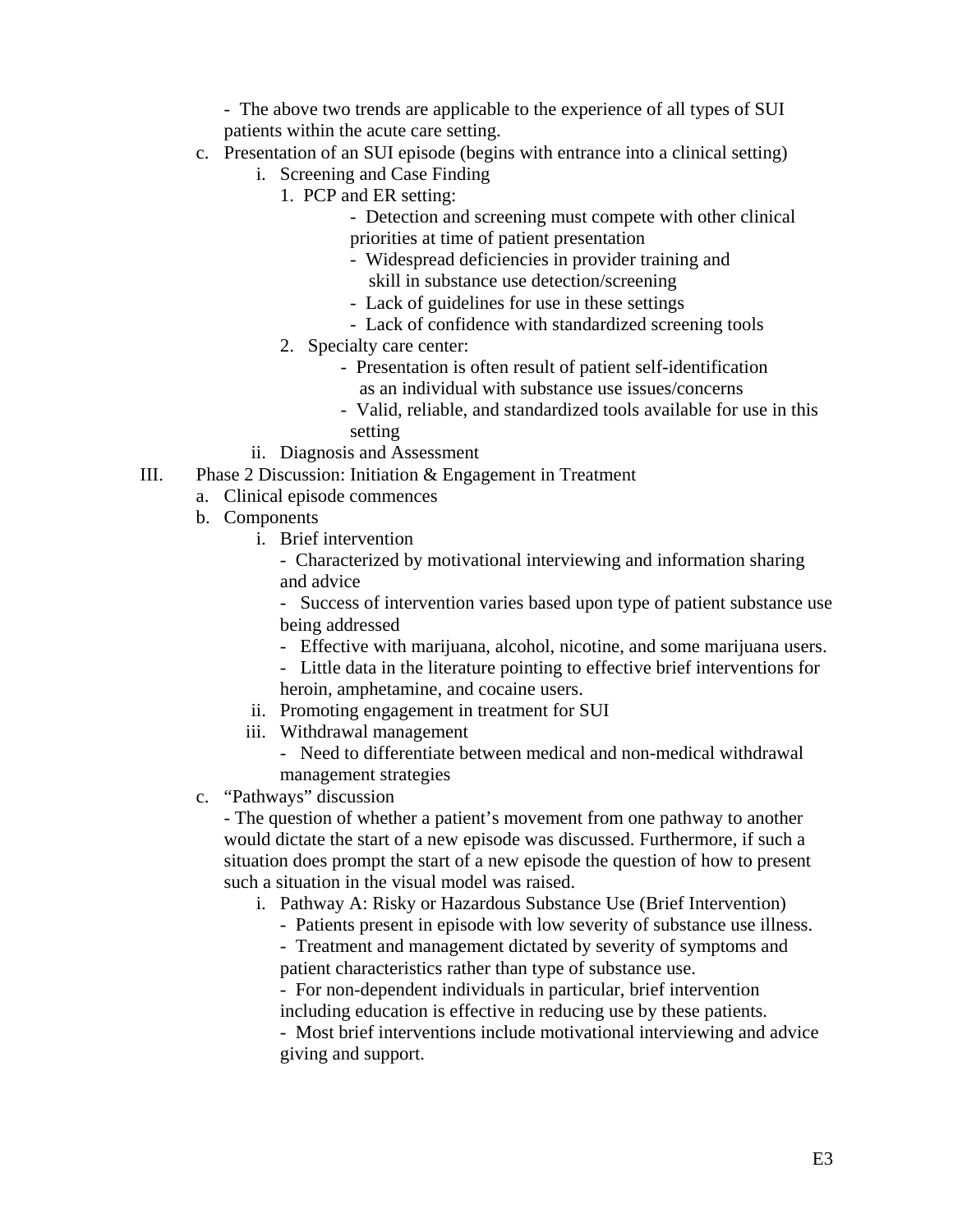- Expectations of treatment include symptoms' cessation or remission, or ongoing symptom management with improved quality of life and harm reduction (this addresses substance and other medical conditions). - For those patients for whom low grade symptoms persist following brief intervention follow-up care is focused on symptom and withdrawal

- Patient self-management strategies may play a key-role in both the initial intervention as well as follow-up care (e.g. 12 step program, patient-self monitoring behavior, alcohol use logs, developing coping mechanism).

management.

ii. Pathway B: Substance Abuse with or without medical co-morbidity - Patients present in episode with intermediate severity of illness, which may be further exacerbated by the presence of a medical and/or psychiatric condition(s) (depression, anxiety, PTSD).

- It should be noted that the sequential development from substance use or abuse to chronic medical condition(s) is often difficult to establish. This fact is of little consequence as the literature shows that the presence of either acts as strong risk factor for the development of the other.

- Treatment and management is dictated by severity of symptoms and patient characteristics rather than type of substance use.

- Treatment and management options include psychosocial and psychiatric interventions, pharmacotherapy, and patient self-management. - Psychosocial interventions may include individual or group counseling, referral to social work, psychology, or nursing and assistance with identifying employment or vocational training.

- Psychiatric interventions differ from psychosocial interventions and may include cognitive behavior treatment, contingency management, and behavioral change models.

- The degree to which the above interventions are used vary based upon care setting and patient.

- Research findings support the efficacy of cognitive therapy (CT), cognitive behavioral therapy (CBT), and motivational interviewing (MI).

- Pharmacotherapy use differs based upon care setting and substance used.

- The literature includes support for the effectiveness of pharmacotherapy options amongst patients with nicotine, alcohol, or heroin.

- In most cases, a combination of different types of treatment (i.e. pharmacotherapy along with psychosocial or psychiatric intervention) has been shown to be the most effective strategy for individuals with substance use illness.

- Expectations of treatment include ongoing symptom management with improved quality of life and harm reduction.

- For those patients with persistent symptoms follow-up care most often is focused on withdrawal management and harm reduction.

- Patient self-management strategies may play a key-role in both the initial intervention as well as follow-up care (e.g. 12 step program,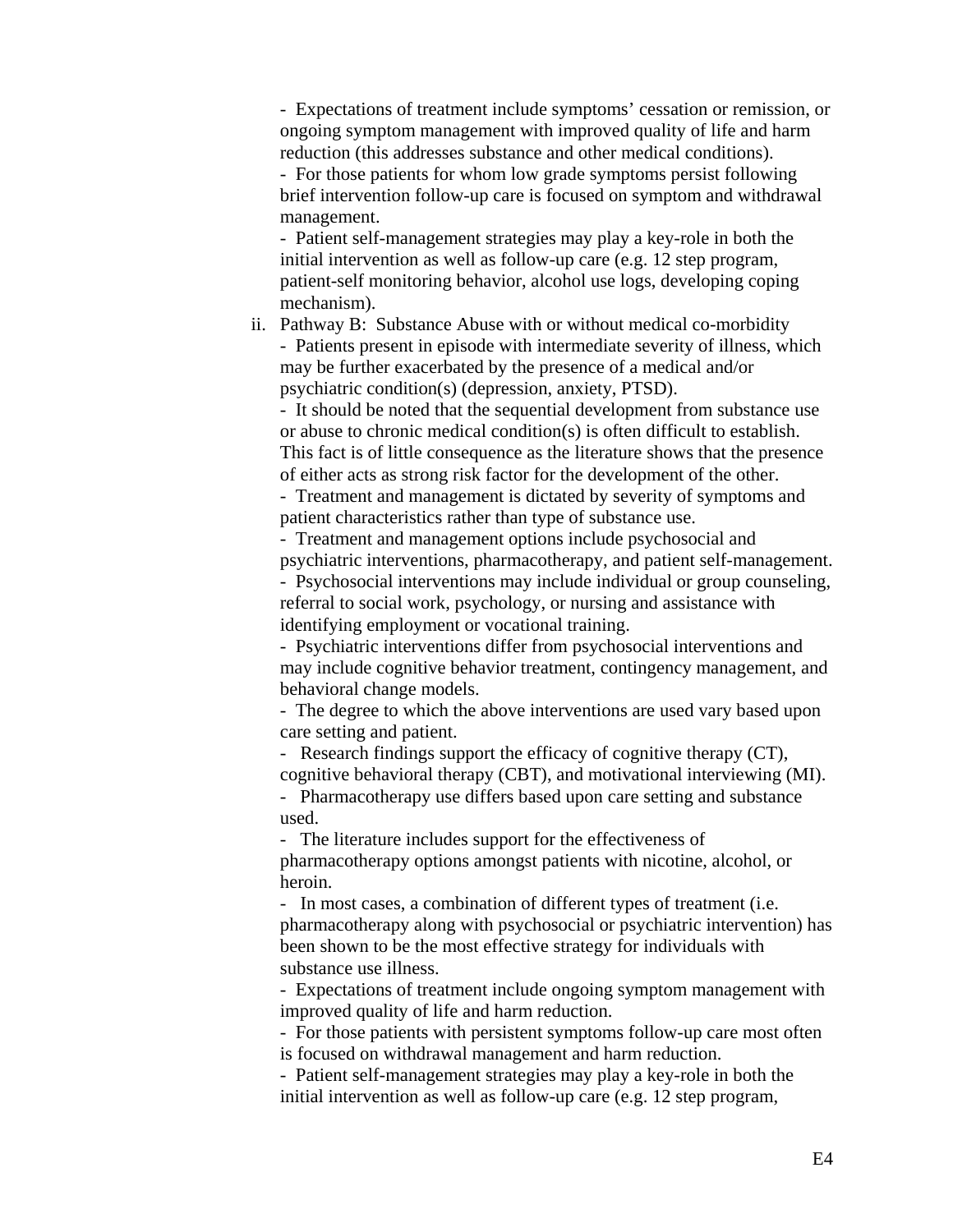patient-self monitoring behavior, alcohol use logs, developing coping mechanism).

iii. Pathway C: Substance Dependence

- Patients present in episode with high severity of illness or returning for treatment for an illness characterized by dependence, which may be further exacerbated by the presence of a chronic medical condition(s).

- Treatment and management is dictated by severity of symptoms and patient characteristics rather than type of substance use.

- Treatment and management options mirror those offered to patients with substance abuse, with more intense treatment at the start of the treatment plan being characteristic for specific substances (alcohol, benzodiazepine, barbiturates).

- Expectations of treatment include ongoing symptom management with improved quality of life and harm reduction.

- For those patients with persistent symptoms follow-up care most often is focused on withdrawal management and harm reduction.

- Patient self-management strategies may play a key-role in both the initial intervention as well as follow-up care (e.g. 12 step program, patient-self monitoring behavior, alcohol use logs).

iv. Pathway D: Severe Substance Dependence (Polysubstance abuse with coexisting psychiatric and or medical disorder, also can include patients with end stage medical complications from a single drug)

- Patients present in episode with exceedingly high severity of illness characterized by the presence of multiple substance use, medical, and/or psychiatric problems. This pathway would also include a subset of patients who are exhibiting a lack of engagement in their treatment plan.

- These types of patients often enter the system with pre-existing legal, financial, and social issues to address along with their somatic and psychiatric illnesses.

- Treatment and management is dictated by severity of symptoms and patient characteristics rather than type of substance use.

- Treatment and management options mirror those offered to patients with substance abuse and dependency, with combination therapies playing the prominent role for these patients and residential treatment being an option as well.

- Expectations of treatment include improved quality of life, remission or harm reduction and involvement in 12 step program.

- Patient self-management strategies play a role in the treatment and management of these patients.

v. Consideration of co-morbidities  $(n_1 - n_x)$ 

- d. Treatment options: To be mapped according to the populations' needs/pathways
	- i. Motivational interviewing
	- ii. Withdrawal management
	- iii. Psychosocial interventions
	- iv. Psychiatric interventions
	- v. Pharmacotherapy
	- vi. Case Management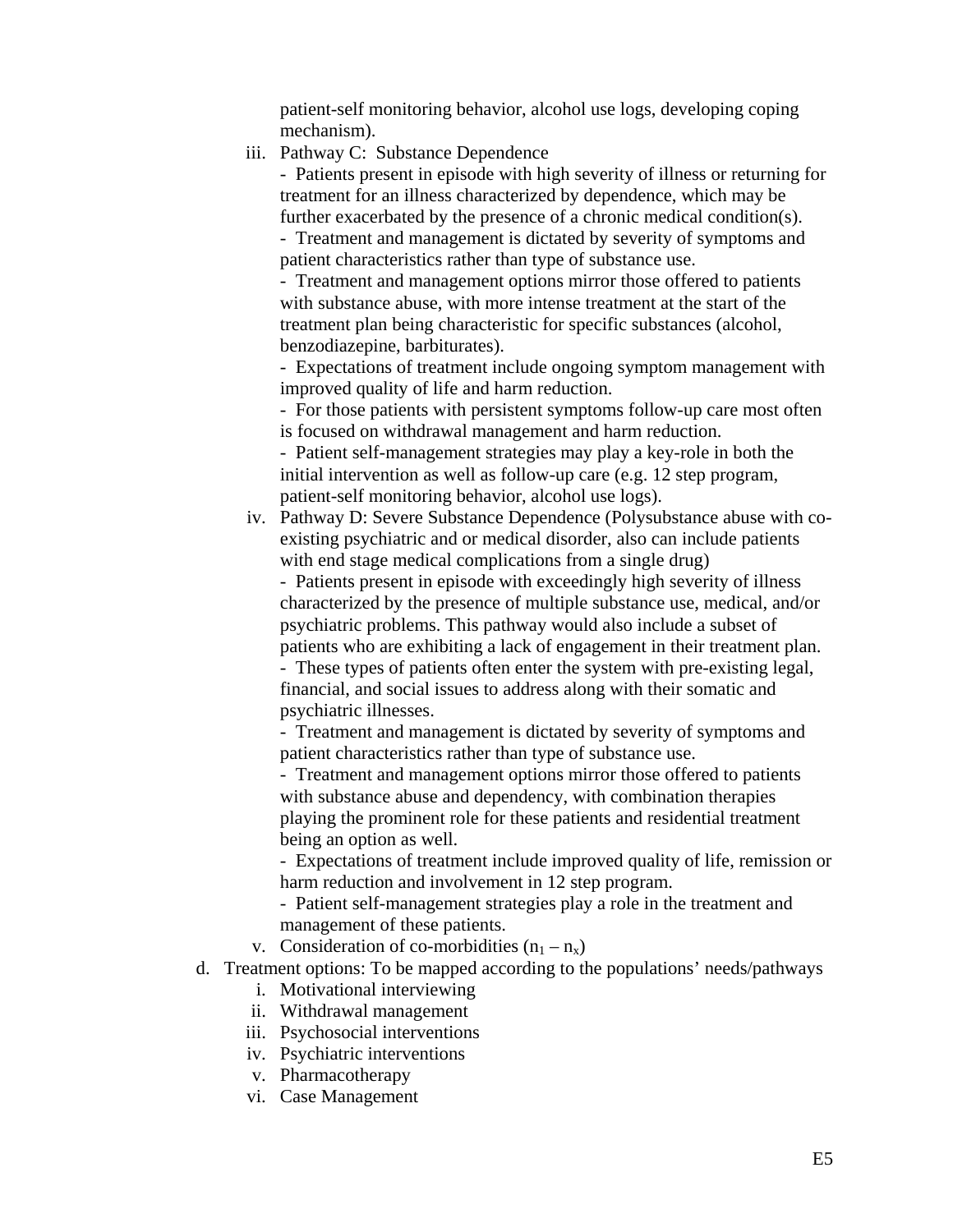- vii. Patient self management
- viii. Ranking of interventions from an effectiveness/cost perspective
- e. Various providers and settings of care
- f. Treatment plan and adjustments spanning Phases  $2 \& 3$
- IV. Phase 3 Discussion: Therapeutic Interventions & Follow-Up Care
	- a. Components
		- i. Psychosocial interventions
		- ii. Pharmacotherapy
		- iii. Adjunctive self-help programs
	- b. Growing complexity and subsequent adjustment of treatment
- V. Patient-Centered Issues for Consideration across the SUI Episode
	- a. Access to Care, Medication(s)
	- b. Symptom Assessment
	- c. Co-morbidities
	- d. Psychosocial needs
	- e. Family engagement
	- f. Cultural diversity/Language & Literacy
	- g. Treatment preferences
	- h. Informed decision-making
	- i. Health education/Behavior change
	- j. Care Coordination/Transitions
- VI. Patient-reported Outcomes
	- a. Symptom Management
	- b. Harm reduction
	- c. Healthy lifestyle
	- d. Health Related Quality of Life
	- e. Risk-adjusted total cost of care
- VII. Gaps of Care Management and Measurement
	- 1. Screening and Detection
		- a. Lack of training and education on substance use illness screening amongst all providers
		- b. Lack of patient/consumer education
		- c. Measurement of the effectiveness of current training and education strategies in promoting increased screening and detection of substance use illness
		- d. Inconsistent application of guidelines to inform screening and detection strategies in the primary care and ER settings
		- e. Measurement of effectiveness of current substance use illness screening tools in identifying patients with SUI (sensitivity > specificity)
	- 2. Diagnosis and assessment
		- a. Measurement of the relative disconnect in moving patients from setting of initial screening to that of diagnosis and initial management (gaps in coordination, communication)
		- b. Measurement of effectiveness of current SUI diagnostic strategies  $(specificity > sensitivity)$
	- 3. Brief Intervention
		- a. Measurement of the effectiveness of different techniques/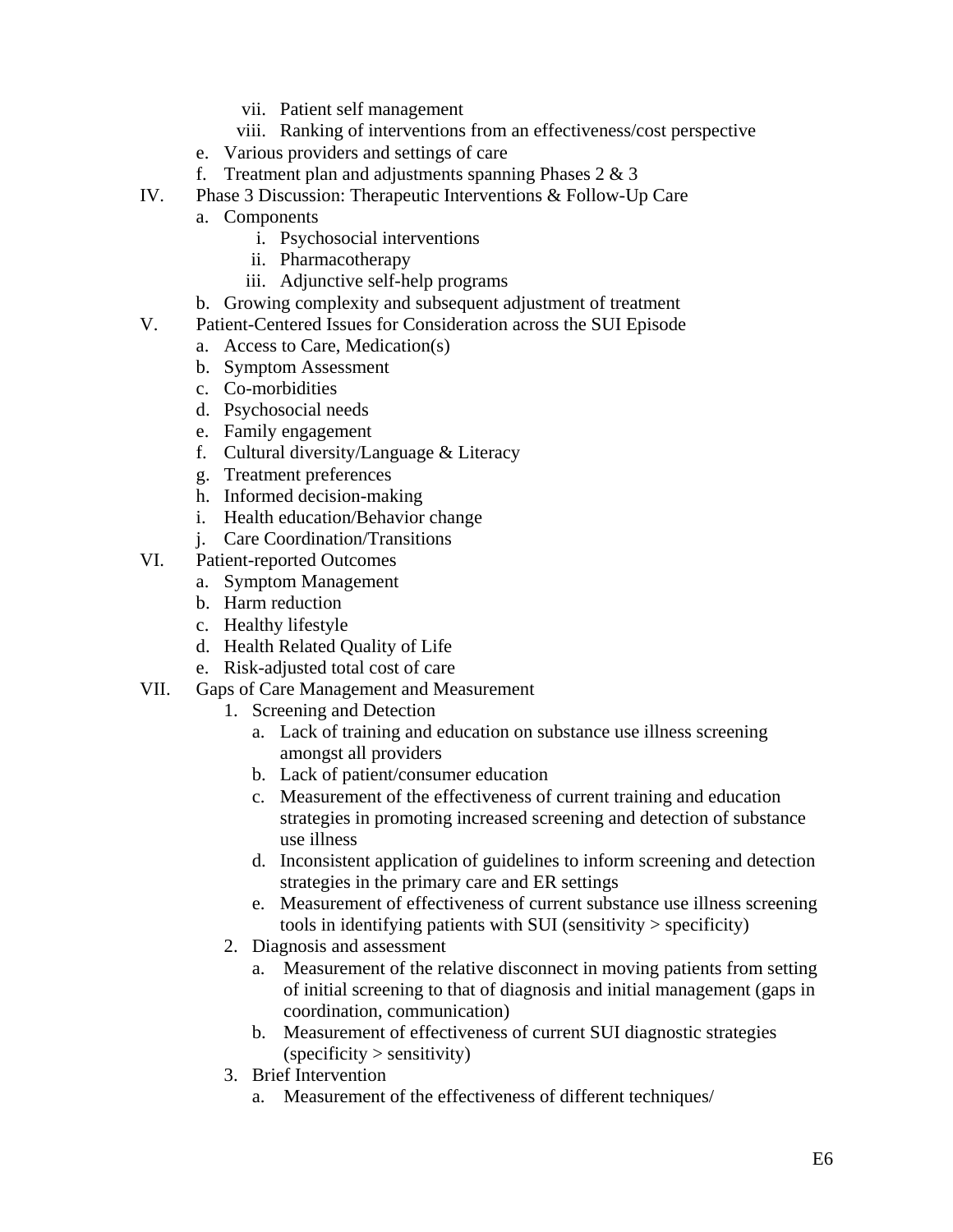strategies in promoting cessation or remission of symptoms in illicit drug users

- 4. Gaps in measurement related specifically to the NQF Measurement Framework for Episodes of Care (the white paper authors and Panel III members are also evaluating gaps based on these domains)
	- a. Patient-level outcomes (including health status/health related quality of life and patient experience with care)
	- b. Cost and resource use (including episode grouper considerations)
	- c. Processes of care
	- d. Technical issues
		- a. Duration of episode, pathways
		- b. Start and stop of episode, pathways
		- c. Which condition serves as the primary diagnosis
		- d. Effect of severity of medical co-morbidities on Pathway D
	- e. Important points to note
		- a. High risk of relapse in first year after diagnosis
		- b. Recovery strategies/progression not universally approached in the field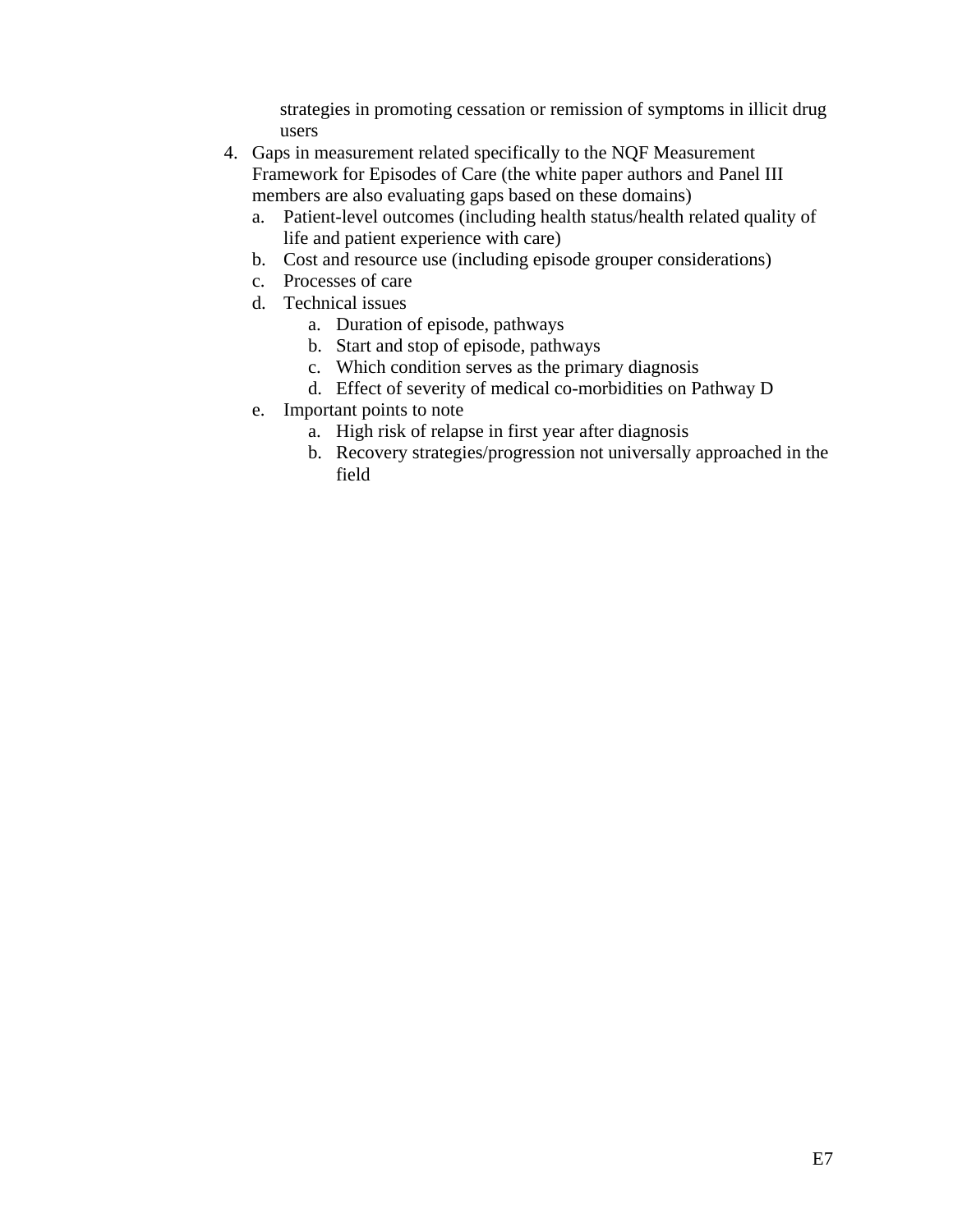# **Appendix F**

# **Identification of and Suggestions for Closing Substance Use Illness Measurement Gaps**

| <b>Patient-Level Outcomes</b>                                                                                                                                                                                                                                                                                                                                                                                                              | <b>Cost and Resource Use</b>                                                                                                                                                                                                                                                                                                                                                                                                                | <b>Processes of Care</b>                                                                                                                                                                                                                                                                                                                                                                                                         | <b>Additional Considerations</b>                                                                                                                                                                                                                                                                                                                         |
|--------------------------------------------------------------------------------------------------------------------------------------------------------------------------------------------------------------------------------------------------------------------------------------------------------------------------------------------------------------------------------------------------------------------------------------------|---------------------------------------------------------------------------------------------------------------------------------------------------------------------------------------------------------------------------------------------------------------------------------------------------------------------------------------------------------------------------------------------------------------------------------------------|----------------------------------------------------------------------------------------------------------------------------------------------------------------------------------------------------------------------------------------------------------------------------------------------------------------------------------------------------------------------------------------------------------------------------------|----------------------------------------------------------------------------------------------------------------------------------------------------------------------------------------------------------------------------------------------------------------------------------------------------------------------------------------------------------|
| Overarching:<br>Need for patient-focused<br>measurement that captures<br>patient experience of care and<br>patient satisfaction with care<br>Ensure treatment goals align<br>$\bullet$<br>with patients' goals and are<br>considerate of social, cultural,<br>economic, and other contexts<br>Consider role of patient self-<br>$\bullet$<br>management<br>Understand and increase patient<br>$\bullet$<br>knowledge of and access to care | <b>Overarching:</b><br>Continued work on assessing<br>cost and resource use across the<br>episode (including cost to the<br>patient) is needed<br>Encourage greater investment<br>$\bullet$<br>into support resources for SUI<br>patients, including wellness<br>programs<br>Ensure sufficient and trained<br>$\bullet$<br>workforce to meet need/demand<br>for services                                                                    | Overarching:<br>Ensure care is coordinated<br>across all settings and providers,<br>with particular focus on<br>transitions in care; look to<br>examples from other chronic<br>conditions<br>Foster shared accountability<br>$\bullet$<br>throughout the system<br>Consider how measures can<br>$\bullet$<br>speak to the various types and<br>severity of illness                                                               | <b>Overarching:</b><br>Ensure evidence base translates<br>from research into practice<br>Attend to data/health<br>information technology (HIT)<br>needs across episode framework<br>measurement domains<br>Address needs and barriers<br>$\bullet$<br>outside of the healthcare system                                                                   |
| <b>Patient/Family Engagement and</b><br><b>Experience</b><br>Measuring patient engagement<br>in primary care<br>Measurement of patient<br>$\bullet$<br>involvement in the improvement<br>of their care<br>Mutual Aid/Self help<br>$\bullet$<br>engagement<br>Personal empowerment/patient<br>activation<br>Family outcomes, domestic                                                                                                       | <b>Cost across Episode of Care and</b><br><b>Resource Use Assessment</b><br>Overall cost and services<br>$\bullet$<br>delivered across episode of care<br>Measure the cost of an episode<br>$\bullet$<br>of care based on comparable<br>population (a) age, gender,<br>diagnosis; (b) severity factors<br>(co-morbidities, risk factors,<br>positive factors); (c) ethnicities,<br>race, etc.<br>Medical costs for the patient<br>$\bullet$ | <b>Care Coordination/Integrated</b><br><b>Care/Shared Accountability</b><br>Follow-up with primary care<br>$\bullet$<br>Primary care use of Alcohol Use<br>$\bullet$<br><b>Disorders Identification Test</b><br>(AUDIT) and Drug Abuse<br>Screening Test (DAST)<br>Communication across settings<br>$\bullet$<br>of care<br>Need to assess knowledge of<br>$\bullet$<br>caregivers re: SUIs, mood<br>disorders, pain medications | <b>Research Needs</b><br>Looking at performance<br>measures associated with<br>evidence-based practices/<br>control event rates processes<br>State funded substance<br>abuse/mental health agencies<br>need accreditation by Joint<br>Commission or other quality-<br>oriented body to begin building<br>quality measurement/<br>performance improvement |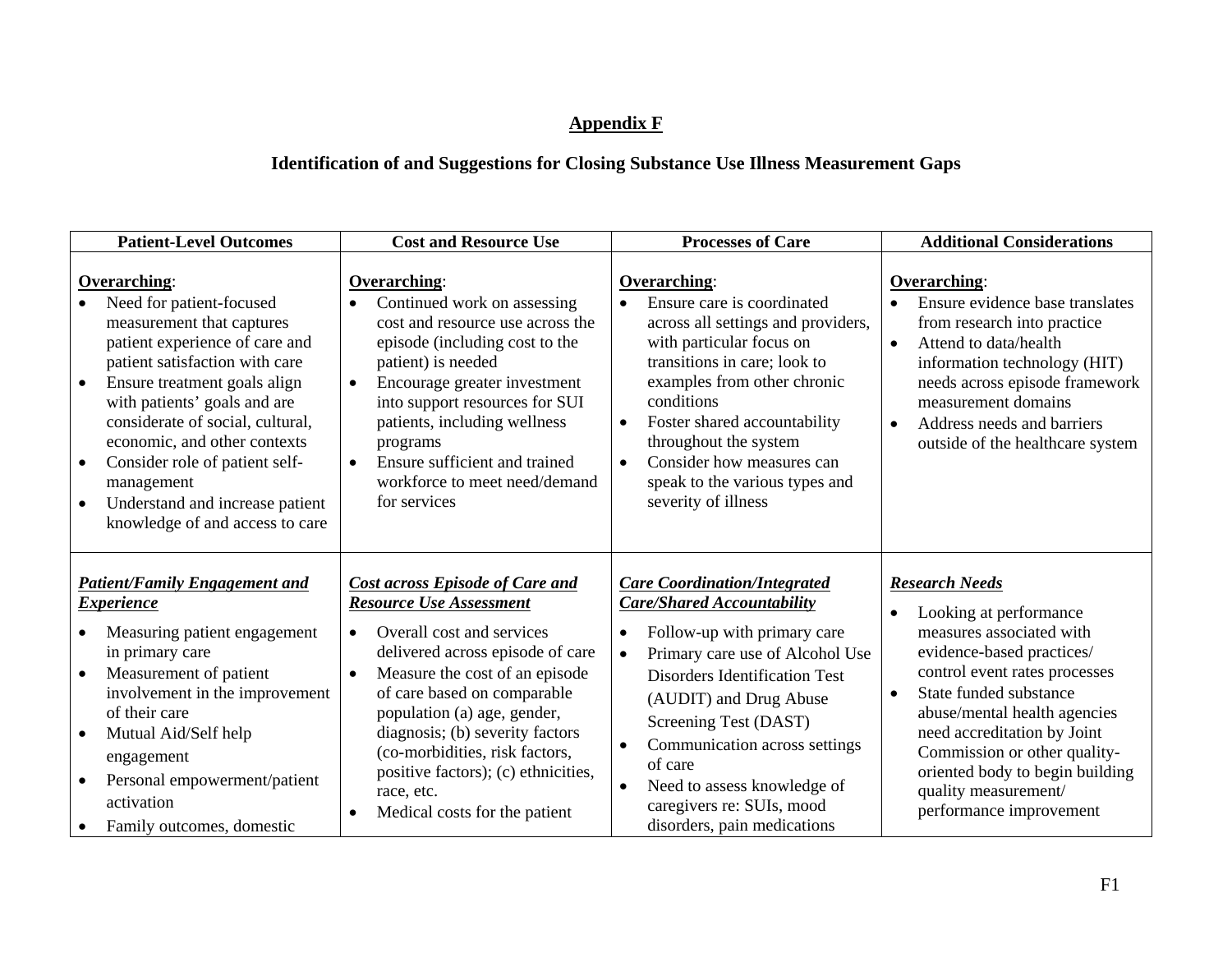|           | <b>Patient-Level Outcomes</b>                   | <b>Cost and Resource Use</b>                                        | <b>Processes of Care</b> |                                                   |           | <b>Additional Considerations</b>                           |  |
|-----------|-------------------------------------------------|---------------------------------------------------------------------|--------------------------|---------------------------------------------------|-----------|------------------------------------------------------------|--|
|           | violence issues, child trauma,                  | prior to treatment (inpatient and                                   | $\bullet$                | Need to bring substance use                       |           | foundation to even begin                                   |  |
|           | and frequent fighting by patients               | outpatient – all levels of care)                                    |                          | monitoring/screening to pain                      |           | moving towards measurement                                 |  |
| $\bullet$ | Cannot address patient                          | Medical costs for the patient<br>$\bullet$                          |                          | clinics & general psychiatry                      |           | and outcomes                                               |  |
|           | preference without a menu of                    | after treatment                                                     |                          | clinics                                           | $\bullet$ | Consider diagnostic                                        |  |
|           | options; must develop and                       |                                                                     | $\bullet$                | Receives care for all                             |           | heterogeneity and continuum of                             |  |
|           | implement new approaches and                    | <b>Payment Structure and Incentives</b>                             |                          | conditions/stabilization of                       |           | severity in the final model                                |  |
|           | choices                                         | Equate cost to Return On<br>$\bullet$                               |                          | coexisting conditions                             | $\bullet$ | Re: "mandated clients" - no                                |  |
|           | Initiation and Level of recovery                | Investment (ROI) so purchasers                                      | $\bullet$                | Integrated health care very                       |           | health system takes "mandated                              |  |
|           | self management                                 | see value                                                           |                          | appropriate in some settings but                  |           | patients" without specific                                 |  |
|           |                                                 | ROI is a key enabler (can be<br>$\bullet$                           |                          | difficult in other settings                       |           | procedural protections (e.g.                               |  |
|           | <b>Patient Satisfaction</b>                     | fueled by outcome measures)                                         |                          | (specialty treatment)                             |           | Massachusetts General Law,                                 |  |
|           | Overall life satisfaction attained              | Measure the attributable cost of<br>$\bullet$                       | $\bullet$                | What we have been discussing                      |           | Chapter 123: Section $35$ ) –                              |  |
|           | via coordinated treatment of                    | alcohol/drug piece of other                                         |                          | seems to require that the patient                 |           | addiction specialty system                                 |  |
|           | substance use illness (SUI) and                 | medical conditions                                                  |                          | remain in treatment with a                        |           | should require same protections                            |  |
|           | underlying issues (i.e. mental                  | Provider ability to write claims<br>$\bullet$                       |                          | substance abuse provider in                       |           | Differentiate goals of                                     |  |
|           | health) that contributed to SUI                 | Payors mandate and pay for<br>$\bullet$                             |                          | order to be measured. What                        |           | consumers, providers, and<br>payors in performance measure |  |
| $\bullet$ | Consumer satisfaction/                          | continuing care management                                          |                          | about patients who transfer into                  |           | equations                                                  |  |
|           | perception of care: Standardized                | (CCM)                                                               |                          | primary care? Who is<br>responsible for measuring | $\bullet$ | <b>Health Resources and Services</b>                       |  |
|           | protocols that link regular                     |                                                                     |                          | ongoing care management?                          |           | Administration (HRSA) and                                  |  |
|           | assessments of progress to                      | <b>Resource Use Assessment</b>                                      | $\bullet$                | How would substance abuse                         |           | <b>Substance Abuse and Mental</b>                          |  |
|           | clinical decision (quality of life,             | $\bullet$                                                           |                          | providers know if patient                         |           | <b>Health Services Administration</b>                      |  |
|           | patient satisfaction)                           | Look at the Veterans Equitable<br><b>Resource Allocation (VERA)</b> |                          | improves in other chronic                         |           | (SAMHSA) co-fund an                                        |  |
| $\bullet$ | Patient's progress in reaching                  | model for capitates care (may be                                    |                          | diseases? Which disease does                      |           | Integrated Mental Health/                                  |  |
|           | personally identified goals in                  | applicable more broadly)                                            |                          | the patient have? What is the                     |           | <b>Substance Abuse/Medical</b>                             |  |
|           | recovery plan                                   | Determine standardized cost<br>$\bullet$                            |                          | improvement goal? Was the                         |           | learning collaborative to develop                          |  |
| $\bullet$ | Social and occupational                         | ranges for treatment based on                                       |                          | goal achieved?                                    |           | best practices and collect data -                          |  |
|           | functionality                                   | CPT codes (e.g. 30-min                                              | $\bullet$                | When/if primary care                              |           | we do not have sufficient data at                          |  |
| $\bullet$ | Patient ratings for overall                     | medical-pharmacological                                             |                          | practitioner is locus of medical                  |           | this point to move forward with                            |  |
|           | effectiveness of a given level of               | assessment cost? / 30-min                                           |                          | accountability – why not                          |           | policy decisions                                           |  |
|           | care at a point in their recovery               | counseling cost?)                                                   |                          | conduct alcohol-drug screening                    |           |                                                            |  |
|           | Patient rating "value" of present               | <b>Using existing Massachusetts</b><br>$\bullet$                    |                          | as part of standard blood-urine                   |           | <b>Data Needs/HIT</b>                                      |  |
|           | episode (not helpful 0-5,<br>extremely helpful) | and commercial databases and                                        |                          | assessment?                                       | $\bullet$ | Acceptance of client/patient                               |  |
|           | Point-in-time patient satisfaction              | other tools to explore the                                          |                          |                                                   |           | reported program data                                      |  |
|           |                                                 | capability of measuring                                             |                          |                                                   | $\bullet$ | Lack of evidence-based practice                            |  |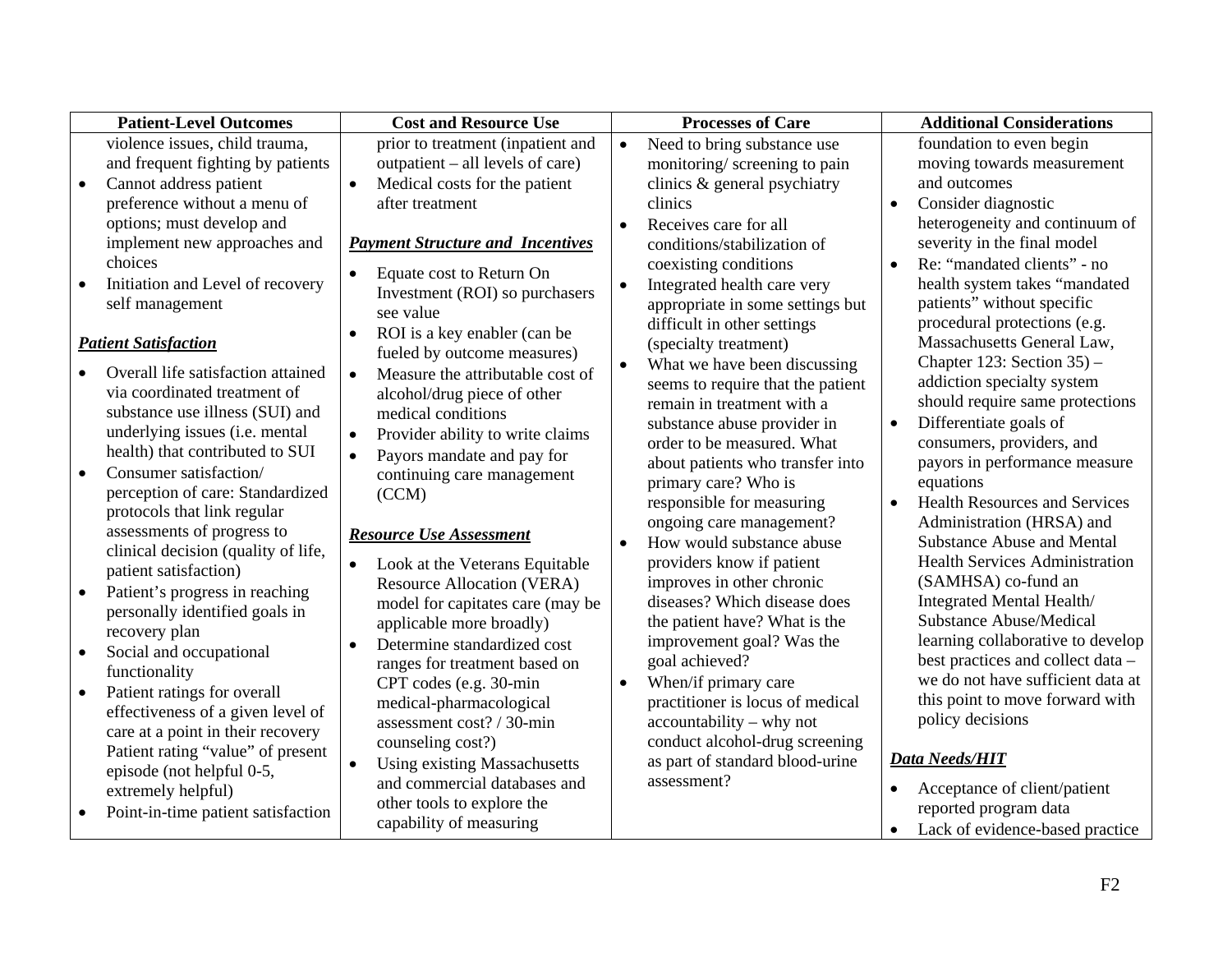|                                                                                                                                                                                                                                                                                                                                                                                                                                                                                                                                                                                                                                                                                       | cost/resource though a single                                                                                                                                                                                                                                                                                                                                                                                                                                                                                                                                                                                                                           |                                                                                                                                                                                                                                                                                                                                                                                                                                                                                                                                                                                                                                                                                                                                                                                                                                 |                                                                                                                                                                                                                                                                                                                                                                                                                                                                                                                                                                                                                                                                                                                                  |
|---------------------------------------------------------------------------------------------------------------------------------------------------------------------------------------------------------------------------------------------------------------------------------------------------------------------------------------------------------------------------------------------------------------------------------------------------------------------------------------------------------------------------------------------------------------------------------------------------------------------------------------------------------------------------------------|---------------------------------------------------------------------------------------------------------------------------------------------------------------------------------------------------------------------------------------------------------------------------------------------------------------------------------------------------------------------------------------------------------------------------------------------------------------------------------------------------------------------------------------------------------------------------------------------------------------------------------------------------------|---------------------------------------------------------------------------------------------------------------------------------------------------------------------------------------------------------------------------------------------------------------------------------------------------------------------------------------------------------------------------------------------------------------------------------------------------------------------------------------------------------------------------------------------------------------------------------------------------------------------------------------------------------------------------------------------------------------------------------------------------------------------------------------------------------------------------------|----------------------------------------------------------------------------------------------------------------------------------------------------------------------------------------------------------------------------------------------------------------------------------------------------------------------------------------------------------------------------------------------------------------------------------------------------------------------------------------------------------------------------------------------------------------------------------------------------------------------------------------------------------------------------------------------------------------------------------|
| assessments to collect across<br>lengths of stay/episodes                                                                                                                                                                                                                                                                                                                                                                                                                                                                                                                                                                                                                             | SUI episode of care as a                                                                                                                                                                                                                                                                                                                                                                                                                                                                                                                                                                                                                                | <b>Ongoing Measurement/ Monitoring</b>                                                                                                                                                                                                                                                                                                                                                                                                                                                                                                                                                                                                                                                                                                                                                                                          | use, ineffective treatments -<br>Solution: Purchasers define what                                                                                                                                                                                                                                                                                                                                                                                                                                                                                                                                                                                                                                                                |
| <b>Care Coordination and Recovery</b><br><b>Management</b><br>Having an established primary<br>care physician/team<br>For co-morbidity require that<br>collaborating providers share<br>accountability for measures of<br>all co-morbidity conditions<br>Patient level outcomes and<br>$\bullet$<br>process of care: define the<br>elements of a CCM service ex.<br>Identify the common and<br>distinct elements and recovery<br>support; identify measurement<br>opportunities for both CCM and<br>recovery support; identify<br>potential or existing measures<br>for CCM and recovery support<br>performance<br><b>Monitoring and Evaluation</b><br>Ongoing monitoring of recovery | preliminary step in defining<br>actual problems in such an<br>approach.<br>Linking co-morbidity episodes<br>$\bullet$<br>(a) multiple overlapping<br>episodes (b) one mega episode<br>$(c)$ other?<br>Ultimately an episode based<br>framework is probability i.e. not<br>everyone needs/gets all<br>components. How does one<br>apportion probabilities of<br>population sub-groups to<br>aggregate estimates of total<br>population needs/realistic<br>resources<br>Is data collection affordable?<br><b>Workforce</b><br>Training in translation of<br>research into evidence-based<br>practice<br>Training in provider<br>(professionals/personnel) | Standardized CCM protocols<br>$\bullet$<br>driven by evidence based<br>practice, tied to "clinical<br>pathways" distributed through<br><b>Addiction Technology Transfer</b><br>Center (ATTC) Network,<br>NIAtx, etc.<br>Develop ongoing assessment<br>$\bullet$<br>tools and clinical algorithms<br>Measure continuity of care,<br>$\bullet$<br>post-discharge follow-up, and<br>post-discharge engagement in<br>the next level of care (three<br>contacts)<br>Specific focus on measurement-<br>$\bullet$<br>based care: measure, follow-up,<br>adaptation (intensification) of<br>treatment, measure improvement<br>Measurement of in-treatment<br>$\bullet$<br>sequential assessment with<br>evidence of adaptive treatment<br>How long should clients remain<br>$\bullet$<br>in treatment?<br>How to make this<br>$\bullet$ | they want and only buy that<br>product<br>Data standards that allow for<br>$\bullet$<br>integrated care definition<br>42-CFR is a major barrier to<br>continuing care management<br>Electronic medical<br>records/integrate health record is<br>integral<br>Data sharing issues<br>Do you measure entire episode<br>or compounds of treatment<br>within an episode?<br>Survey federal performance<br>$\bullet$<br>measure system<br>Look at electronic health records<br>(EHRs)/personal health records<br>(PHRs) to understand future<br>performance platforms<br>Create an minimum set of data<br>elements to be gathered by all<br>SUI providers to be utilized by<br>public and private payors<br>Managed care organizations |
| status (e.g. multidimensional<br>assessment of functioning)                                                                                                                                                                                                                                                                                                                                                                                                                                                                                                                                                                                                                           | readiness                                                                                                                                                                                                                                                                                                                                                                                                                                                                                                                                                                                                                                               | individualized?<br>How to measure (e.g. difference<br>$\bullet$                                                                                                                                                                                                                                                                                                                                                                                                                                                                                                                                                                                                                                                                                                                                                                 | provide existing regular data<br>sharing with member                                                                                                                                                                                                                                                                                                                                                                                                                                                                                                                                                                                                                                                                             |
| Gaps in measure: Instrument to<br>$\bullet$<br>simply monitor patients<br>substance use post-medication<br>Prevention of relapse/delayed<br>$\bullet$<br>time to relapse: Requires<br>periodic monitoring/<br>assessment; need payment for                                                                                                                                                                                                                                                                                                                                                                                                                                            | <b>Risk Adjustment</b><br>Risk adjustment procedures: Is<br>the data good enough to allow<br>this? How much of the variance<br>needs to be captured to be useful<br>for payment purposes                                                                                                                                                                                                                                                                                                                                                                                                                                                                | between admit and discharge<br>date? number of sessions?)<br>Retention in treatment:<br>$\bullet$<br>Evidence-base for these<br>measures? Evidence base is not<br>causal<br>Measures needed for the 11<br>$\bullet$                                                                                                                                                                                                                                                                                                                                                                                                                                                                                                                                                                                                             | organizations re: ICD-9 codes,<br>emergency department<br>utilization<br>Web based registries for patient<br>data that payers, providers and<br>patients can access to input data<br>- medications, update rating                                                                                                                                                                                                                                                                                                                                                                                                                                                                                                                |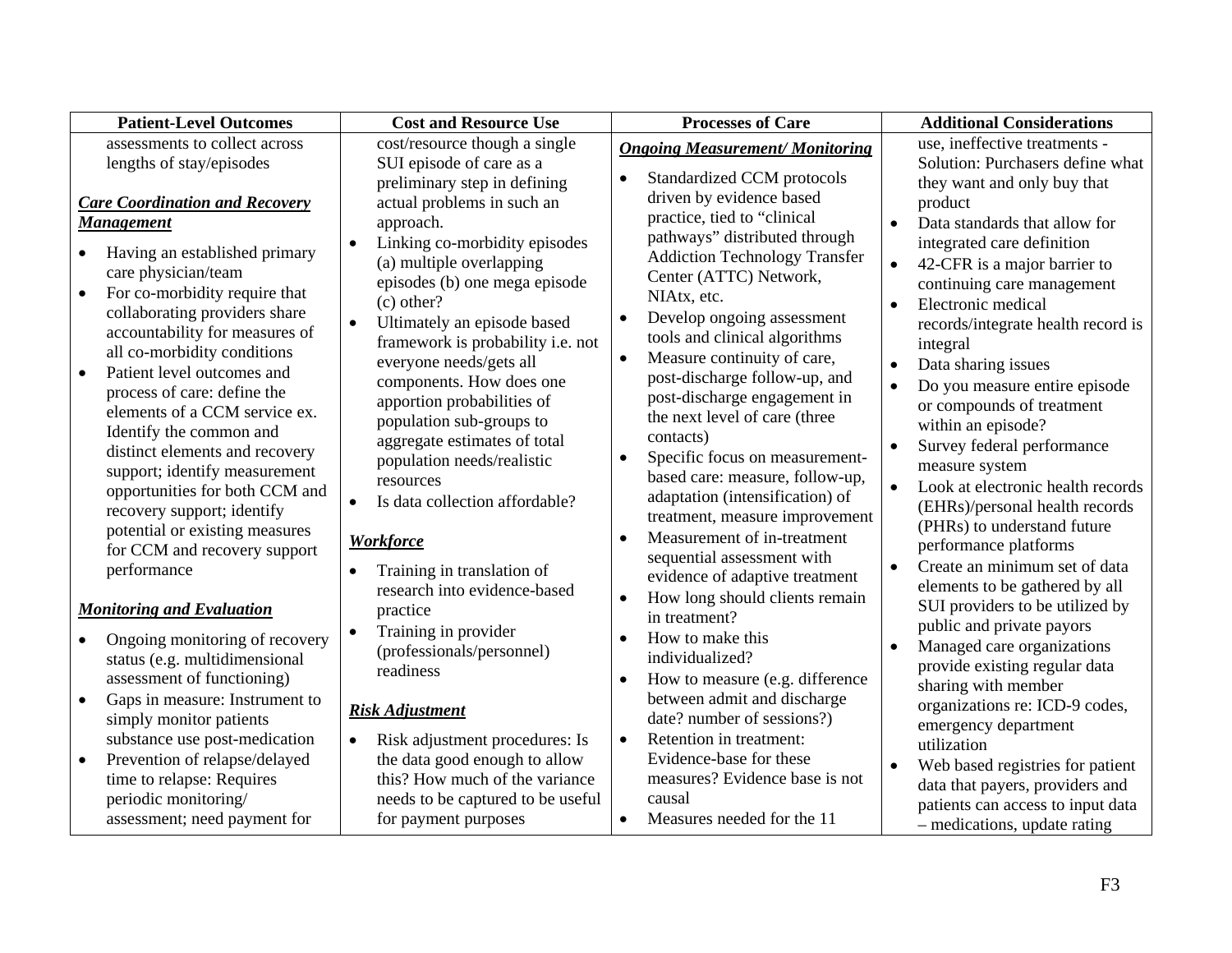| <b>Patient-Level Outcomes</b> |                                                   | <b>Cost and Resource Use</b> |                                                                    | <b>Processes of Care</b> |                                                   | <b>Additional Considerations</b> |                                     |
|-------------------------------|---------------------------------------------------|------------------------------|--------------------------------------------------------------------|--------------------------|---------------------------------------------------|----------------------------------|-------------------------------------|
|                               | that (is there a code?); multi-risk               |                              | <b>Payment Considerations</b>                                      |                          | endorsed standards; how often                     |                                  | scales                              |
|                               | factor assessment approach may                    |                              |                                                                    |                          | are they used? More or less than                  | $\bullet$                        | Data/measures should ideally be     |
|                               | be ideal in primary care setting                  |                              | Pay for performance of                                             |                          | $x\%$ ?                                           |                                  | derived from the actual process     |
| $\bullet$                     | Addiction Severity Index (ASI)-                   |                              | community mental                                                   | $\bullet$                | Engagement in long term                           |                                  | of care $-$ e.g. longitudinal       |
|                               | Lite, Timeline Followback                         |                              | health/somatic health agencies                                     |                          | monitoring: Useful to the extent                  |                                  | registries                          |
|                               | (TLFB), Global Assessment of                      |                              | who use screening tools and                                        |                          | that data system captures all                     |                                  |                                     |
|                               | Functioning (GAF), Clinical                       |                              | report data on follow-up<br>measures                               |                          | care/client does not leave                        |                                  | <b>High Leverage and Structural</b> |
|                               | Global Impression (CGI)                           |                              |                                                                    |                          | system, implement in places                       |                                  | <b>Needs</b>                        |
|                               | (applicable to Phase II & III of                  |                              | Providers do what they are paid<br>to do: Clearly define what will |                          | where this is possible then                       |                                  | Linkage to housing, food, legal,    |
|                               | episode of care model, Phase I-                   |                              | be purchased in treatment and                                      |                          | evaluate                                          |                                  | education, and employment           |
|                               | screening); AUDIT (or full                        |                              | continuing care                                                    | $\bullet$                | Apply non-medical concepts to                     | $\bullet$                        | Continue efforts to destigmatize/   |
|                               | audit); DAST-10<br>Consider behavioral health and |                              | Measurement and payment                                            |                          | <b>CCM</b>                                        |                                  | medicalize/scientize SUI as a       |
| $\bullet$                     | substance abuse risk assessment                   |                              | policies need to minimize cost                                     | $\bullet$                | Apply concept of the natural                      |                                  | chronic medical disorder            |
|                               | as Healthcare Effectiveness Data                  |                              | shifting (e.g. from "acute" phase                                  | $\bullet$                | course of illness and recovery                    |                                  | Outline structural supports         |
|                               | and Information Set (HEDIS)                       |                              | to "continuing phase") and                                         |                          | Employ early interventions<br>when needed         |                                  | needed to implement continuing      |
|                               | measure                                           |                              | cream skimming                                                     |                          |                                                   |                                  | care: Workforce; continuing         |
| $\bullet$                     | Gaps in self report instrument(s)                 | $\bullet$                    | Grant funding for community                                        |                          | <b>Adoption of Practices and</b>                  |                                  | assessment tools tied to            |
|                               | useful during CCM: Useful for                     |                              | mental health substance abuse                                      |                          | <b>Measures</b>                                   |                                  | American Society of Addiction       |
|                               | screening (AUDIT/DAST) vs.                        |                              | agencies to collaborate with                                       |                          |                                                   |                                  | Medicine (ASAM) or other            |
|                               | sensitive to severity                             |                              | primary care practices to                                          | $\bullet$                | Conduct an inventory of existing                  |                                  | simple instrument; payment          |
|                               | (ASI/TLFB)                                        |                              | "cohabitate" to decrease barriers                                  |                          | measures that may serve as                        |                                  | mechanisms                          |
| $\bullet$                     | Pain assessment, medication if                    |                              | to access (bidirectional)                                          |                          | performance measures for CCM:                     | $\bullet$                        | Legal barriers to accessing         |
|                               | present, and response to                          |                              | States cannot monitor revenue                                      |                          | <b>Modular Survey: Consumer</b>                   |                                  | public and private resources:       |
|                               | medication                                        |                              | services of providers                                              |                          | Perception of Care                                |                                  | Temporary Assistance for            |
|                               | Tap into state systems that                       |                              |                                                                    |                          | Physician Consortium for                          |                                  | Needy Families (TANF), drivers      |
|                               | collect data on multiple                          |                              |                                                                    |                          | Performance Improvement<br>(PCPI): SUI screening/ |                                  | license, housing, and<br>employment |
|                               | prescribers of controlled                         |                              |                                                                    |                          |                                                   |                                  |                                     |
|                               | substances                                        |                              |                                                                    |                          | assessment among persons<br>with depression       |                                  |                                     |
|                               |                                                   |                              |                                                                    |                          | <b>Washington Center Public</b>                   |                                  |                                     |
|                               | <b>Community Linkages</b>                         |                              |                                                                    |                          | Sector: Retention measure                         |                                  |                                     |
|                               | Availability and awareness of                     |                              |                                                                    |                          | Others for primary care                           |                                  |                                     |
|                               | several resources in the                          |                              |                                                                    |                          | Choose simple-to-administer,                      |                                  |                                     |
|                               | community                                         |                              |                                                                    |                          | reliable, valid outcome measures                  |                                  |                                     |